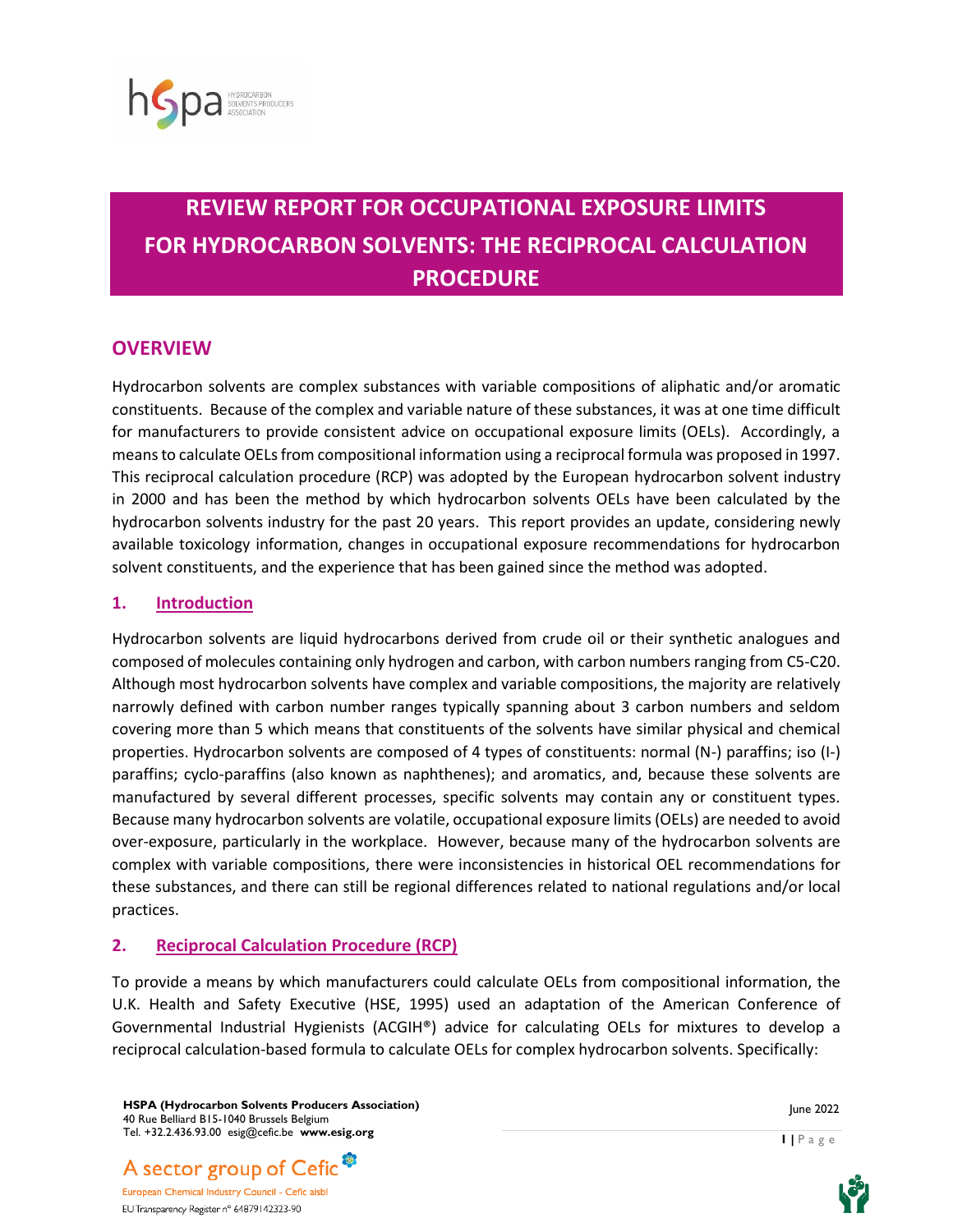

 $Fr_a/OEL_a + FR_b/OEL_b + ... = 1/OEL_{mixture}$ 

In which  $F_{\text{a}}$  is the vapor phase mole or liquid fraction of component<sub>a</sub>, OEL<sub>a</sub> is the occupational exposure limit for component<sub>a</sub> etc. [Note that normally the calculations can be based on the liquid fractions of the components, but in some situations the use of vapor phase fractions is more appropriate as discussed below.]

To calculate OELs for hydrocarbon solvents, the HSE grouped similar constituents and assigned "group guidance values (GGVs)" which could be used in the reciprocal formula as if they were OELs. Two specific hydrocarbon molecules, n-hexane and naphthalene that are classified due to their unusual toxicological properties and are specifically identified in the naming convention have been treated separately with "specific substance values (SSVs)" which provides one way to control exposures to these two substances when they are as constituents in hydrocarbon solvents. With some adjustments to the guidance values, the reciprocal calculation procedure (RCP), was endorsed by the European chemical industry (ECETOC, 1997), adopted by the European hydrocarbon solvent producers in 2000, formally published (McKee *et al*., 2005), incorporated into guidance published by the American Conference of Governmental Industrial Scientists (ACGIH), and was revised in 2017 (McKee *et al*., 2017).

## **3. Implementation**

The efforts to establish the RCP had two goals: (i) to harmonize the approach to setting OELs for complex hydrocarbon solvents to allow manufacturers to provide consistent advice for compositionally similar commercial products and (ii) to avoid exceeding occupational exposure limits for hydrocarbon solvent constituents when the calculated OELs for the complex solvents were observed (ECETOC, 1997). However, it was recognized that these objectives would be difficult to achieve. One problem with international harmonization is that there are several national methods which reflect differing occupational control philosophies<sup>1</sup>. Accordingly, the recommendations of the ACGIH®, Threshold Limit Values, TLVs®, in the United States and those of the European Scientific Committee on Occupational Exposure Limits (SCOEL, Indicative Occupational Limit values, IOELvs) which are highly respected and widely used were adopted as the basis for GGV development to gain the widest possible acceptance. However, there are differences in some of the recommendations of these two groups, and, more importantly, adaptations to the general recommendations may be necessary to satisfy local regulations and/or conform to local practices. Advice relating to other national methods, regulatory requirements, or occupational exposure limits is beyond the scope of this document.

The potential for over-exposure to problematic hydrocarbon solvent constituents can also arise in some specific situations, particularly when constituents such as n-hexane are among the more volatile of the solvent components leading to over-representation of these constituents in the vapor phase. In such

June 2022



EU Transparency Register n° 64879142323-90



 $1$  A discussion of national methods is beyond the scope of this document.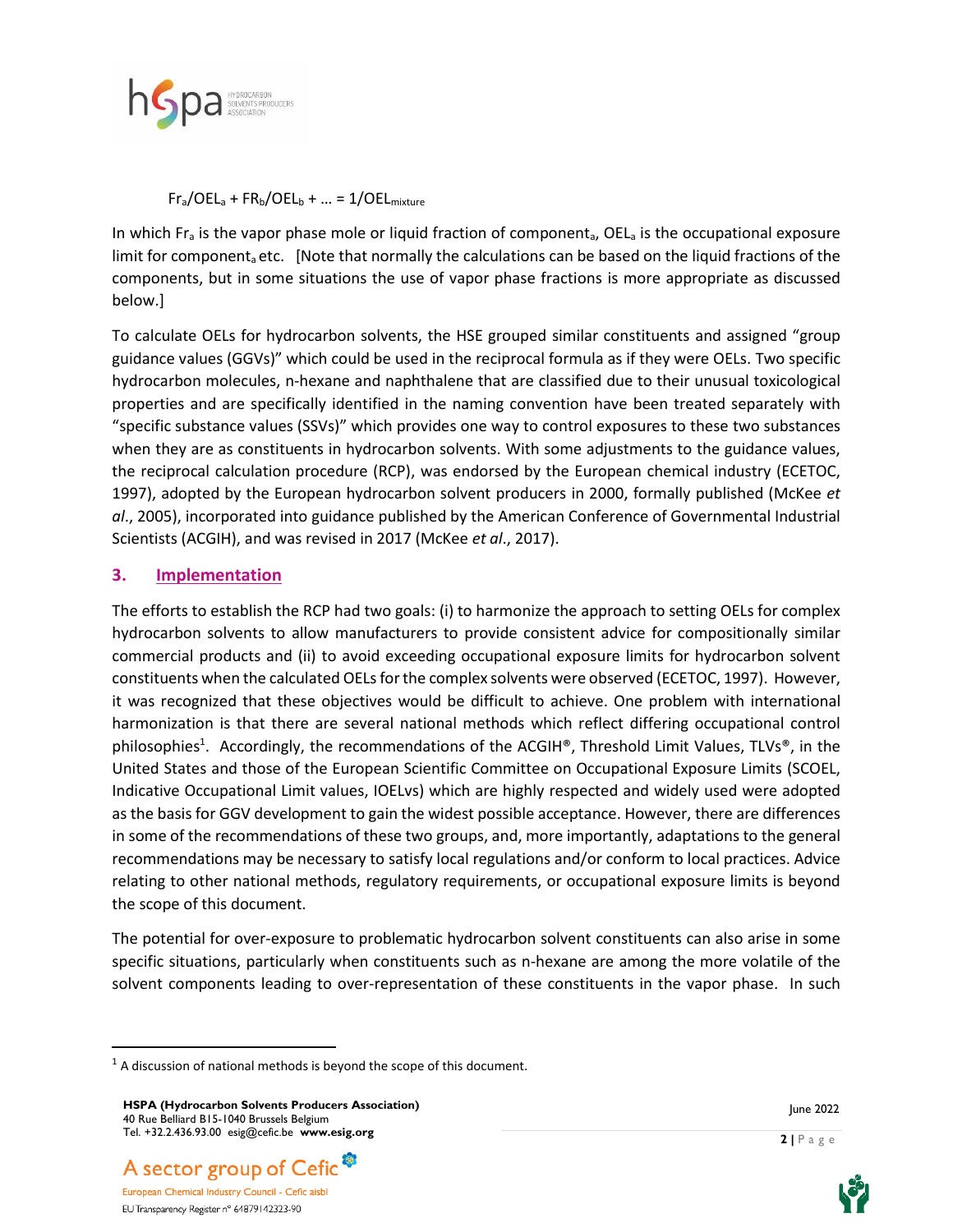

situations, the calculations should be based on the constituent fractions present in the vapor phase as described in more detail below.

# **4. Recommended Group Guidance Values (GGVs) and Specific Substance Values (SSVs)**

The current recommendations are given in Table 1. Toxicological data and other information supporting these recommendations is summarized in Appendix B with more details available in recent publications, e.g., McKee *et al*. (2015; 2017), as well as in the original references.

# **4.1 C5-C8 aliphatic constituents (excepting n-hexane).**

The recommended GGV for C5-C8 aliphatic constituents (1400 mg/m<sup>3</sup>) was based on the ACGIH® TLV® of 1401 mg/m<sup>3</sup> for octane, the lowest TLV® of the aliphatic constituents in this group except for cyclohexane (350/700 mg/m<sup>3</sup>)<sup>2</sup>. Thus, observing the calculated OEL of 1400 mg/m<sup>3</sup> for solvents composed of C5 – C8 aliphatic constituents ensures that exposures to all C5-C8 aliphatic constituents other than n-hexane and cyclohexane would not exceed their respective occupational exposure limits.

The potential for over-exposure to n-hexane is addressed separately with a specific substance value of 176/72 mg/m<sup>3</sup>, as discussed in more detail below. Further information related to cyclohexane is provided in section 7.

# **4.2 C9-C15 aliphatic hydrocarbons (no exclusions)**

The recommended GGV for C9-C15 aliphatic hydrocarbons is 1050 mg/m<sup>3</sup>, based on the ACGIH® TLV of 1050 mg/m<sup>3</sup> for nonane. Following the logic of the preceding paragraph, as nonane is the only constituent in this group with its own TLV®, exposures to C9-C15 aliphatic constituents will not exceed their own occupational exposure levels if the calculated occupational exposure limits are not exceeded. Note that because of decreasing vapor pressures, constituents with carbon numbers > C10 are unlikely to make more than minimal contributions to the overall levels of hydrocarbon levels present in vapor. However, the reader should be aware that these recommendations relate only to hydrocarbons in the vapor phase. If aerosols are formed, it is recommended that the ACGIH® advice for "particulates not otherwise specified" be followed unless this is superseded by other specific regulatory advice (see McKee *et al*., 2005).

## **4.3 C9-C15 aromatic hydrocarbons (excluding naphthalene)**

The recommended GGV for C9-C15 aromatic constituents is 50 mg/m<sup>3</sup> based on the current ACGIH<sup>®</sup> TLV for trimethylbenzene isomers (the SCOEL IOELv is 100 mg/m<sup>3</sup>). The GGV is applied to all C9-C15 aromatic hydrocarbon, although there is an SSV of 50 mg/m<sup>3</sup> for naphthalene which reflects differences in hazard classification between naphthalene and other aromatic solvent constituents. Other C9-C11 aromatic





 $<sup>2</sup>$  When there are differences between the ACGIH and SCOEL recommendations, both values are listed as (ACGIH/SCOEL). In this</sup> case the ACGIH TLV® for cyclohexane is 350 mg/m<sup>3</sup> and the SCOEL IOELv is 700 mg/m<sup>3</sup>.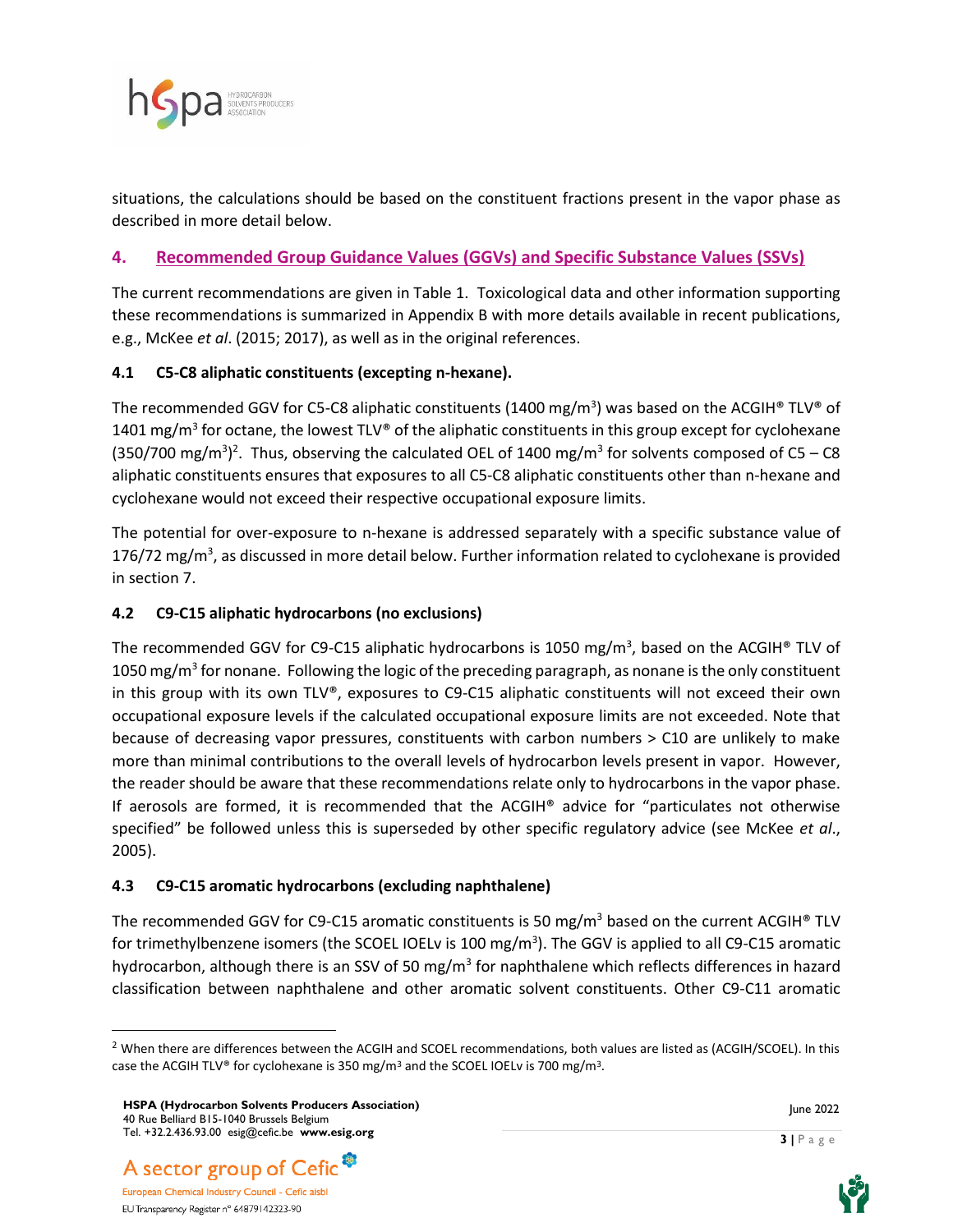

constituents that need to be considered but do not necessarily require that the calculations be modified include cumene, indene, diethylbenzene isomers, triethylbenzene isomers, methylnaphthalene isomers, and biphenyl (see further discussion below and in Section 7).

#### **4.4 Specific substance values**

There are two hydrocarbon solvent constituents, n-hexane (176/72 mg/m<sup>3</sup>), and naphthalene (50 mg/m<sup>3</sup>) that are classified for their toxicological properties, and solvents containing these constituents have been differentiated by the naming convention (see McKee *et al*., 2015) and for purposes of REACH registration. Additionally, to avoid over-exposure, the occupational exposure levels for these two constituents were adopted as SSVs to be applied when calculating occupational exposure levels to solvents containing these constituents at classifiable levels, i.e., n-hexane  $\geq$  5% and naphthalene  $\geq$  1%. However, there are other constituents that may be present in hydrocarbon solvents including toluene, xylenes, ethylbenzene, cyclohexane, cumene, indene, diethylbenzene isomers, triethylbenzene isomers, methylnaphthalene isomers, and biphenyl that have their own occupational exposure limits which need to be carefully considered. In most cases, these other constituents are present at levels that are low enough that their own occupational exposure limits would not be exceeded when the RCP-based OELs are observed. However, in some cases measures should be taken to avoid the potential for over-exposure. Some general guidance that relates to situations in which constituents could be problematic and measures to be taken to avoid over-exposure is provided in Section 7, but ultimately it is the responsibility of the manufacturers to decide on the best course of action.

| <b>Hydrocarbon Constituent</b><br>Group | Recommended<br>$GGV/SSV$ (mg/m <sup>3</sup> ) | ACGIH <sup>®</sup> TLV $(mg/m3)1$ | <b>SCOEL</b><br><b>IOELv</b><br>(mg/m <sup>3</sup> ) |
|-----------------------------------------|-----------------------------------------------|-----------------------------------|------------------------------------------------------|
| <b>C5-C8</b>                            | 1400 mg/m <sup>3</sup>                        |                                   |                                                      |
| aliphatic hydrocarbons                  |                                               |                                   |                                                      |
|                                         |                                               | Pentane (all isomers) - 2950      | 3000                                                 |
|                                         |                                               | Hexane (all isomers) $2 - 1760$   | 1800                                                 |
|                                         |                                               | Heptane (all isomers) - 1640      | 2085                                                 |
|                                         |                                               | Octane (all isomers) - 1401       | 1450                                                 |
|                                         |                                               | Cyclopentane - 1720               | 1720                                                 |
|                                         |                                               | Cyclohexane - 350                 | 700                                                  |
|                                         |                                               | Methylcyclohexane - 1610          | 1600                                                 |
| C9-C15                                  | 1050 mg/m <sup>3</sup>                        | Nonane - 1050                     | No value                                             |
| aliphatic hydrocarbons                  |                                               |                                   |                                                      |
| $C7-C8$                                 | None                                          | Toluene - 75                      | 192                                                  |
| Aromatic hydrocarbons <sup>3</sup>      |                                               |                                   |                                                      |
|                                         |                                               | Xylene (all isomers) - 87         | 221                                                  |
|                                         |                                               | Ethylbenzene - 87                 | 442                                                  |

|  |  |  | Table 1. Summary of Input Values for RCP calculations |
|--|--|--|-------------------------------------------------------|
|--|--|--|-------------------------------------------------------|

**HSPA (Hydrocarbon Solvents Producers Association)** 40 Rue Belliard B15-1040 Brussels Belgium Tel. +32.2.436.93.00 esig@cefic.be **www.esig.org**

June 2022



European Chemical Industry Council - Cefic aisbl EU Transparency Register n° 64879142323-90

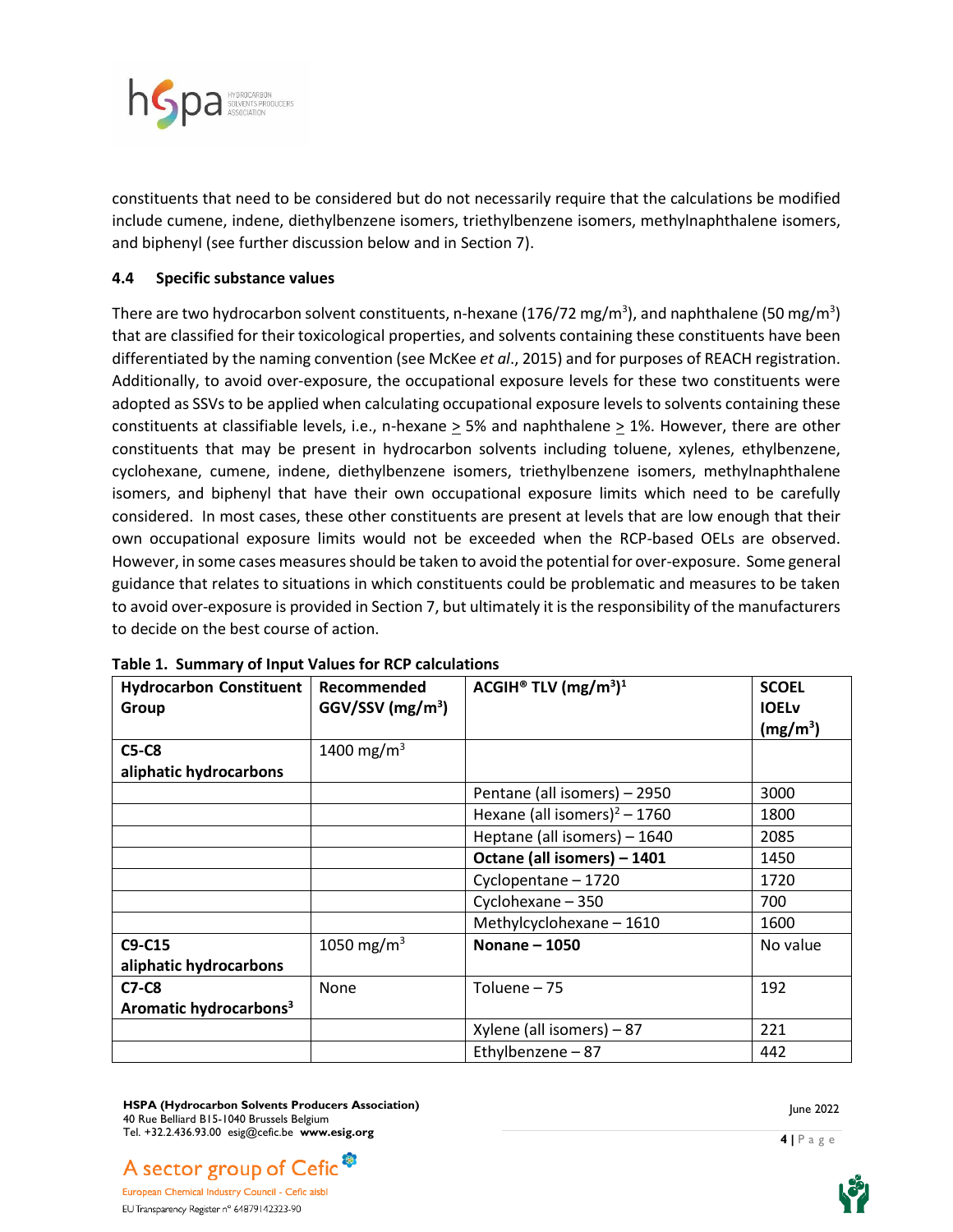

| C9-C15                             | 50 mg/m <sup>3</sup> | Trimethylbenzene isomers - 50                   | 100      |
|------------------------------------|----------------------|-------------------------------------------------|----------|
| aromatic constituents <sup>4</sup> |                      |                                                 |          |
|                                    |                      | Cumene-25                                       | 50       |
|                                    |                      | Indene $-24$                                    | 24       |
|                                    |                      | Biphenyl $-1.3$                                 | 1.2      |
|                                    |                      | Methylnaphthalene isomers $-35$                 | 2.5      |
|                                    |                      | Diethyl-/Triethylbenzene - no value<br>$(28^3)$ | No value |
| <b>Substances with SSVs</b>        |                      |                                                 |          |
| n-hexane                           |                      | 176                                             | 72       |
| Naphthalene                        |                      | 50                                              | 50       |

- 1. The TLV and IOELv values are correct as of 2022.
- 2. All hexane isomers excepting n-hexane for which there is a specific substance value.
- 3. Benzene levels are so low (< 100 ppm in most registered solvents, McKee *et al*., 2007) that the presence of benzene does not normally need to be included in the OEL calculations. However, if the concentration of benzene > 100 pm, then the potential for over-exposure needs to be considered. Note also that classification for carcinogenic properties is required if the benzene contents  $\geq 1000$  ppm.
- 4. All constituents not otherwise specified.
- 5. Note that in 2022 the ACGIH published a Notice for Intended Change (NIC) which, if adopted, would lower the ACGIH**®** TLV for methylnaphthalene to approximately 0.3 mg/m<sup>3</sup> .

## **5. Calculating OELs for Hydrocarbon Solvents**

Most hydrocarbon solvents are composed of similar components with relatively narrow boiling point ranges. For these solvents, the composition of hydrocarbons in the vapor phase approximates that in the liquid phase, and the mole fractions of the liquid phase components can be used to calculate the OELs as indicated below:









<sup>&</sup>lt;sup>3</sup> In the absence of other regulatory advice, it is recommended that the AIHA Workplace Environmental Exposure Level (WEEL) value of 28 mg/ $m<sup>3</sup>$  be used for diethyl and triethyl benzene isomers.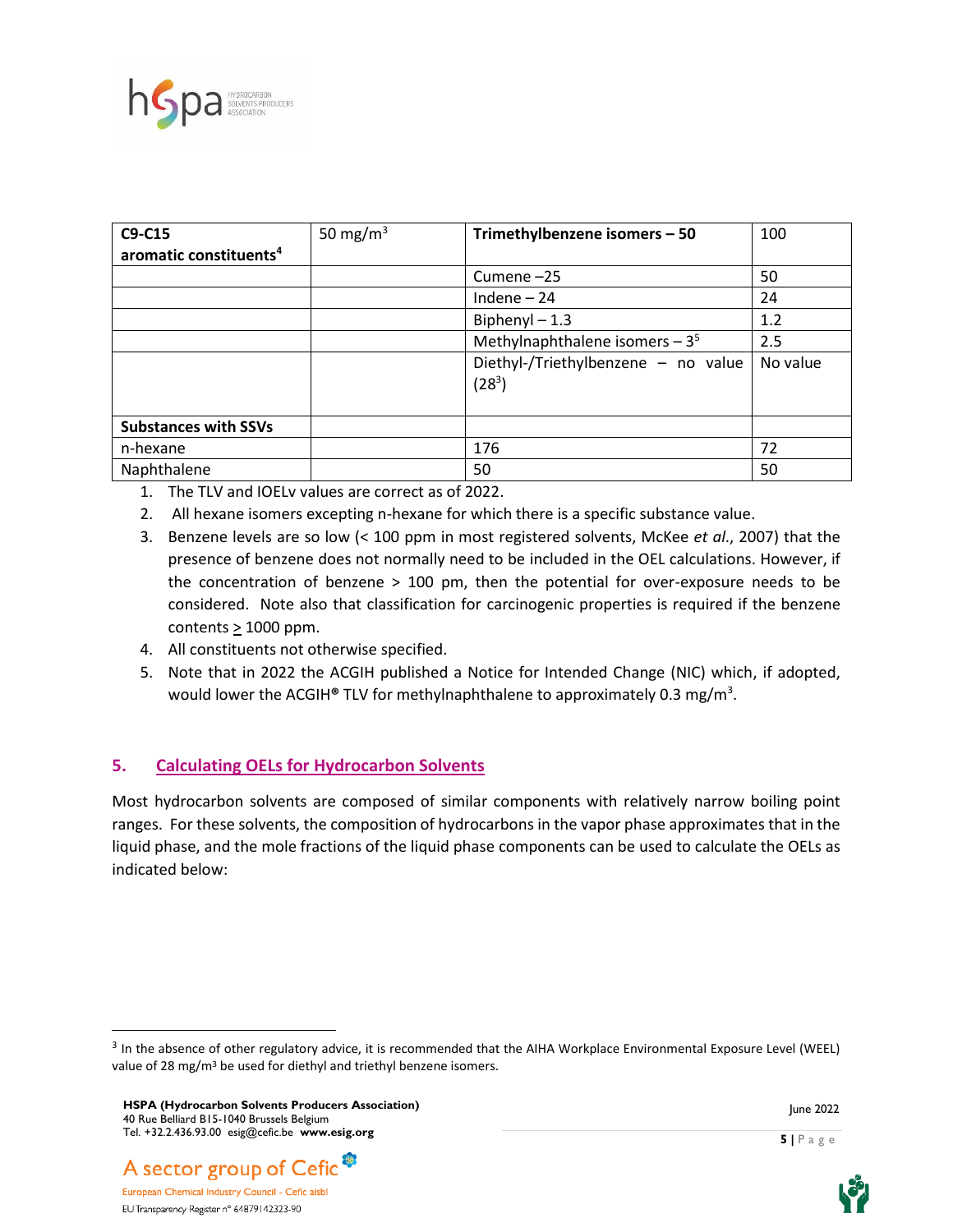

#### **5.1 Example Calculations**

**(i) Regular white spirit<sup>4</sup>** – This calculation illustrates the potential impact of low levels of potentially toxic constituents on the calculated values. Regular white spirit is an aliphatic solvent containing approximately 80% C9-C12 aliphatic constituents and 20% aromatic hydrocarbons. In this example it is assumed that the solvent contains 80% C9-C15 aliphatic constituents, and 20% C9 aromatic constituents.

| Constituent | <b>Molar Fraction</b> | $GGV$ (mg/m <sup>3</sup> ) | <b>F/GGV</b> | $1/\sum$ (mg/m <sup>3</sup> ) |
|-------------|-----------------------|----------------------------|--------------|-------------------------------|
|             | (liquid phase)        |                            |              |                               |
| C9-C15      | 0.80                  | 1050                       | 0.00076      |                               |
| aliphatics  |                       |                            |              |                               |
| C9-C15      | 0.20                  | 50                         | 0.004        |                               |
| aromatics   |                       |                            |              |                               |
|             |                       |                            |              |                               |
| <b>Sum</b>  |                       |                            | 0.00476      | 210                           |

**Table 2 Calculating the Occupational Exposure Limit for White Spirit** 

The RCP OEL = 210 mg/m<sup>3</sup> which becomes 200 mg/m<sup>3</sup> following the rounding rule convention.<sup>5</sup> Using 200 mg/m<sup>3</sup> as the occupational exposure limit, the exposure to all of the C9-C12 aliphatic constituents collectively would be approximately 160 mg/m<sup>3</sup> (0.8 x 200 = 160 mg/m<sup>3</sup>) versus the GGV of 1050 mg/m<sup>3</sup>; exposure to all of the C9 aromatic constituents collectively would be approximately 40 mg/m<sup>3</sup> (0.2 x 200 = 40 mg/m<sup>3</sup>) versus a GGV of 50 mg/m<sup>3</sup>. If we assume that the solvent contained 1% naphthalene and 1% diethylbenzene isomers, each comprises about 1% of the vapor phase, or approximately 2.0 mg/m<sup>3</sup> (versus an SSV of 50 mg/m<sup>3</sup> for naphthalene and a recommended occupational exposure limit of 28 mg/m<sup>3</sup> for diethylbenzene isomers).

**(ii) De-aromatized white spirit** – These solvents are like those in example (i) but have lower aromatic contents. De-aromatized white spirit grades are defined by the naming convention as containing < 2% aromatics. Using 2% aromatics as a boundary condition:

#### **Table 3 Calculating the Occupational Exposure Limit for De-Aromatized (<2% aromatics) White Spirit**





<sup>&</sup>lt;sup>4</sup> "White Spirit" is a trade name widely used in Europe for a C9-C12 aliphatic solvent containing <25% aromatic constituents. In the United States solvents of this type are referred to as mineral spirits or Stoddard solvent.

<sup>&</sup>lt;sup>5</sup> The calculated values should be rounded to preferred values following the ACGIH rounding rules in which values < 100 mg/m<sup>3</sup> are rounded to the closest 25; values > 100 mg/m<sup>3</sup>, but < 600 mg/m<sup>3</sup> are rounded to the closest 50; and values > 600 mg/m<sup>3</sup> are rounded to the closest 200.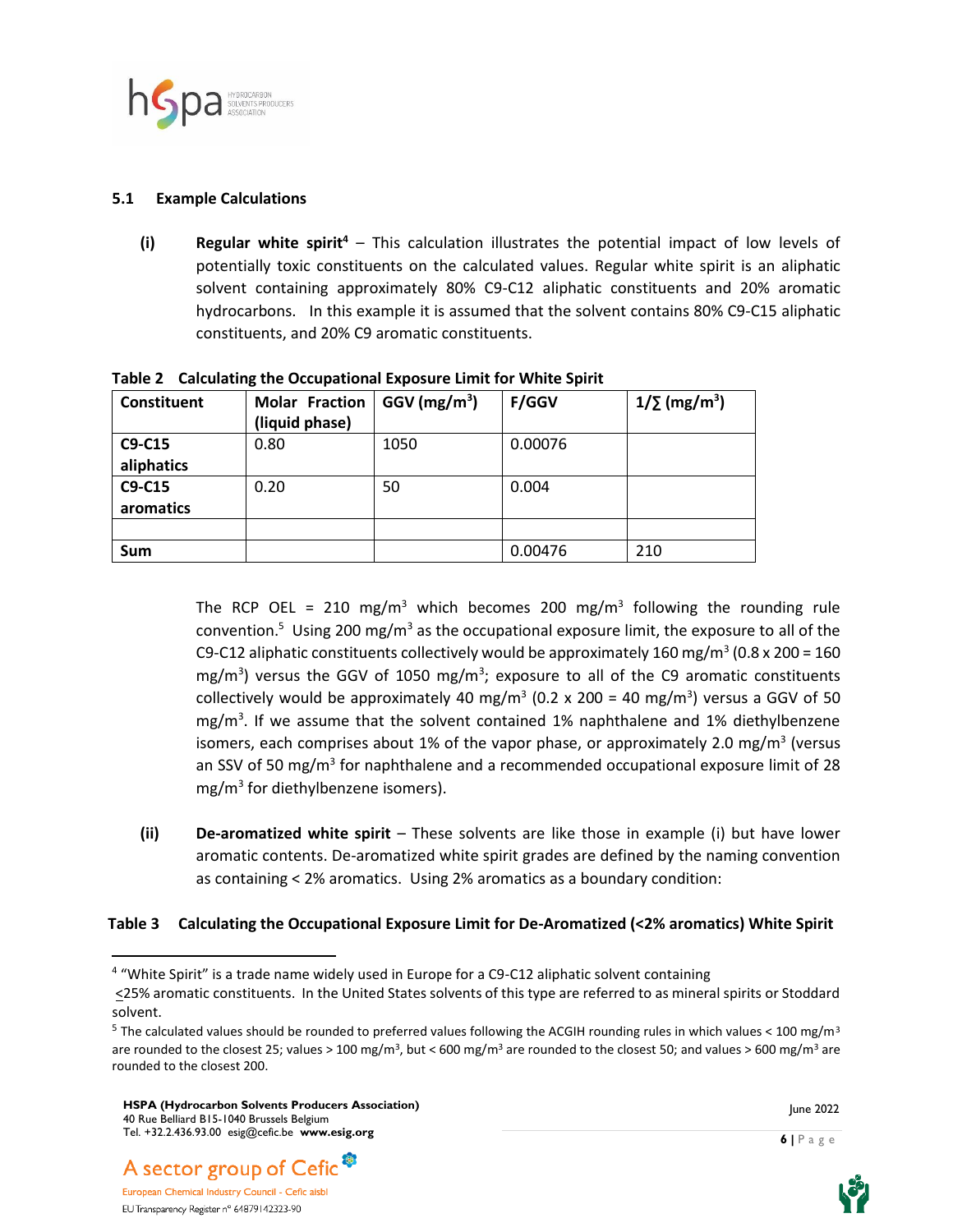

| Constituent | <b>Molar Fraction</b><br>(liquid phase) | $GGV$ (mg/m <sup>3</sup> ) | <b>F/GGV</b> | $1/\sum$ (mg/m <sup>3</sup> ) |
|-------------|-----------------------------------------|----------------------------|--------------|-------------------------------|
| C9-C15      | 0.98                                    | 1050                       | 0.00093      |                               |
| aliphatics  |                                         |                            |              |                               |
| C9-C15      | 0.02                                    | 50                         | 0.0004       |                               |
| aromatics   |                                         |                            |              |                               |
|             |                                         |                            |              |                               |
| Sum         |                                         |                            | 0.00133      | 752                           |

the RCP OEL = 752 mg/m<sup>3</sup> which rounds to 800 mg/m<sup>3</sup>. Note that had the aromatic contribution been ignored, the OEL would have been 1050 mg/m<sup>3</sup> (the GGV for the aliphatic constituents) which rounds to 1000 mg/m<sup>3</sup>. In either case, exposure to the aliphatic fraction would be lower than the GGV of 1050 mg/m<sup>3</sup> and exposure to the aromatic fraction would be  $\leq$  20 mg/m<sup>3</sup> (versus a GGV of 50 mg/m<sup>3</sup>).

**(iii) Varnish Maker's and Painters' (VM&P) Naphtha** – This example is based on historical data for a solvent which may no longer be commercially available. This is useful as an example because it is composed of constituents across a wide volatility range and is relevant to the concept of solvent blends which are discussed in the next section. As shown in Table 4, VM&P naphtha was composed of 47% C5-C8 aliphatic constituents, 41% C9-C11 aliphatic constituents, 2% toluene, 6% xylene, and 4% C9-C10 alkylbenzenes. Using the ACGIH TLV® values, the RCP OEL = 402 mg/m<sup>3</sup> (rounded to 400 mg/m<sup>3</sup>).

| Constituent             | <b>Molar Fraction</b><br>(liquid phase) | $GGV$ (mg/m <sup>3</sup> ) | <b>F/GGV</b> | $1/\sum$ (mg/m <sup>3</sup> ) |
|-------------------------|-----------------------------------------|----------------------------|--------------|-------------------------------|
| <b>C5-C8 aliphatics</b> | 0.47                                    | 1400                       | 0.00034      |                               |
| C9-C15                  | 0.41                                    | 1050                       | 0.00039      |                               |
| aliphatics              |                                         |                            |              |                               |
| C9-C15                  | 0.04                                    | 50                         | 0.00080      |                               |
| aromatics               |                                         |                            |              |                               |
| <b>Toluene</b>          | 0.02                                    | 75                         | 0.00027      |                               |
| Xylene isomers          | 0.06                                    | 87                         | 0.00069      |                               |
|                         |                                         |                            |              |                               |
| <b>Sum</b>              |                                         |                            | 0.00249      | 402                           |

|  |  | Table 4 Calculating the Occupational Exposure Limit for Varnish Makers' and Painters' Naphtha |  |
|--|--|-----------------------------------------------------------------------------------------------|--|
|--|--|-----------------------------------------------------------------------------------------------|--|

**HSPA (Hydrocarbon Solvents Producers Association)** 40 Rue Belliard B15-1040 Brussels Belgium Tel. +32.2.436.93.00 esig@cefic.be **www.esig.org**





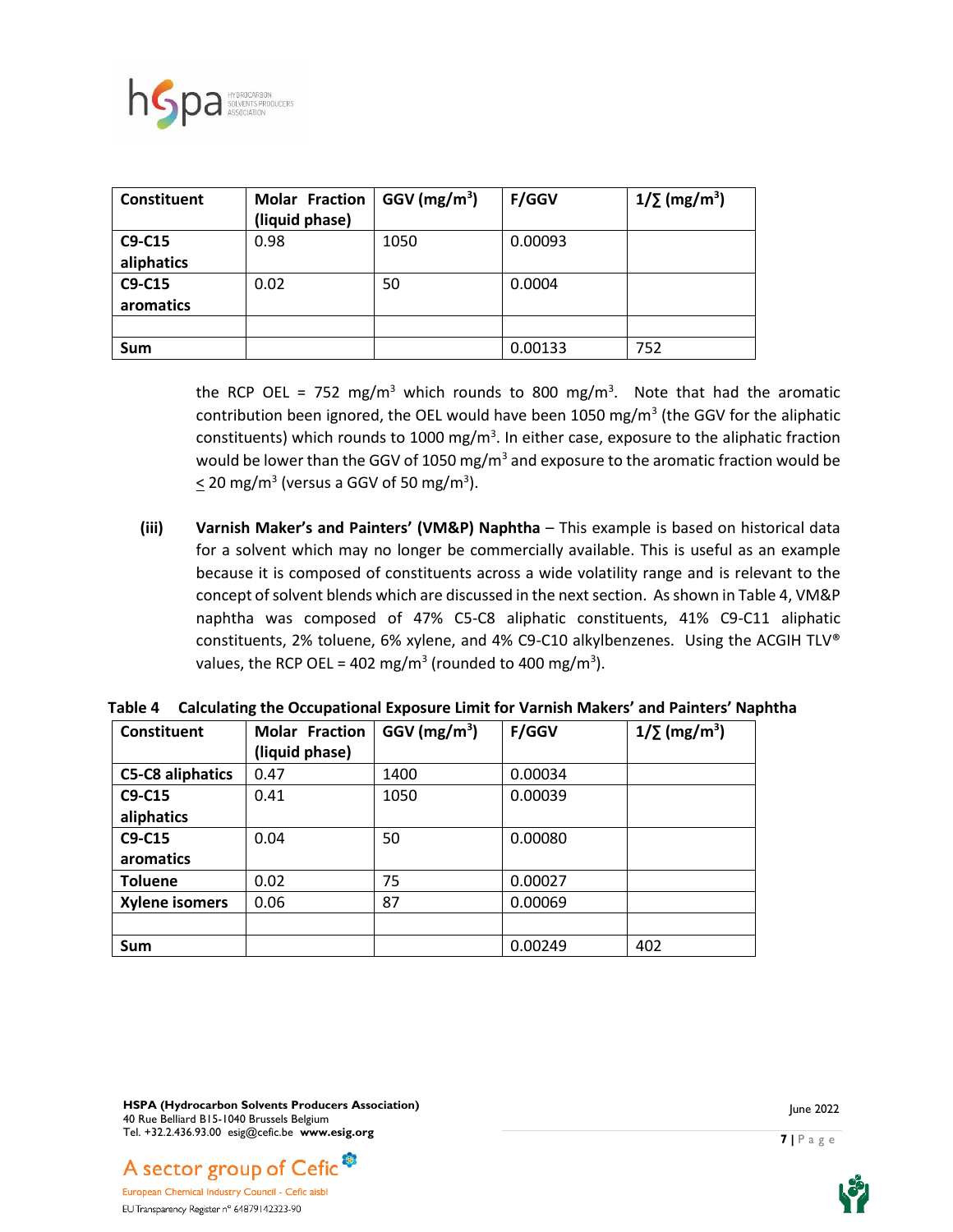

As shown in the previous example, exposure to C5-C8 aliphatic hydrocarbons would be 188 mg/m<sup>3</sup> versus the guidance value of 1400 mg/m<sup>3</sup>; exposure to C9-C15 aliphatic hydrocarbons would be 164 mg/m<sup>3</sup> versus the guidance value of 1050 mg/m<sup>3</sup>; exposure to toluene would be 8 mg/m<sup>3</sup> versus the guidance value of 75 mg/m<sup>3</sup>; exposure to xylenes would be 24 mg/m<sup>3</sup> versus the guidance value of 87 mg/m<sup>3</sup>; and exposure to C9-C10 aromatic hydrocarbons would be 16 mg/m<sup>3</sup> versus the guidance value of 50 mg/m<sup>3</sup>; In summary, vapor phase levels of all constituents would be below their individual occupational exposure recommendations assuming equivalence of liquid and vapor phase concentrations.

However, because of the relatively wide carbon number distribution of this solvent, the OEL should have been calculated using the molar fractions in the vapor phase; but that would be difficult without more detailed compositional information. Nevertheless, as a first approximation, using the vapor pressure for n-hexane as a surrogate, the C5-C8 fraction would comprise approximately 98% of the hydrocarbons in the vapor phase, and the calculated OEL would be approximately 1400 mg/m<sup>3</sup>. Toluene would represent  $<$  1% of the vapor phase hydrocarbons and its OEL of 75 mg/m<sup>3</sup> would not be exceeded. The remaining constituents would constitute a negligible fraction of the vapors. On the other hand, if n-hexane comprised more than 10% of the C5-C8 aliphatic hydrocarbon fraction (which approximates the classification and labelling limit), exposures to n-hexane would be greater than 140 mg/m<sup>3</sup>, and the potential for n-hexane to exceed recommended levels would need to be carefully considered. This example illustrates the potential problems that can be associated with calculating OELs for hydrocarbon solvents encompassing a relatively wide carbon number range as well as the need to have detailed compositional information, particularly for any constituents with unusual toxicological properties.

#### **5.2 Calculating OELs for solvent blends**

The reciprocal calculation procedure can also be used for solvent blends when all components of the blend meet the same principle of additivity that applies to hydrocarbon solvents (see Appendix C for empirical evidence that hydrocarbon solvent constituents act additively); whether all blend constituents are additive is the responsibility of the blend manufacturers and beyond the scope of this paper. However, it should be noted that blends are more likely to cover wider carbon number ranges than hydrocarbon solvents, and it may be more appropriate to use the molar fractions in the vapor phase as the basis for the calculations as described in the following section. The potential for interactive effects should also be considered, particularly with n-hexane-containing solvents.

#### **5.3 Liquid versus vapor phase calculations**

For most of the hydrocarbon solvents, the vapor pressures of the constituents are sufficiently similar that the mole fractions in the liquid phase can be used in the calculations. However, for solvents or solvent blends with boiling ranges  $\geq 45^{\circ}$  C<sup>6</sup>, it is better to use the vapor phase molar constituent fractions in the





 $6$  Advice from the ACGIH® and the Ontario Ministry of Labor is that the RCP should be "restricted to applications where the boiling points of the solvents in the mixture are relatively narrow", i.e., within a range of  $<$  45 $\degree$ C and with vapor pressures within approximately one order of magnitude.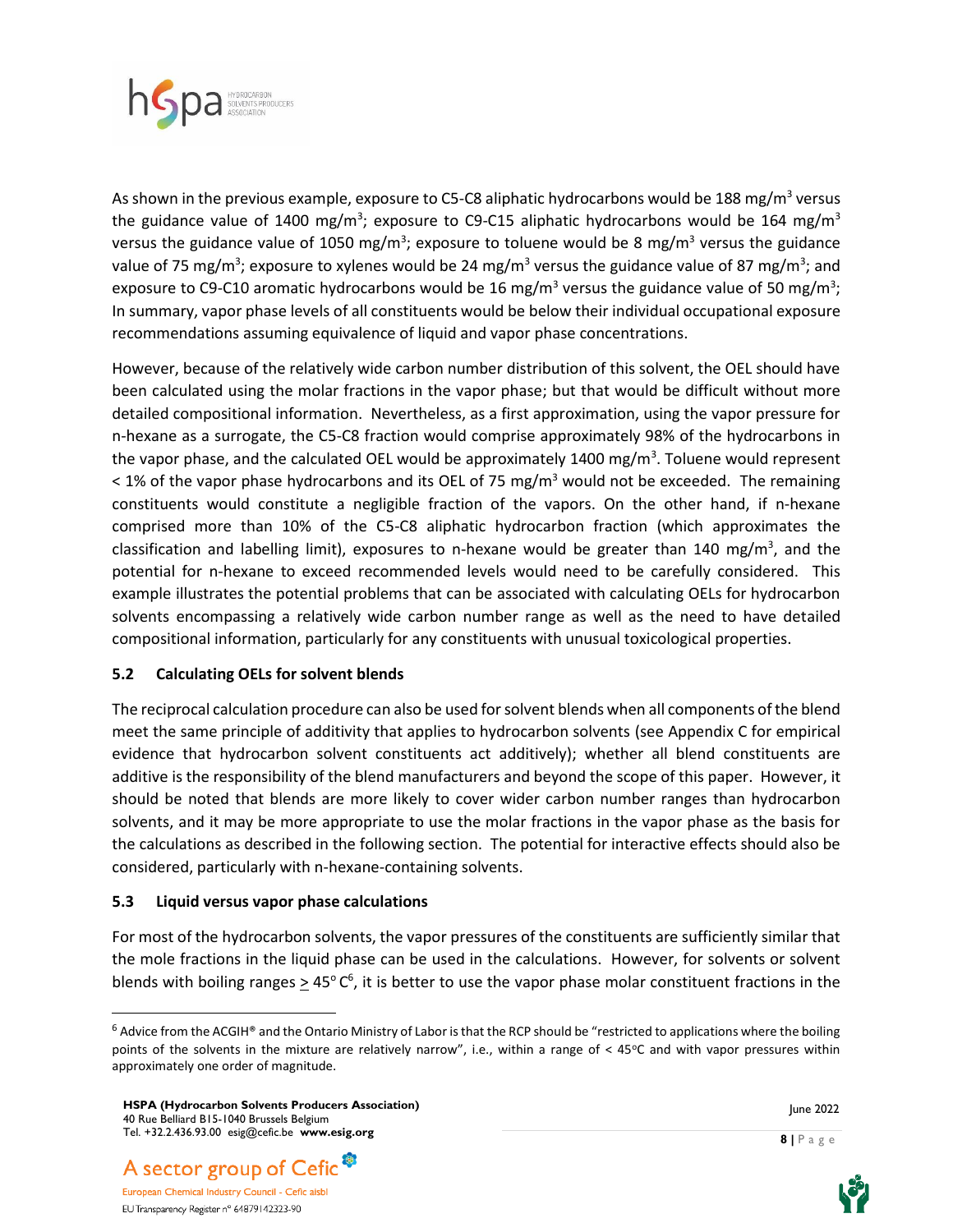

calculations to avoid the possibility of over-exposure to the more volatile components. As one example, consider a hypothetical hydrocarbon solvent blend containing 20% n-hexane, 40% n-octane and 40% nnonane. If the liquid phase percentages and the ACGIH TLV® values are used in the reciprocal formula, the calculated vapor concentration is 556 mg/m<sup>3</sup> (which rounds to 550 mg/m<sup>3</sup>).

| Constituent | <b>Molar Fraction</b><br>(liquid phase) | $GGV$ (mg/m <sup>3</sup> ) | <b>F/GGV</b> | $1/\sum$ (mg/m <sup>3</sup> ) |  |  |
|-------------|-----------------------------------------|----------------------------|--------------|-------------------------------|--|--|
| n-Hexane    | 0.20                                    | 176                        | 0.0011       |                               |  |  |
| n-Octane    | 0.40                                    | 1400                       | 0.00029      |                               |  |  |
| n-Nonane    | 0.40                                    | 1050                       | 0.00038      |                               |  |  |
|             |                                         |                            |              |                               |  |  |
| <b>Sum</b>  |                                         |                            | 0.0018       | 556                           |  |  |

**Table 5 Calculating the Occupational Exposure Limit for a Hypothetical Solvent Blend Assuming Similarity of Liquid and Vapor Compositions** 

However, n-hexane is by far the most volatile constituent, and, although it only accounts for 20% of the liquid fraction, it represents almost 80% of the hydrocarbons in the vapor phase. More specifically, according to Raoult's Law, the partial pressure of a component is equal to the mole fraction of that component in the liquid phase times the vapor pressure at  $25^{\circ}$ C. In this example, the vapor pressure for n-hexane = 19.68 kPa and its partial pressure = 3.94 kPa (0.2 x 19.68); the vapor pressure for n-octane = 1.97 kPa and its partial pressure = 0.79 kPa (0.4 x 1.97); and the vapor pressure for n-nonane = 0.59 kPa and its partial pressure = 0.24 kPa (0.4 x 0.59). Using Dalton's Law of partial pressures,<sup>7</sup> the fraction of nhexane in the vapor phase =  $3.94/(3.94 + 0.79 + 0.24) = 0.79$ , or 430 mg/m<sup>3</sup> which exceeds the recommended occupational exposure limit for n-hexane.

**Table 6 Calculating the Occupational Exposure Limit for a Hypothetical Solvent Blend Assuming Using Estimated Vapor Phase Compositions** 

| Constituent | <b>Molar Fraction</b><br>(vapor phase) | $GGV$ (mg/m <sup>3</sup> ) | <b>F/GGV</b> | $1/\sum$ (mg/m <sup>3</sup> ) |
|-------------|----------------------------------------|----------------------------|--------------|-------------------------------|
| n-Hexane    | 0.79                                   | 176                        | 0.0045       |                               |
| n-Octane    | 0.16                                   | 1400                       | 0.00011      |                               |
| n-Nonane    | 0.05                                   | 1050                       | 0.000048     |                               |
|             |                                        |                            |              |                               |
| Sum         |                                        |                            | 0.0047       | 213                           |





 $^7$  The total pressure exerted by a gas is equal to the sum of the partial pressures of the components.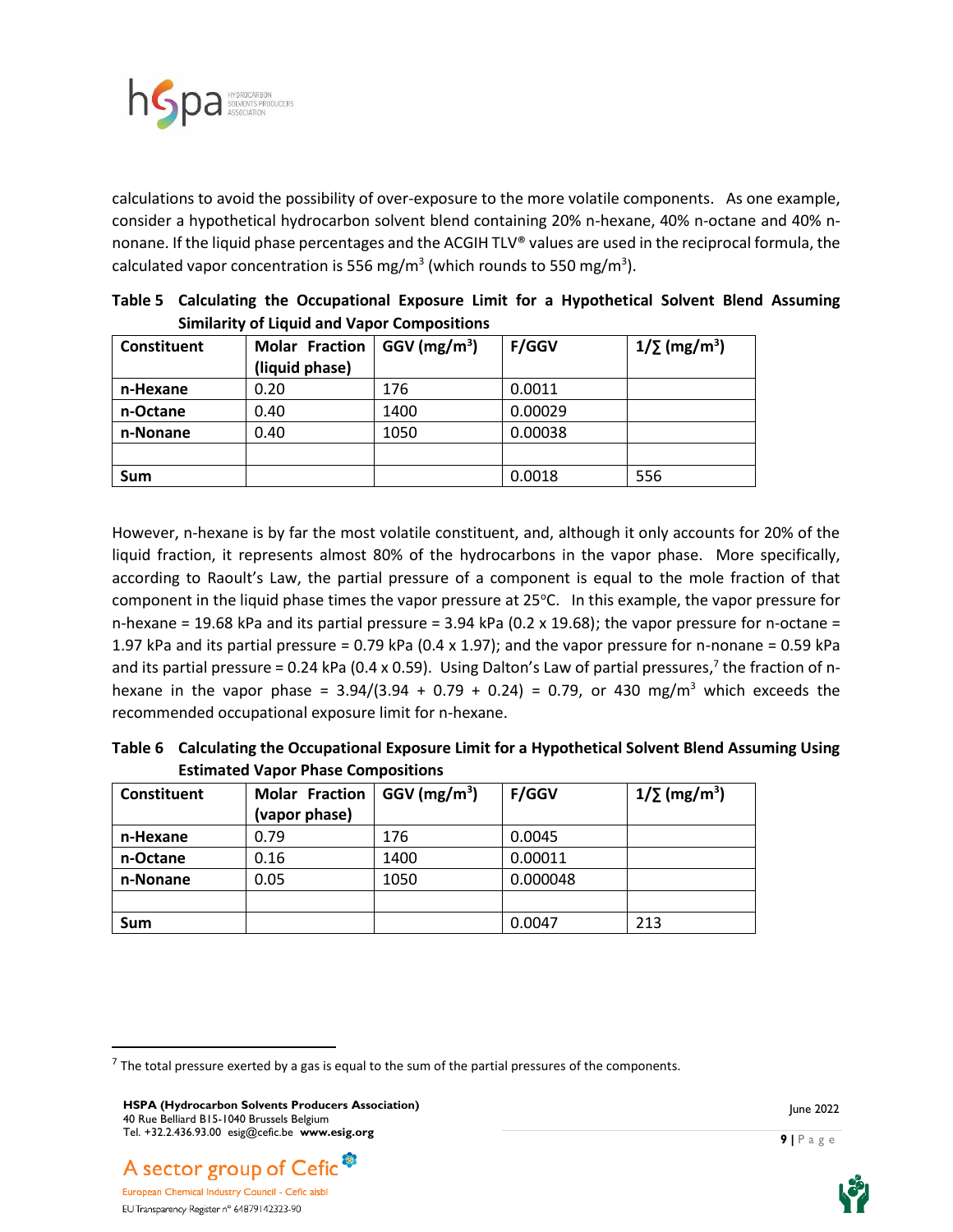

Thus, to avoid over-exposure to n-hexane, it is necessary to revise the calculations using the fractions of the components in the vapor phase. With this revised calculation, the calculated OEL is 213 mg/m<sup>3</sup> (which rounds to 200 mg/mg<sup>3</sup>), and, of this, approximately 80% or 160 mg/m<sup>3</sup> would be n-hexane. The estimated exposure to n-hexane is below the ACGIH TLV®; however, to avoid exceeding the SCOEL IOELv of 72 mg/m<sup>3</sup>, it would be necessary to use the SCOEL value in the calculation which yields an occupational exposure level of approximately 80 mg/m<sup>3</sup> (which rounds to 75 mg/m<sup>3</sup>). In other words, to avoid exceeding the SCOEL recommendations, this hypothetical solvent blend would best be treated as if it were n-hexane for occupational control purposes.

This simple calculation is a useful means of checking whether a recommended OEL is appropriate, especially in situations involving hydrocarbon solvents or solvent blends that contain components of unusual toxicity and/or unusually low national occupational exposure recommendations.

#### **6.0. SSVs and Potentially Problematic Constituents**

The RCP approach is a practical and scientifically justified means of controlling exposures to constituents of hydrocarbon solvents. One of the reasons why this is an effective approach is that most hydrocarbon solvent constituents cause similar systemic effects, most of which are additive and that there are no known non-additive interactive effects. Further, because the complex hydrocarbon solvents contain numerous isomeric structures, most constituents are normally present at relatively low levels, so that even if there are constituents with unique toxicological properties, levels would normally be low enough that the OELs calculated using the RCP method would be appropriate. However, there are some constituents for which the potential for occupational exposures should be carefully considered. These potentially problematic constituents are of two types, specifically:

**Solvents with constituents that are classified for their toxicological properties such as** n-hexane and naphthalene for which SSVs have been established to address situations in which over-exposure to these constituents might occur, and

**Other hydrocarbon solvent constituents with their own occupational exposure recommendations including** toluene, xylene, ethylbenzene, cyclohexane, cumene, diethyl benzene isomers, triethyl benzene isomers, methylnaphthalene isomers, indene, and biphenyl.

These various constituents present a range of challenges. This section provides general guidance on dealing with these situations, but it is ultimately the responsibility of the manufacturers to make the final decisions as they have the compositional information on the products that they sell.

**HSPA (Hydrocarbon Solvents Producers Association)** 40 Rue Belliard B15-1040 Brussels Belgium Tel. +32.2.436.93.00 esig@cefic.be **www.esig.org**



European Chemical Industry Council - Cefic aisbl EU Transparency Register n° 64879142323-90

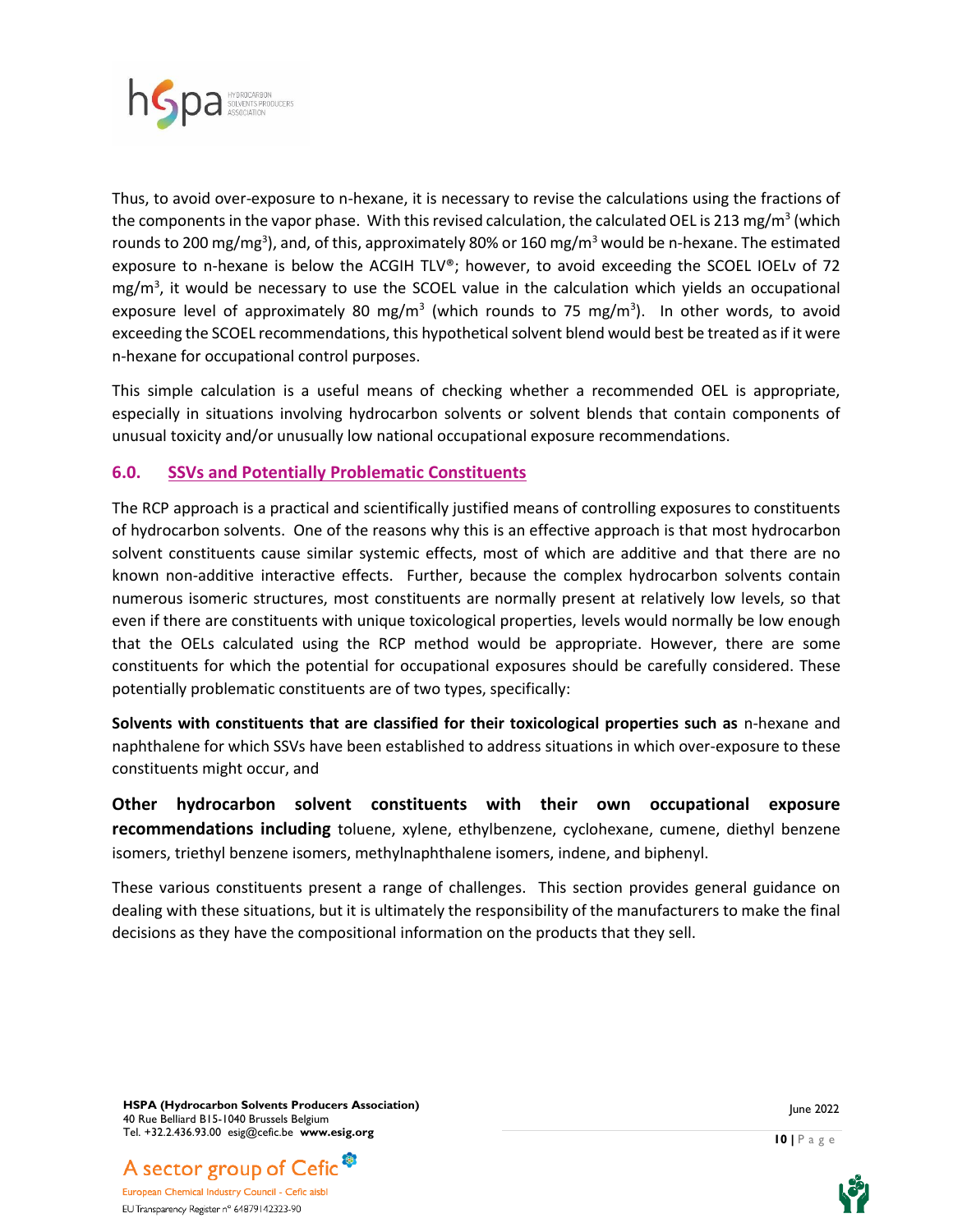

## **6.1. Substances with SSVs (n-hexane, naphthalene)**

- 6.1.1 n-Hexane (176 mg/m<sup>3</sup>/72 mg/m<sup>3</sup>) n-Hexane may be the most challenging of the aliphatic hydrocarbon solvent constituents; it can cause a serious toxicological effect in humans (peripheral neuropathy); it has occupational exposure values (176/72 mg/m<sup>3</sup>) that are well below the guidance value for other C5-C8 aliphatic constituents (1400 mg/m<sup>3</sup>); and it has a relatively high vapor pressure. There are 3 types of hexane-containing solvents that need to be considered as well as solvent blends, specifically:
	- 6.1.1.1 C6 aliphatic solvents containing < 5% n-hexane For these solvents the n-hexane content is low enough that it is not necessary to apply the n-hexane SSV. If it is assumed that the volatility of n-hexane is not substantially different from other C6 isomers in the solvent, the recommended occupational exposure limit would be  $1400$  mg/m<sup>3</sup> (the GGV for C5-C8 aliphatic solvents) and the estimated n-hexane exposure would be approximately 70 mg/m<sup>3</sup> (0.05 x 1400 = 70 mg/m<sup>3</sup>). [Note that this value is close to the SCOEL IOELv of 72 mg/m<sup>3</sup> for n-hexane, so, the potential for hexane exposure should always be considered, even if the n-hexane content is relatively low.]A similar logic applies to aliphatic solvents with constituents of higher molecular weight, but the greater the carbon number differences, the more important it is to consider vapor phase constituent distributions rather than relying on the concentration in the liquid phase.
	- 6.1.1.2 C6 aliphatic solvents containing > 5% n-hexane, <80 n-hexane. An example of a solvent of this type is commercial hexane in which n-hexane represents approximately 50% of the composition. In this example the calculated OEL is 316 mg/m<sup>3</sup> [1/OEL = 0.5/176 + 0.5/1400  $= 1/0.00316 = 316$  mg/m<sup>3</sup>] which rounds to 300 mg/m<sup>3</sup>, and the estimated n-hexane exposure is 150 mg/m<sup>3</sup> which accords with the ACGIH TLV®. To avoid exceeding the IOELv, the calculated OEL is  $[0.5/72 + 0.5/1400 = 1/OEL]$  137 mg/m<sup>3</sup> (which should be rounded down to 100 mg/m $^3$ ).
	- 6.1.1.3 n-Hexane (i.e., solvents containing > 80% n-hexane) In this case, the OEL becomes the SSV or 176 (or 72) mg/m<sup>3</sup> (see Table 1).
	- 6.1.1.4 Solvent blends with n-hexane or n-hexane-containing solvents In this case refer to the example in Section 5.3.

**HSPA (Hydrocarbon Solvents Producers Association)** 40 Rue Belliard B15-1040 Brussels Belgium Tel. +32.2.436.93.00 esig@cefic.be **www.esig.org**





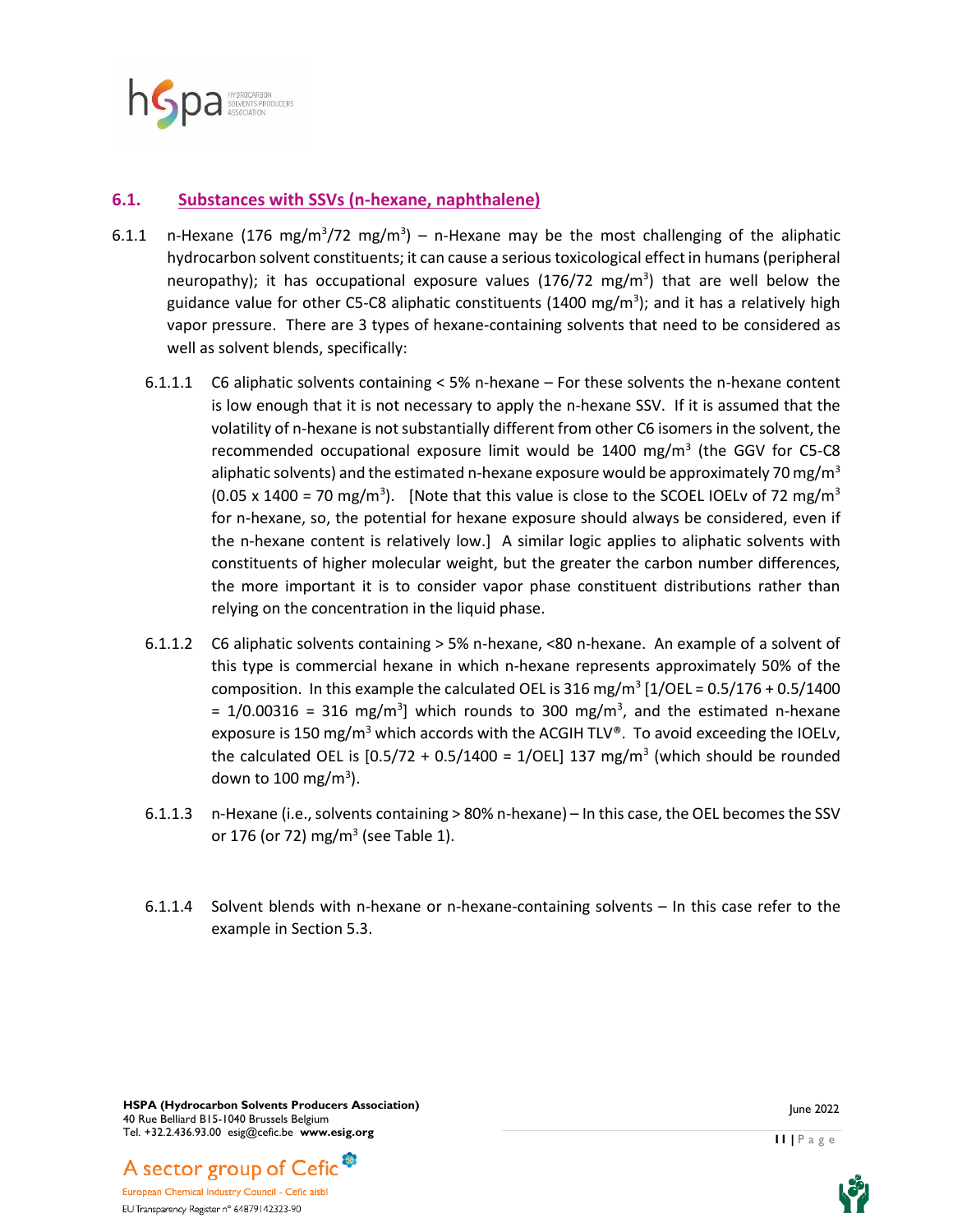

6.1.2 Naphthalene (50 mg/m<sup>3</sup>) – Naphthalene is less challenging than n-hexane because its SSV of 50 mg/m<sup>3</sup> is the same as the respective group guidance value of 50 mg/m<sup>3</sup> and because it is less volatile than the trimethylbenzene isomers on which the group guidance value is based. Naphthalene-containing solvents are classified as potentially carcinogenic at levels > 1% and the use of the SSV is used to differentiate the solvents based on classification limits. However, for a hypothetical aromatic hydrocarbon solvent, the calculated OEL for an aromatic solvent containing 1% naphthalene would be about 50 mg/m<sup>3</sup>, [1/OEL = 0.99/50 + 0.01/50. OEL = 50 mg/m<sup>3</sup>] and the exposure to naphthalene would be about 0.5 mg/m<sup>3</sup>. If, for purposes of illustration, it is assumed that the naphthalene content is 10%, the calculated occupational exposure limit would be 50 mg/m<sup>3</sup> which also rounds to 50 mg/m<sup>3</sup>, and the naphthalene concentration in the vapor phase would be approximately 5 mg/m<sup>3</sup>. In short, naphthalene can usually be ignored because it would not normally be present at concentrations high enough to have any impact on the calculations. It should also be noted that naphthalene is approximately half as volatile as trimethylbenzene isomers and twice as volatile as methylnaphthalene isomers, so, it will be under-represented in vapors of C9 aromatic solvents but over-represented in the vapors of higher molecular weight aromatic solvents.

#### **6.2 Other Constituents with Occupational Exposure Limits**

- 6.2.1 Low molecular weight aromatic molecules including toluene, xylene isomers and ethylbenzene may be present in hydrocarbon solvents at relatively low levels in the aromatic fractions. - The occupational exposure limits for the C7-C8 aromatic hydrocarbons include: toluene = 75 (192) mg/m<sup>3</sup>; ethylbenzene = 87 (442) mg/m<sup>3</sup>; and xylene isomers = 87 (221) mg/m<sup>3</sup>. Because the occupational exposure levels for these constituents are higher than the GGV of 50 mg/m<sup>3</sup> for the C9 aromatic solvents in which they would most commonly be found, they can normally be considered unimportant. However, some of the individual occupational exposure limits could become important for solvent blends, depending on the relative volatilities of other blend components (see Section 5.1.iii).
- 6.2.2 Cumene (25/50 mg/m<sup>3</sup>)<sup>8</sup> Cumene which may be present in aromatic solvents, usually at levels  $\leq$ 3%, but since the exposure limits are not far below the 50 mg/m<sup>3</sup> guidance values for aromatic solvents, cumene should not be problematic when present at low levels. Consider an aromatic solvent containing cumene at 3%. Using the ACGIH TLV®, the RCP calculation is  $(0.97/50)$  +  $(0.03/25)$  =  $[0.0194 + 0.0012 = 0.0206] = 49$  mg/m<sup>3</sup> which rounds to 50 mg/m<sup>3</sup>.







<sup>&</sup>lt;sup>8</sup> The ACGIH and SCOEL referenced their occupational exposure recommendations to the same study, a chronic inhalation study in which cumene produced respiratory tract tumors in rats and mice for which the underlying mechanism is believed to be related to a repeated irritation process. The ACGIH focused on liver effects as the point of departure in developing the TLV® whereas SCOEL based its recommendation on respiratory irritation.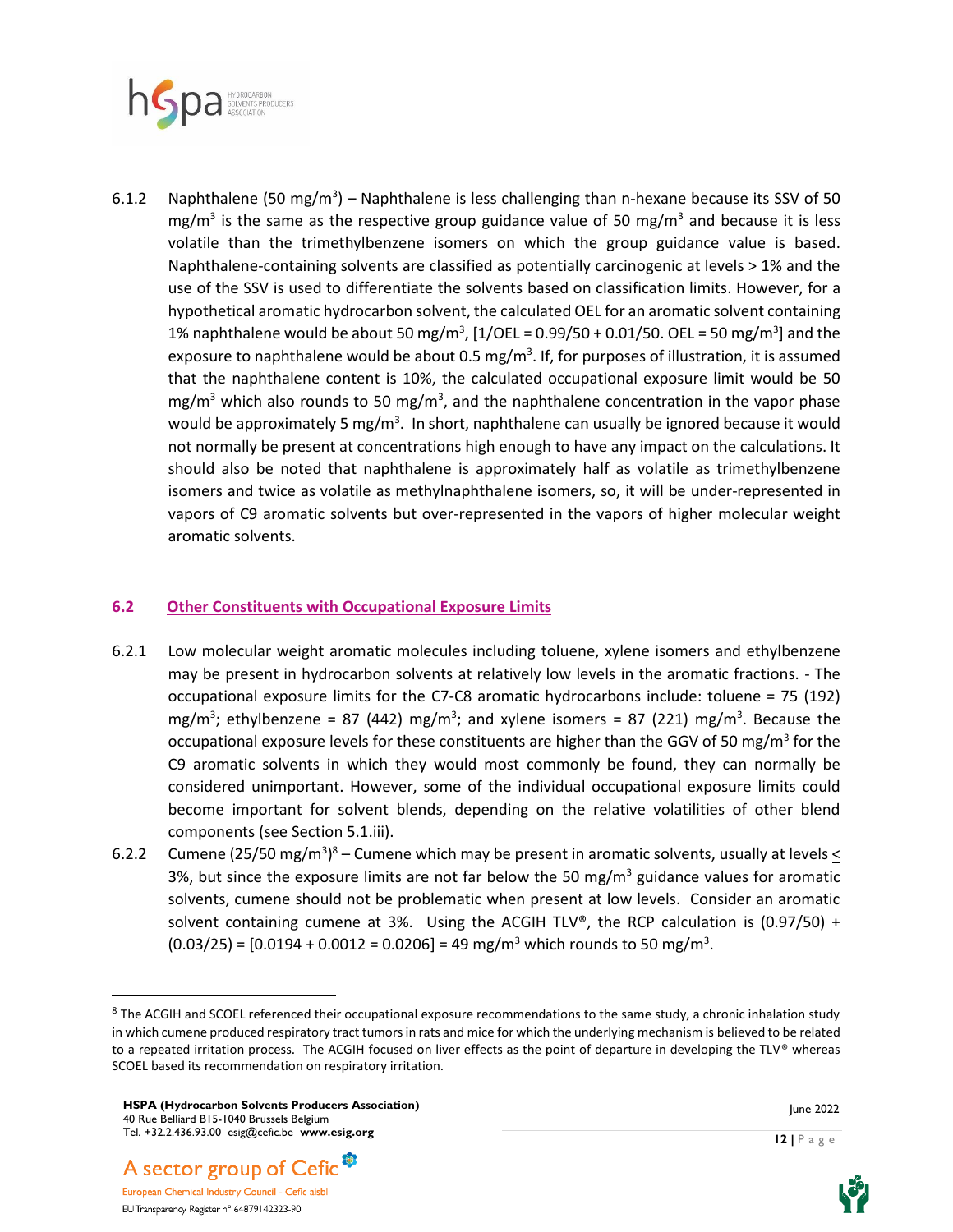

- 6.2.3 Cyclohexane (350/700 mg/m<sup>3</sup>)<sup>9</sup> Cyclohexane which may be present in C5-C8 aliphatic solvents presents challenges like those of n-hexane in that it has occupational exposure levels (350/700 mg/m<sup>3</sup>) that are below the group guidance value (1400 mg/m<sup>3</sup>), and it is volatile. As a first approximation, it could be assumed that at concentrations > 25%, exposure to cyclohexane would exceed the ACGIH TLV®,<sup>10</sup> but if cyclohexane levels are relatively low, no action may be necessary. However, when cyclohexane concentrations approach 25%, it becomes necessary to consider the impact of volatility to assure that cyclohexane is not over-represented in the vapor phase. This may be particularly important for solvent blends. As with cumene, the manufacturer may be able to limit cyclohexane levels in the commercial solvents or to take some other action; if not it may be necessary to adjust the occupational exposure limit calculations. Because the IOELv for cyclohexane is 700 mg/m<sup>3</sup>, it may not be necessary to make any adjustments to limit exposure to cyclohexane unless it is present at relatively high concentrations or is one on the more volatile constituents of a complex solvent or solvent blend.
- 6.2.4 Diethyl- and triethylbenzene isomers (28 mg/m<sup>3</sup>) The diethyl- and triethylbenzene isomers are neurotoxic in animals and may be present at low levels in aromatic solvents. As neither SCOEL nor the ACGIH<sup>®</sup> have recommended occupational exposure limits, the AIHA WEEL of 28 mg/m<sup>3</sup> is suggested as an occupational control value. In practical terms, this is analogous to the situation with naphthalene, i.e., the concentrations of these constituents in hydrocarbon solvents are unlikely to ever be high enough (i.e., > approximately 56%) for over-exposure conditions to exist, but this needs to be verified, and, if necessary, appropriate measures need to be taken.
- 6.2.5 Methylnaphthalene isomers  $(3/2.5 \text{ mg/m}^3)$  The methylnaphthalene isomers situation is potentially the most problematic since the occupational exposure guidance is far below the GGV of 50 mg/m<sup>3</sup> for this group of solvents. The manufacturers will need to carefully consider the levels of the various constituents in this group of solvents to determine how best to deal with this situation. Note that the ACGIH has proposed to lower the TLV® of methylnaphthalene to 0.3 mg/m<sup>3</sup> and that may be even more problematic (i.e., 6% versus 0.6% concentration in the solvent).
- 6.2.6 Indene (24 mg/m<sup>3</sup>) Indene could be present in low levels in aromatic solvents. It seems unlikely that indene would be present at levels high enough (approximately 48%) that exposure could exceed its occupational exposure limit, but that would have to be determined by the manufacturer. This is analogous to the diethylbenzene and triethylbenzene isomers example above.

A sector group of Cefic<sup>®</sup>



<sup>&</sup>lt;sup>9</sup> Note that the difference between ACGIH and SCOEL relates to the interpretation of a volunteer study in which humans reported headaches following cyclohexane exposure. The ACGIH considered this to have been an adverse effect; SCOEL considered it to have been an incidental finding.

 $10$  350 mg/m<sup>3</sup>/1400 mg/m<sup>3</sup> = 0.25

**HSPA (Hydrocarbon Solvents Producers Association)** 40 Rue Belliard B15-1040 Brussels Belgium Tel. +32.2.436.93.00 esig@cefic.be **www.esig.org**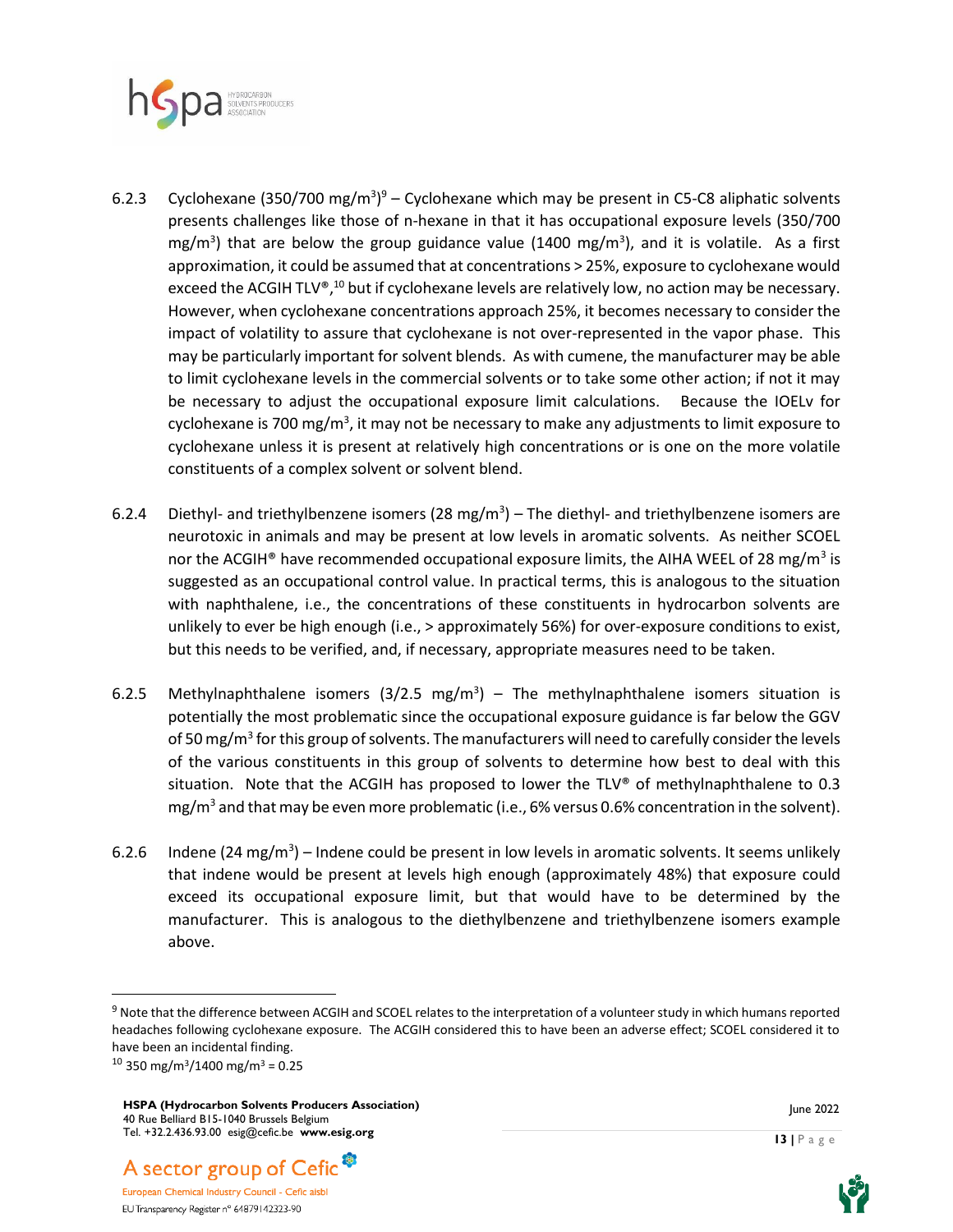

6.2.7 Biphenyl (1.3/1.2 mg/m<sup>3</sup>) - Biphenyl is a potential constituent of aromatic solvents which requires careful consideration due to its low occupational exposure limit. To avoid over-exposure, it may be necessary to either limit biphenyl concentrations in the solvent to less than 2.4% or to take the concentration of biphenyl into consideration in calculating the occupational exposure levels. Note that biphenyl is less volatile than C9 aromatic hydrocarbons and would likely be underrepresented in the volatile fraction.

## **7. Toxicological justification for recommended GGV values**

In the past occupational exposure guidance for complex hydrocarbon solvents was primarily focused on avoiding acute central nervous system (CNS) depression and upper respiratory tract irritation. As information has accumulated, it has been coming increasingly clear that, aside from a few well characterized hydrocarbon solvent constituents, hydrocarbon solvents do not cause relevant adverse effects, are not selective developmental toxicants, do not reduce fertility and are not genotoxic. Thus, the strategy of controlling exposures to avoid acute effects seems not only pragmatic but well supported by the data from animal studies. Additionally, studies of complex hydrocarbon solvents containing constituents of several molecular types have shown that the toxicological effects can be predicted from the types and levels of the components present. In other words, the principal of additivity for hydrocarbon solvents has been demonstrated empirically (see Appendix C). The guidance values include:

**7.1 C5-C8 aliphatic constituents [excepting n-hexane] (1400 mg/m3)** – The GGV for this group of constituents is based on the ACGIH TLV® of 1400 mg/m<sup>3</sup> for octane. These constituents can cause acute CNS effects in humans at high exposure levels (Patty and Yant, 1929), but animal studies indicate that current occupational exposure recommendations are below experimentally determined no effect levels in animals and are also below predicted no effect levels in humans (Lammers *et al*., 2009; 2011; McKee *et al*., 2011; 2019) (see Appendix A). The only systemic effects observed in animal studies have been liver enlargement, a compensatory and reversible effect, and renal nephropathy in male rats, a species-specific effect associated with α2u globulin induction. Although not all constituents have been studied in detail, animal studies have provided no evidence for developmental toxicity or effects on reproduction, and there is no evidence that any of the solvents or constituents is genotoxic. Further, aside from n-hexane (for which a specific substance value has been established), these solvents do not produce chronic neurotoxicity. In studies of acute CNS effects in rats, none of the n- or iso-paraffins was active at the highest concentrations tested, making 14000 mg/m<sup>3</sup> the lowest no effect level for all these constituents (Lammers *et al*., 2011; McKee *et al*., 2011). The lowest no effect level for the corresponding cycloparaffins was 4200 mg/m<sup>3</sup> . Based on pharmacokinetic models validated with human data (Hissink *et al*. 2007; 2009), it is predicted that the no effect levels for n-and iso-paraffins in humans would be similar to those in rats but that the human no effect levels for cycloparaffins would be approximately half those in rats, making 2100 mg/m<sup>3</sup> the lowest no effect level for acute CNS effects for all of the C5-C8 aliphatic hydrocarbon

**HSPA (Hydrocarbon Solvents Producers Association)** 40 Rue Belliard B15-1040 Brussels Belgium Tel. +32.2.436.93.00 esig@cefic.be **www.esig.org**



European Chemical Industry Council - Cefic aisbl EU Transparency Register n° 64879142323-90

June 2022

**14 |** P a g e

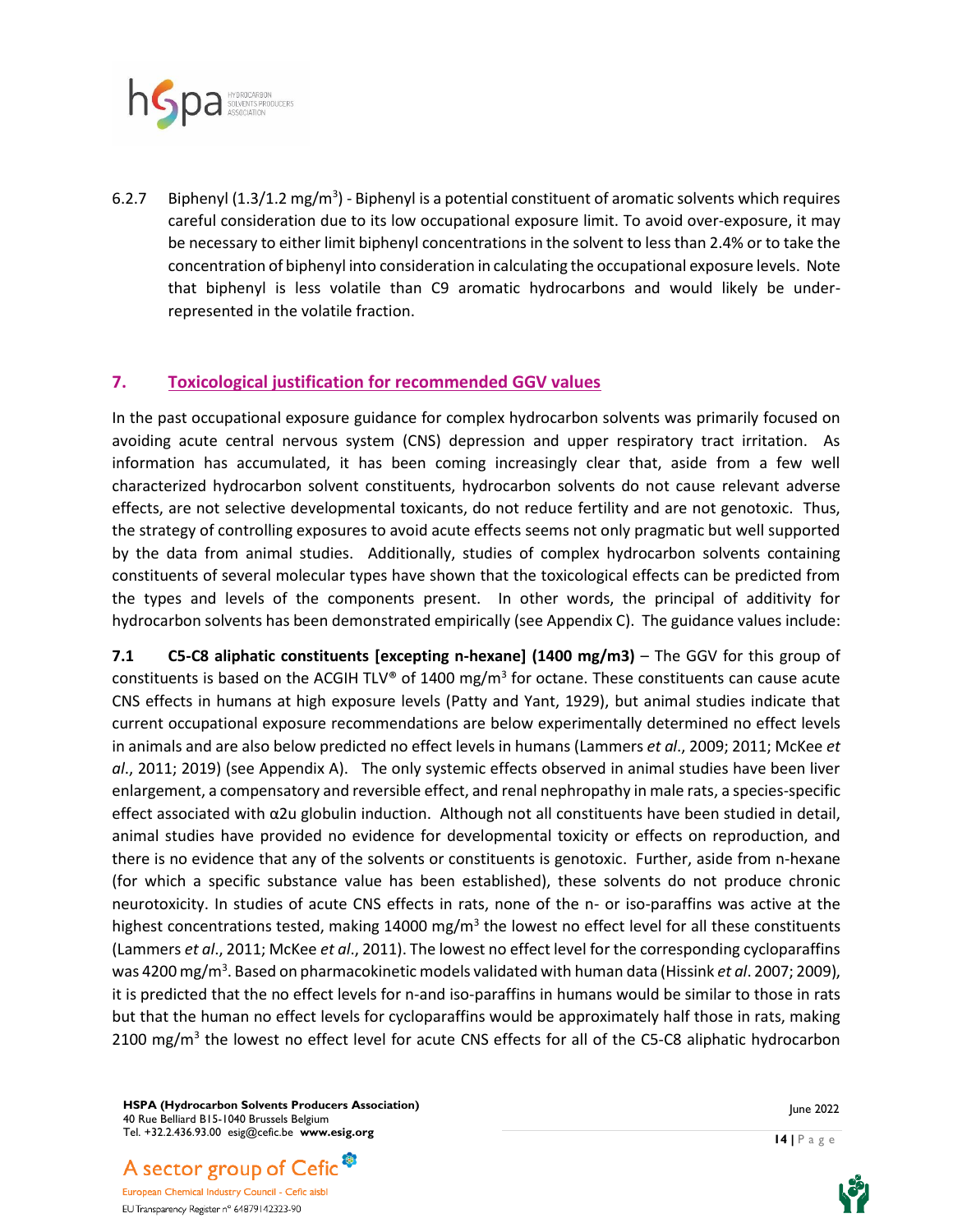

solvent constituents.<sup>11</sup> As there is no human evidence to contradict this prediction, the GGV of 1400 mg/m<sup>3</sup> seems protective for all of the toxicologically relevant effects associated with this group of solvents.

**7.2 C9-C15 Aliphatic Solvents (1050 mg/m3)** - The GGV for C9-C15 aliphatic constituents is based on the ACGIH® TLV which is itself based on a repeated dose inhalation toxicity study of n-nonane (8400 mg/m<sup>3</sup> , Carpenter *et al*., 1978) in which the only effects at the highest exposure level were acute CNS effects and reduced weight gain; no systemic effects were observed. Other repeated dose studies of C9- C15 aliphatic solvents and their constituents provide evidence that normal paraffins do not cause systemic toxicity, are not developmental toxicants, do not affect fertility and are not genotoxic (summarized in Appendix B). Iso-paraffinic and cyclo-paraffinic constituents can cause liver enlargement and male rat kidney effects, and in some studies exposure to iso-paraffins has resulted in small but statistically significant reductions in hematological parameters, but none of these effects is toxicologically relevant to humans. It has been reported that acute CNS effects can be produced by nonane (Carpenter *et al*., 1978) and decane (McKee *et al*., 2011; 2019), but not by aliphatic constituents with carbon numbers > C10 (Nilsen *et al*., 1988). Accordingly, the lowest no effect levels for CNS effects associated with C9-C15 aliphatic constituents are 3000 mg/m<sup>3</sup> for decane (McKee *et al.*, 2019) for which the predicted human no effect level is also 3000 mg/m<sup>3</sup>, and 5000 mg/m<sup>3</sup> for a C10 cycloparaffinic solvent (McKee *et al.*, 2011) for which the predicted human no effect level is 2500 mg/m<sup>3</sup> (see Appendix A). Following the logic discussed in the previous paragraph, the lowest predicted no effect level in humans for CNS effects of all C9-C15 aliphatic constituents is 2500 mg/m<sup>3</sup>. In human studies there were no indications of either acute CNS effects or upper respiratory tract irritation (or any other clinical findings) at levels up to 1228 mg/m<sup>3</sup>, the highest level tested (Pedersen and Cohr, 1984a; b). Accordingly, the GGV of 1050 mg/m<sup>3</sup> is supported by both toxicological data and empirical evidence.

**7.3 C9-C15 aromatic solvents [excepting naphthalene] (50 mg/m3)** – The GGV for this group of hydrocarbon solvent constituents was based on occupational exposure levels for trimethylbenzenes from ACGIH® (50 mg/m<sup>3</sup>). Historically occupational exposure recommendations for aromatic solvents were based on observations of upper respiratory tract irritation in occupational environments among workers exposed at higher exposure levels (e.g., Battig *et al*., 1956; 1958). The recommendation was extended to other aromatic constituents based on evidence that acute CNS effects and upper respiratory tract irritation were the endpoints best suited for occupational exposure guidance. In studies of acute CNS effects (e.g., McKee *et al*., 2010), no effect levels for C9-C11 aromatic constituents ranged from 200 mg/m<sup>3</sup>







<sup>&</sup>lt;sup>11</sup> To relate acute CNS effects in rats and humans, behavioral studies were conducted in both species using cyclohexane and white spirit (a C9-C12 aliphatic solvent containing 25.6% C9 aromatic hydrocarbons) as model compounds (Hissink et al., 2007; 2009). Samples of blood and brain tissue were taken from rats at various times during and after the exposure period for use in developing toxicokinetic models. The models were validated by comparison to samples of blood and expired air from the volunteers. The models predicted that, at equivalent exposure levels, brain concentrations of normal paraffins would approximate in rats whereas the concentrations of aromatics and cycloparaffins would be approximately twice those in the rats. Assuming acute CNS effects to be similar at equivalent brain concentrations, consistent with the empirical evidence, the predicted no effect levels for normal paraffins in humans would be like those in rats whereas those of aromatics and cycloparaffins would be half those in rats.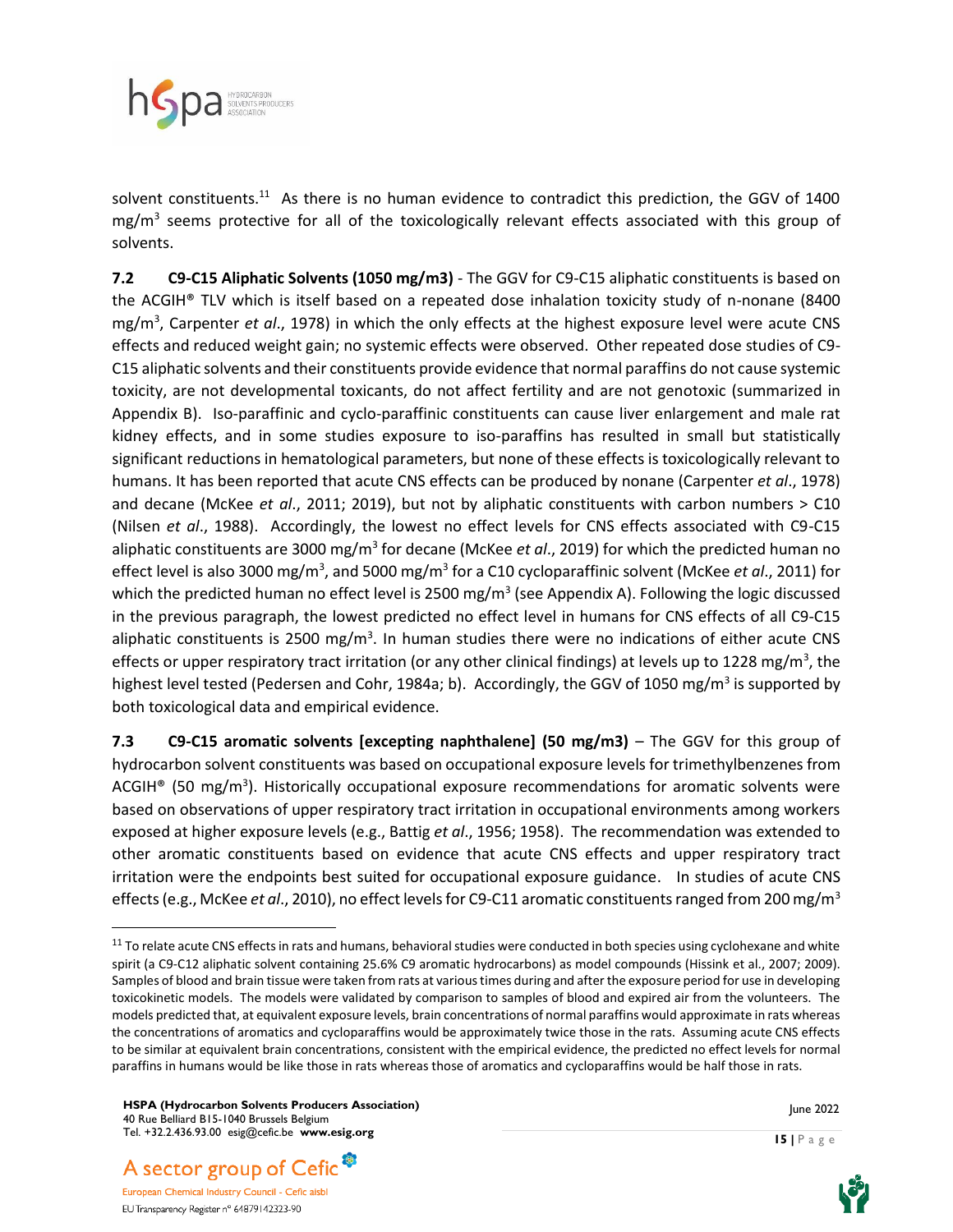

- 1250 mg/m<sup>3</sup>. Modeling indicates that CNS levels of aromatics in the central nervous system are approximately twice those of rats at equivalent external exposure levels predicting a human no effect level of approximately 100-600 mg/m<sup>3</sup>. Human observations suggest that upper respiratory tract irritation may be the most sensitive indicator of the effects of these constituents. Studies with volunteers indicate that exposures ranging from approximately 125 – 250 mg/m<sup>3</sup> are well tolerated (Carpenter *et al*., 1975; 1977; Jarnberg *et al*., 1996; 1997; 1998; Jones *et al*., 2006). In short, both toxicological studies and empirical observations indicate that an occupational exposure limit of 50 mg/m<sup>3</sup> is appropriate to avoid the acute effects of C9-C15 aromatic hydrocarbon solvents.

In studies of longer-term effects, a C9 aromatic solvent was evaluated for repeated dose toxicity in rats following exposure by inhalation for 13 weeks and 12 months (Clark *et al*., 1989). Increased weights of liver and kidneys were observed, but there were no pathological changes in these organs. Further, one group of rats was exposed to the highest concentration tested (1830 mg/m<sup>3</sup>) for 12 months and then held for 4 weeks without treatment. As the organ weights were similar to control values at the end of the recovery study, the authors concluded that the increased organ weights had been adaptive responses rather than toxicologically significant effects, making the overall no observed adverse effect concentration in the 12-month study 1830 mg/m<sup>3</sup>. Similar results have been reported in other studies of C9 aromatic solvents and solvent constituents (see Appendix B). In a repeated dose study of a C10-C13 aromatic solvent in which test material was administered by gavage, small but statistically significant reductions in hematological values which were reversed in a recovery study. The no effect level was reported as 300 mg/kg/day (summarized in McKee *et al*., 2015). C9 aromatic solvents and their constituents are not selective developmental toxicants (e.g., McKee *et al*., 1990) and do not affect fertility (McKee *et al*., 1990). Additionally, C9 aromatic solvents do not cause chronic neurotoxicity (Douglas *et al*., 1993) and they are not genotoxic (Schreiner *et al*., 1989). In the absence of any evidence that these aromatic solvents cause toxicologically important systemic effects, a decision to base occupational exposure limits on upper respiratory irritation is reasonable.

There are some C9-C15 aromatic hydrocarbon constituent issues that merit additional comment.

Naphthalene and cumene have been reported to cause respiratory tract tumors in rodents, and are classified as animal carcinogens); however, these tumors are thought to be the consequence of a process of repeated irritation which is considered to be the key effect. Accordingly, the occupational exposure levels recommended for these substances by SCOEL and/or ACGIH® are based on non-carcinogenic effects.

Diethyl- and triethylbenzene isomers have been found in rodent studies to produce pathological changes in the central nervous system.

Indene was reported to cause liver and kidney effects in experimental studies in animals at high exposure levels; and

**HSPA (Hydrocarbon Solvents Producers Association)** 40 Rue Belliard B15-1040 Brussels Belgium Tel. +32.2.436.93.00 esig@cefic.be **www.esig.org**



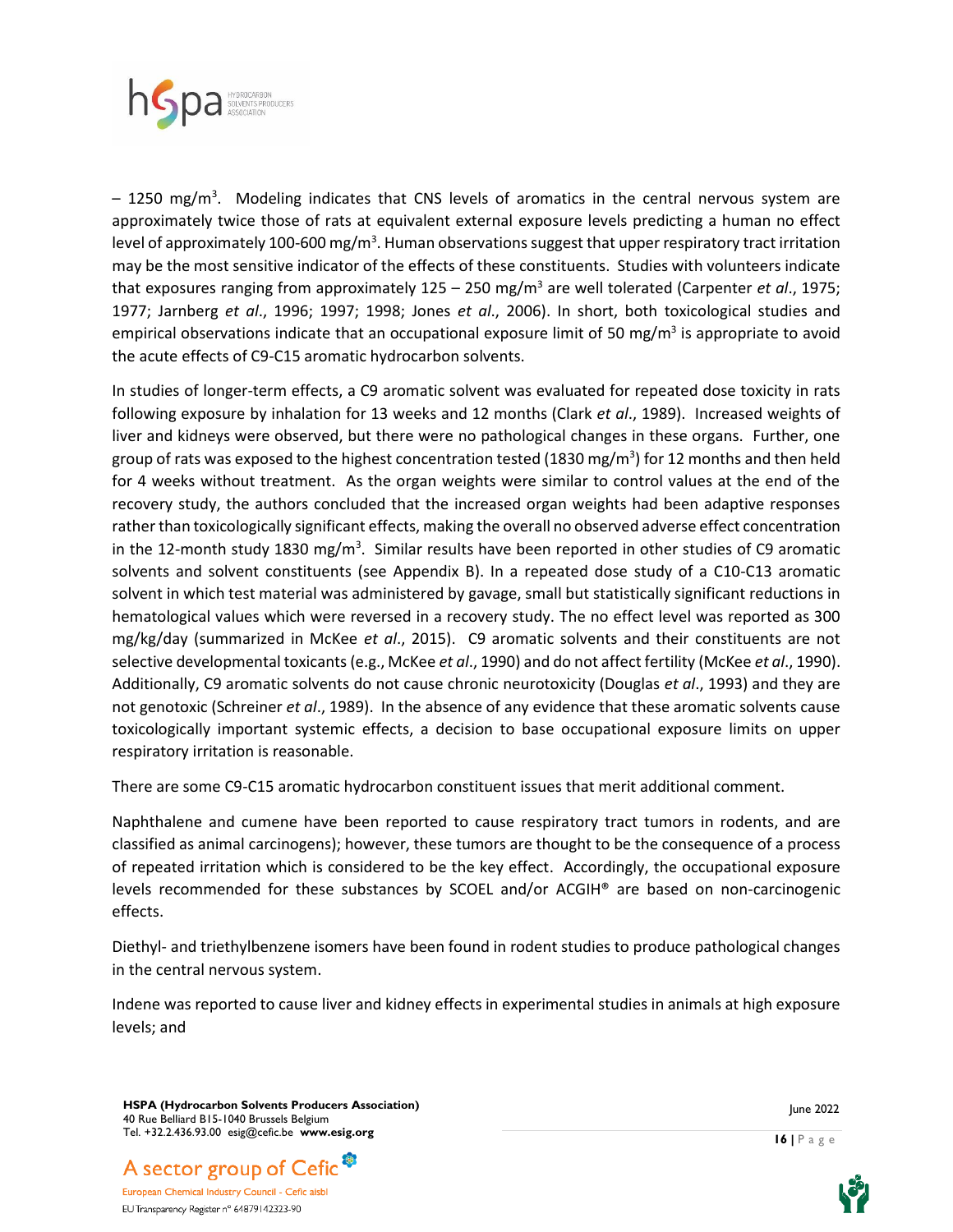

Biphenyl was reported to cause bladder tumor formation in male rats and liver tumors in female mice in long term dietary studies (by a mechanism that may not be relevant to humans).

For purposes of the discussion here, these effects have been considered in the occupational exposure recommendations for these constituents (note, in the absence of specific guidance from either ACGIH® or SCOEL, the AIHA WEEL of 28 mg/m<sup>3</sup> is recommended for use in situations in which exposure to diethylbenzene and triethylbenzene isomers could be problematic) and more detailed information is provided in Appendix B.

## **References**

- Battig et al. (1956). Health damage after continuous exposure to trimethylbenzene in a printing shop. Z. Prev. Med. 1:389-403.
- Battig *et al.* (1958). Toxicological investigations concerning trimethylbenzene. Arch Gewerbepath Gewerbehyg 16:555-566.
- Carpenter et al. (1975). Petroleum hydrocarbon toxicity studies. VII. Animal and human response to vapors of "70 solvent". Toxicology and Applied Pharmacology 34:395-412.
- Carpenter *et al.* (1977). Petroleum hydrocarbon toxicity studies XIV. Animal and human response to vapors of high aromatic solvent. Toxicology and Applied Pharmacology 41:251-260.
- Carpenter, C., et al. (1978). Petroleum hydrocarbon toxicity studies. XVII. Animal response to nnonane vapor. Toxicology and Applied Pharmacology 44:5-62.
- Clark, D. *et al.* (1989). Inhalation toxicity of high flash aromatic naphtha. Toxicology and Industrial Health 5:415-428.
- Douglas, J. *et al.* (1993). Neurotoxicity assessment of high flash aromatic naphtha. Journal of Toxicology and Environmental Health 9:1047-1058.
- ECETOC (1997). "Occupational exposure limits for hydrocarbon solvents". Brussels, Belgium. European Centre for Ecotoxicology and Toxicology of Chemicals.
- Health and Safety Executive (HSE) (1995). "Occupational Exposure Limits", London: Health and Safety Executive, 1995.
- Hissink, E. *et al.* (2007). Model studies for evaluating the acute neurobehavioral effects of complex hydrocarbon solvents III. PBPK modeling of white spirit constituents as a tool for integrating animal and human test data. Neurotoxicology 28(4):751-760.
- Hissink E. *et al.* (2009). Physiologically based pharmacokinetic modeling of cyclohexane as a tool for integrating animal and human test data. International Journal of Toxicology 28(6):498-509.
- Jarnberg, J., *et al.* (1996). Toxicokinetics of inhaled trimethylbenzenes in man. Toxicology and Applied Pharmacology 140:281-288

**HSPA (Hydrocarbon Solvents Producers Association)** 40 Rue Belliard B15-1040 Brussels Belgium Tel. +32.2.436.93.00 esig@cefic.be **www.esig.org**



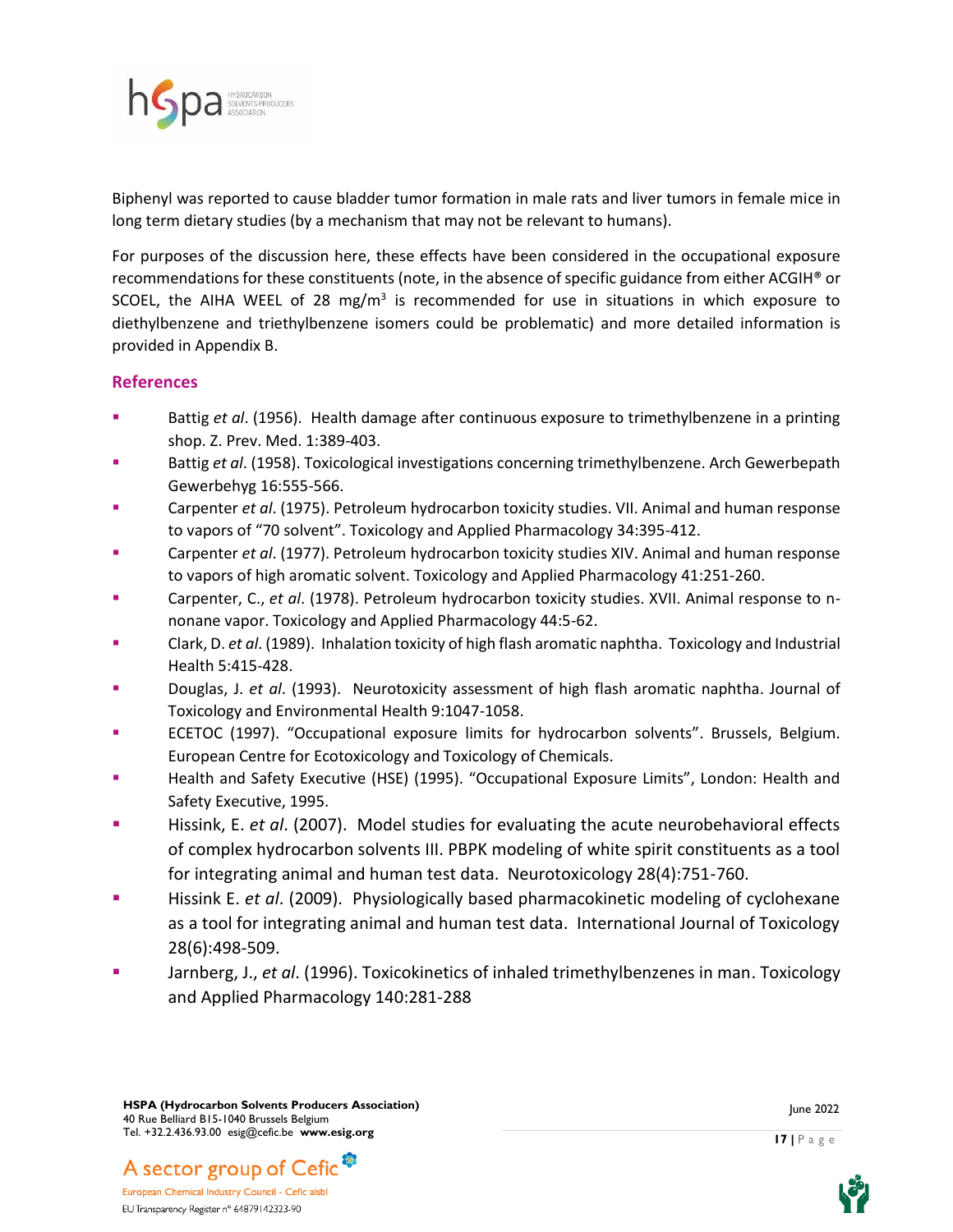

- Jarnberg, J. *et al.* (1997). Inhalation toxicokinetics of 1,2,4-trimethylbenzene in volunteers: comparison between exposure to white spirit and 1,2,4-trimethylbenzene alone. Science of the Total Environment 199:65-71.
- Jarnberg, J. et al. (1998). Toxicokinetics of 1,2,4-trimethylbenzene in humans exposed to vapors of white spirit: comparison with exposure to 1,2,4-trimethylbenzene alone. 72:483-491.
- Jones, K. *et al.* (2006). Biological monitoring for trimethylbenzene exposure: A human volunteer study and a practical example in the workplace. Annals of Occupational Hygiene 50:593-598.
- McKee, R., Daughtrey, W., and Medeiros, A. (2005). A proposed methodology for setting occupational exposure limits for hydrocarbon solvents. Journal of Occupational and Environmental Hygiene 2(10):524-542.
- McKee, R., Adenuga, M., and Carrillo, J.-C. (2017). The reciprocal calculation procedure for setting occupational exposure limits for hydrocarbon solvents: An update. Journal of Occupational and Environmental Hygiene 14(8):575-584.
- McKee, R., Adenuga, M. and Carrillo, J.-C. (2015). Characterization of the toxicological hazards of hydrocarbon solvents. Critical Reviews in Toxicology 45(4):273-365.
- McKee, R., *et al.* (2010). Neurobehavioral effects of acute exposure to aromatic hydrocarbons. International Journal of Toxicology 29:277-290.
- McKee, R., Rhode, A., and Daughtrey, W. (2007). Benzene levels in hydrocarbon solvents  $-$ Response to author's reply. Journal of Occupational and Environmental Hygiene 4:D60-D62.
- McKee, R., *et al*. (1990). The reproductive and developmental toxicity of high flash aromatic naphtha. Toxicology and Industrial Health 6:441-460.
- Nilsen, O., *et al.* (1988). Toxicity of n-C9 to n-C13 alkanes in the rat on short term inhalation. Pharmacology and Toxicology 62:259-266.
- Patty, F., and Yant, W. (1929). Report of investigations. Odor intensity and symptoms produced by commercial propane, butane, pentane, hexane and heptane. Department of Commerce. United States Department of Mines.
- Lammers, J. *et al*. (2009). Neurobehavioral effects of cyclohexane in rat and human. International Journal of Toxicology 28:488-497.
- Lammers, J. *et al.* (2011). Neurobehavioral effects of acute exposures to (n-) paraffins. International Journal of Toxicology 30:47-58.
- McKee, R., Lammers, J., Muiser, H., and Owen, D. (2011). Neurobehavioral effects of acute exposures to iso- and cycloparaffins. International Journal of Toxicology. 30(6):715-734.
- McKee, R., Nessel, C., Carrillo, J-C. (2019). An investigation of the acute central nervous system effects of n-decane. Regulatory Toxicology and Pharmacology. 107: available online, https://doi.org/10.1016/j.yrtph.2019.104421.



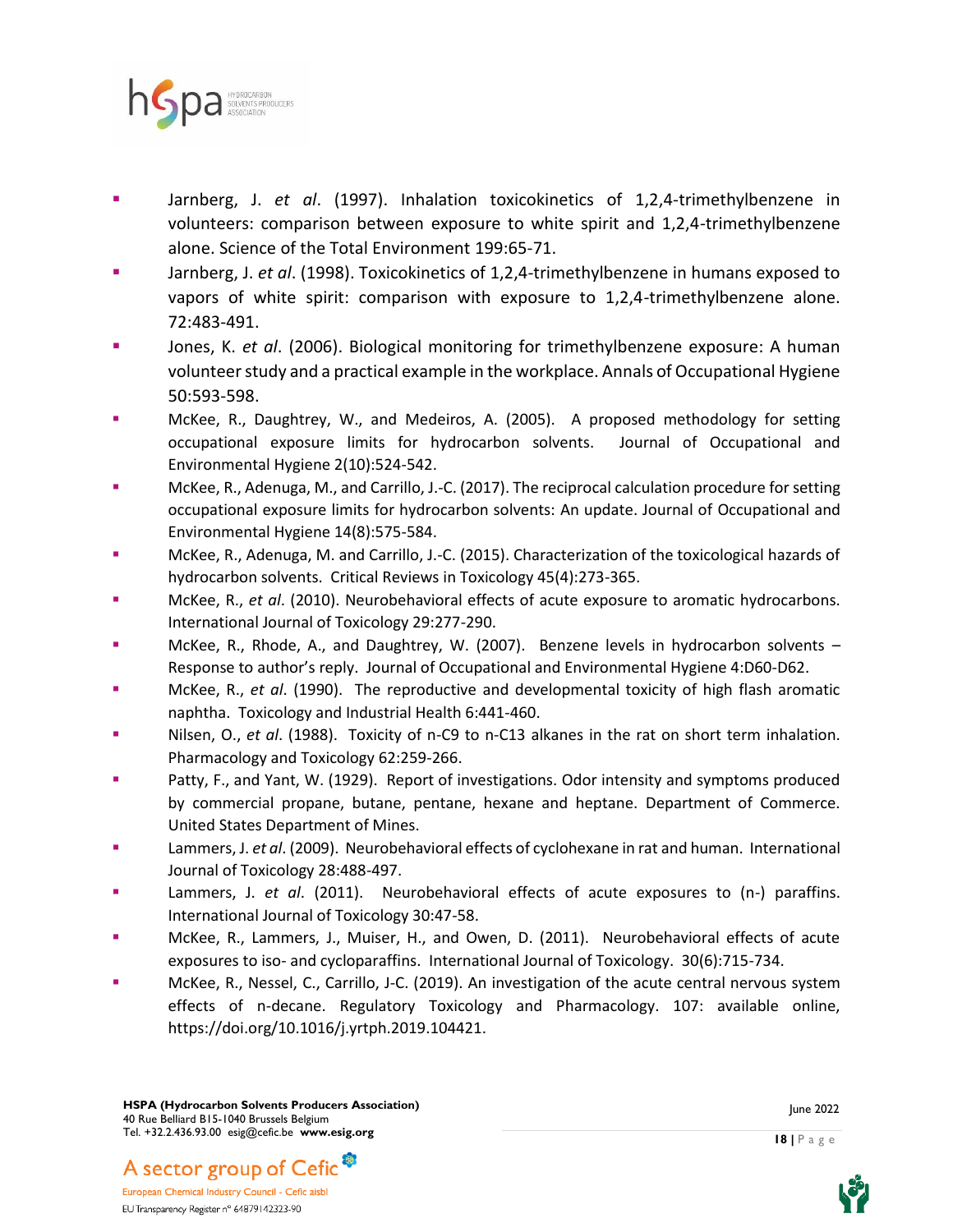

- Pedersen, L. and Cohr, K. (1984a). Biochemical pattern in experimental exposure of humans to white spirit 1. The effects of a 6-hour single dose. Acta Pharmacology et Toxicology 55:317-324.
- Pedersen, L. and Cohr, K. (1984b). Biochemical pattern in experimental exposure of humans to white spirit 2. The effects of repetitive exposure. Acta Pharmacology et Toxicology 55:325-330.
- Schreiner, C. et al. (1989). The mutagenic potential of high flash aromatic naphtha. Cell Biology and Toxicology 5:169-188.

**HSPA (Hydrocarbon Solvents Producers Association)** 40 Rue Belliard B15-1040 Brussels Belgium Tel. +32.2.436.93.00 esig@cefic.be **www.esig.org**



European Chemical Industry Council - Cefic aisbl EU Transparency Register n° 64879142323-90



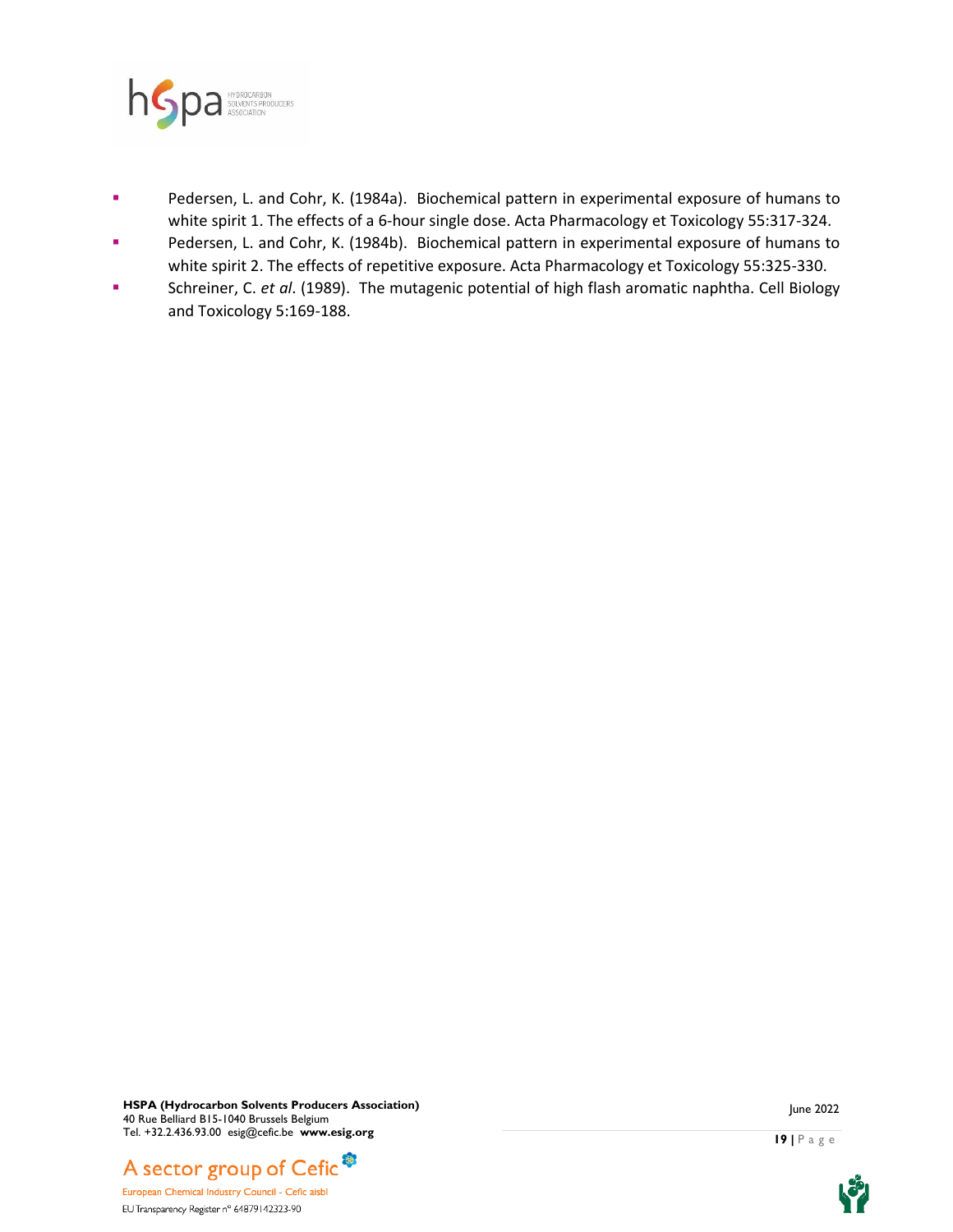

# **APPENDICES**

- (A) Acute effects: Acute Central Nervous System (CNS) Effects and Upper Respiratory Tract Irritation.
- (B) Toxicological justification for recommended group guidance values
- (C) Evidence that constituents of hydrocarbon solvents produce additive effects

# **Appendix A. Acute Effects: Acute Central Nervous System (CNS) Effects and Upper Respiratory Tract Irritation**

Acute CNS effects and upper respiratory tract irritation have been used to set occupational exposure limits for hydrocarbon solvents for many years. Providing support for that strategy is that acute CNS effects are a common property of volatile hydrocarbon solvents (Ridgway *et al*., 2003); they are among the most sensitive effects associated with hydrocarbon solvent exposure; and they can be observed in humans in the occupational environment as well as in volunteer studies under controlled conditions. Under normal circumstances these changes rapidly resolve after termination of exposure, but more severe changes can develop if the exposures are prolonged or repeated. Because the acute central nervous system effects can be reproduced in rats, an experimental program was conducted to systematically characterize the acute CNS effects of hydrocarbon solvents and selected constituents in rats (Lammers *et al*., 2009; 2011; McKee *et al*., 2010; 2011; 2019) and to also obtain data that could be used in the development of physiologically-based pharmacokinetic (PBPK) models (Hissink *et al*., 2007; 2009). Additionally, data were collected in human volunteer studies that could be used for pharmacokinetic model validation (Lammers *et al*., 2007; 2011). Among other things, it was shown that, at equivalent external concentrations, the predicted brain levels of normal paraffins in humans approximated those measured in rats whereas those of cycloparaffins and aromatics were approximately twice those measured in rats (Hissink *et al*. 2007; 2009). Thus, if it is assumed that humans and rats would experience acute CNS effects at similar brain levels of hydrocarbons, external concentrations to produce low and no effect levels of normal and isoparaffins would be similar in both species, whereas those of cycloparaffins and aromatics in humans would be approximately half the values experimentally determined in rats.

In a complementary set of series of studies, Zahlsen and co-workers (Zahlsen *et al*., 1992; 1993) showed in rats that levels of hydrocarbons in the central nervous system increase with increasing carbon number to C9 (cycloparaffins) or C10 (normal and isoparaffins and aromatics). However, at carbon numbers > C10, uptake of hydrocarbons into the central nervous system is inhibited. It was shown experimentally that acute CNS effects could not be produced by aliphatic hydrocarbons > C10 at maximally attainable vapor concentrations (Nilsen *et al*. 1988). These results are summarized in figures A1 and A2.

**HSPA (Hydrocarbon Solvents Producers Association)** 40 Rue Belliard B15-1040 Brussels Belgium Tel. +32.2.436.93.00 esig@cefic.be **www.esig.org**





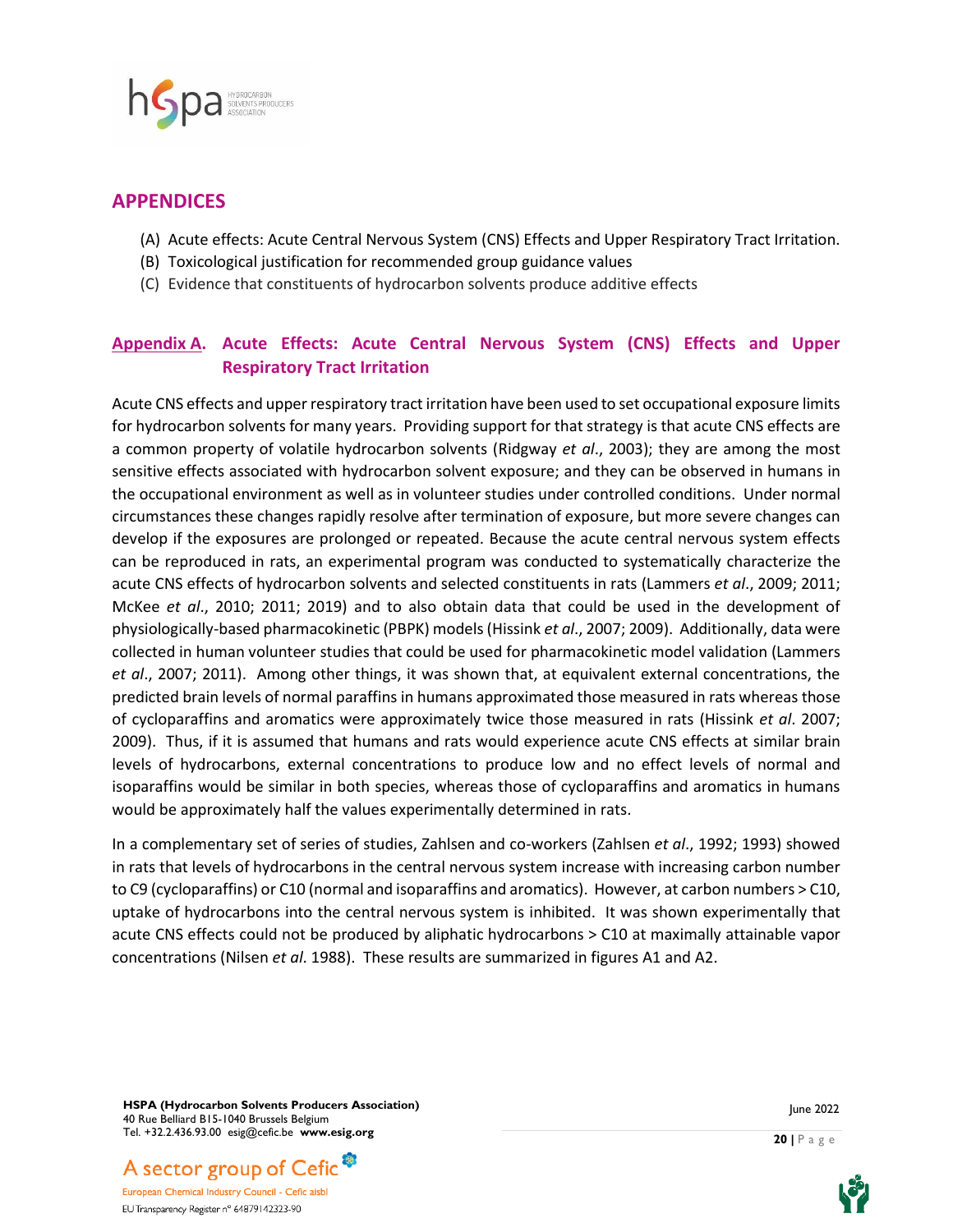

#### **GGV: C5-C8 Aliphatic Constituents (excluding n-hexane)**

With respect to the recommended GGV for C5-C8 aliphatic solvents (1400 mg/m<sup>3</sup>), the no effect levels associated with acute effects of C5-C8 n- and iso-paraffins in rats were above 14,000 mg/m<sup>3</sup>. A C6/C7 cycloparaffinic solvent produced minor, reversible changes in latency to response in visual discrimination testing at 14,000 mg/m<sup>3</sup> with a no effect level of 4200 mg/m<sup>3</sup>. Using the relationship between brain levels in humans and rats discussed above, the predicted human no effect level for acute CNS effects of C6/C7 cycloparaffins would be approximately 2100 mg/m<sup>3</sup> . Both Patty and Yant (1929) and Carpenter *et al*. (1975) reported behavior suggestive of acute CNS effects at exposure levels > 1000 ppm (approximately 4000 mg/m<sup>3</sup>) in humans. Thus, there is both experimental evidence in animals and empirical evidence from human experience supporting the expectation that an occupational exposure level of 1400 mg/m<sup>3</sup> would protect humans from acute CNS effects of C5-C8 aliphatic hydrocarbon solvent constituents.

#### **GGV: C9-C15 Aliphatic Constituents**

With respect to the GGV for C9-C15 aliphatic hydrocarbons (1050 mg/m<sup>3</sup>), the experimentally determined no effect level for acute CNS effects of C10 n-paraffins in rats is 3000 mg/m<sup>3</sup>, corresponding to a predicted human no effect level of 3000 mg/m<sup>3</sup> (McKee et al., 2019). The no effect level for C10 cycloparaffins in rats is 5000 mg/m<sup>3</sup> (McKee et al., 2011), corresponding to a predicted human no effect level of 2500 mg/m<sup>3</sup>. Pedersen and Cohr (1984a; b) reported that there was no evidence for either acute CNS effects or upper respiratory tract irritation in volunteers exposed to a C9-C14 aliphatic solvent at levels up to 1228 mg/m<sup>3</sup>. Thus, there is both experimental evidence in animals and empirical evidence from human experience showing that an occupational exposure level of 1050 mg/m<sup>3</sup> would protect humans from acute CNS effects of C9-C15 aliphatic hydrocarbon solvent constituents.

#### **GGV: C9-C15 Aromatic Constituents**

With respect to the GGV for C9-C15 aromatic constituents (50 mg/m<sup>3</sup>), an experimental study in rats to systematically characterize the acute CNS effects of aromatic hydrocarbon solvents and their constituents, provided evidence that such effects were not produced at levels below 1000 mg/m<sup>3</sup> (McKee *et al.,* 2010). Pharmacokinetic modeling (Hissink *et al*., 2007) predicted that brain concentrations of humans would be approximately twice those of rats at equivalent exposure levels, supporting a theoretical no effect level in humans for acute CNS effects of 500 mg/m<sup>3</sup>. Neither upper respiratory tract irritation nor acute CNS effects were observed in volunteers exposed for 4-8 hours at exposure levels up to 150 mg/m<sup>3</sup> (Jarnberg *et al*., 1996; 1997; Jones *et al*., 2006; Krostrzewski *et al*. 1997). In summary, 50 mg/m<sup>3</sup> is supported by both experimental evidence and human experience as a protective level for acute CNS effects and respiratory irritation associated with exposure to C9-C15 aromatic hydrocarbon solvents and their constituents.

**HSPA (Hydrocarbon Solvents Producers Association)** 40 Rue Belliard B15-1040 Brussels Belgium Tel. +32.2.436.93.00 esig@cefic.be **www.esig.org**





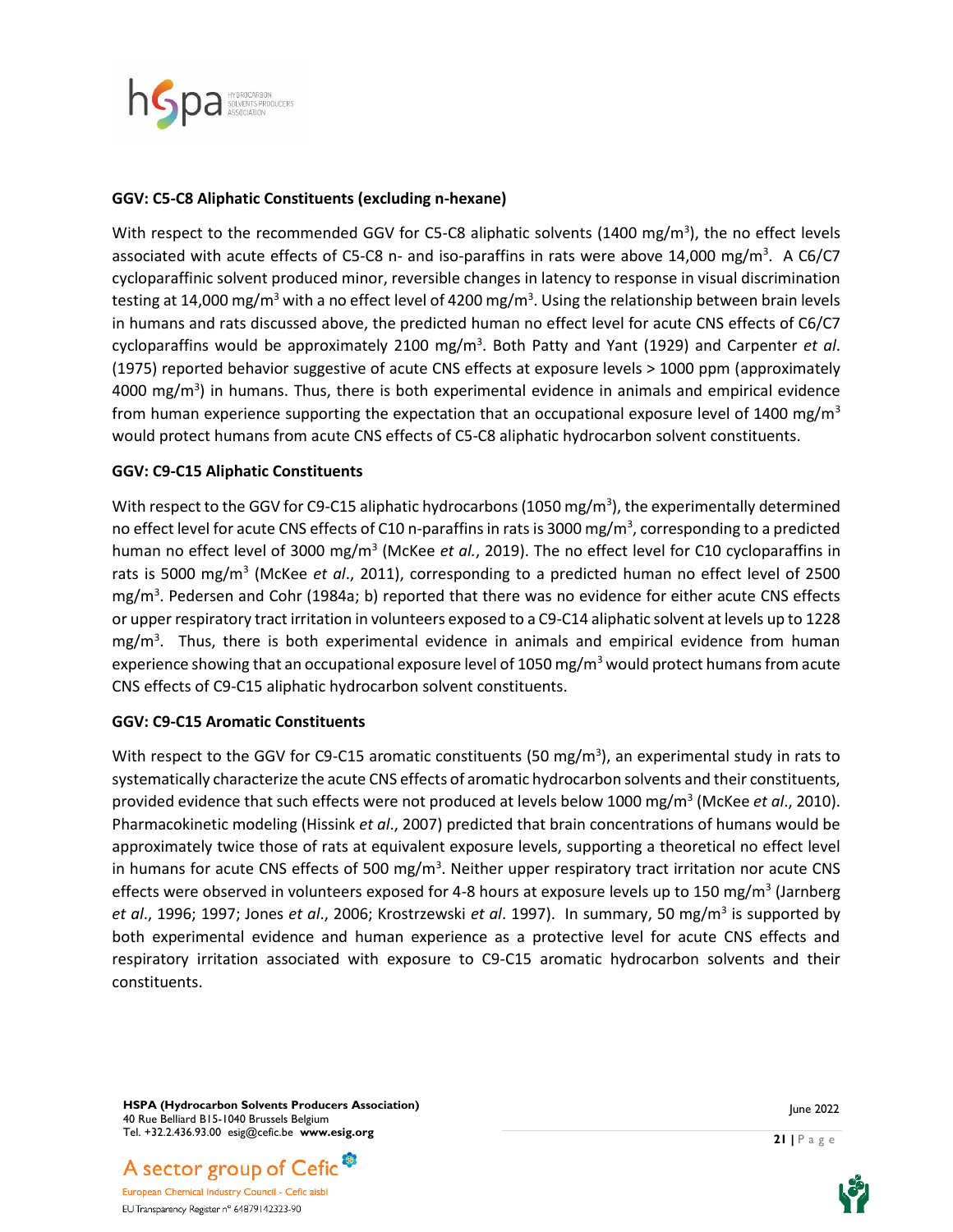

#### **Figure A1. Acute CNS effects of aliphatic hydrocarbon solvent constituents.**

Acute CNS Effects of Aliphatic Hydrocarbon Solvent Constituents-Empirical/Predicted NOECs are Directly Correlated with Brain Levels in the Rat



#### **Figure A2. Acute CNS effects of cycloparaffinic hydrocarbon solvent constituents.**





1. Lammers et al, 2009; 2. Lammers et al., 2011; 3. McKee et al., 2011; 4. Zahlsen et al., 1992; 5. Zahlsen et al., 1993; 6. Carpenter et al., 1978;

**HSPA (Hydrocarbon Solvents Producers Association)** 40 Rue Belliard B15-1040 Brussels Belgium Tel. +32.2.436.93.00 esig@cefic.be **www.esig.org**

June 2022

# A sector group of Cefic<sup>3</sup> European Chemical Industry Council - Cefic aisb

EU Transparency Register n° 64879142323-90

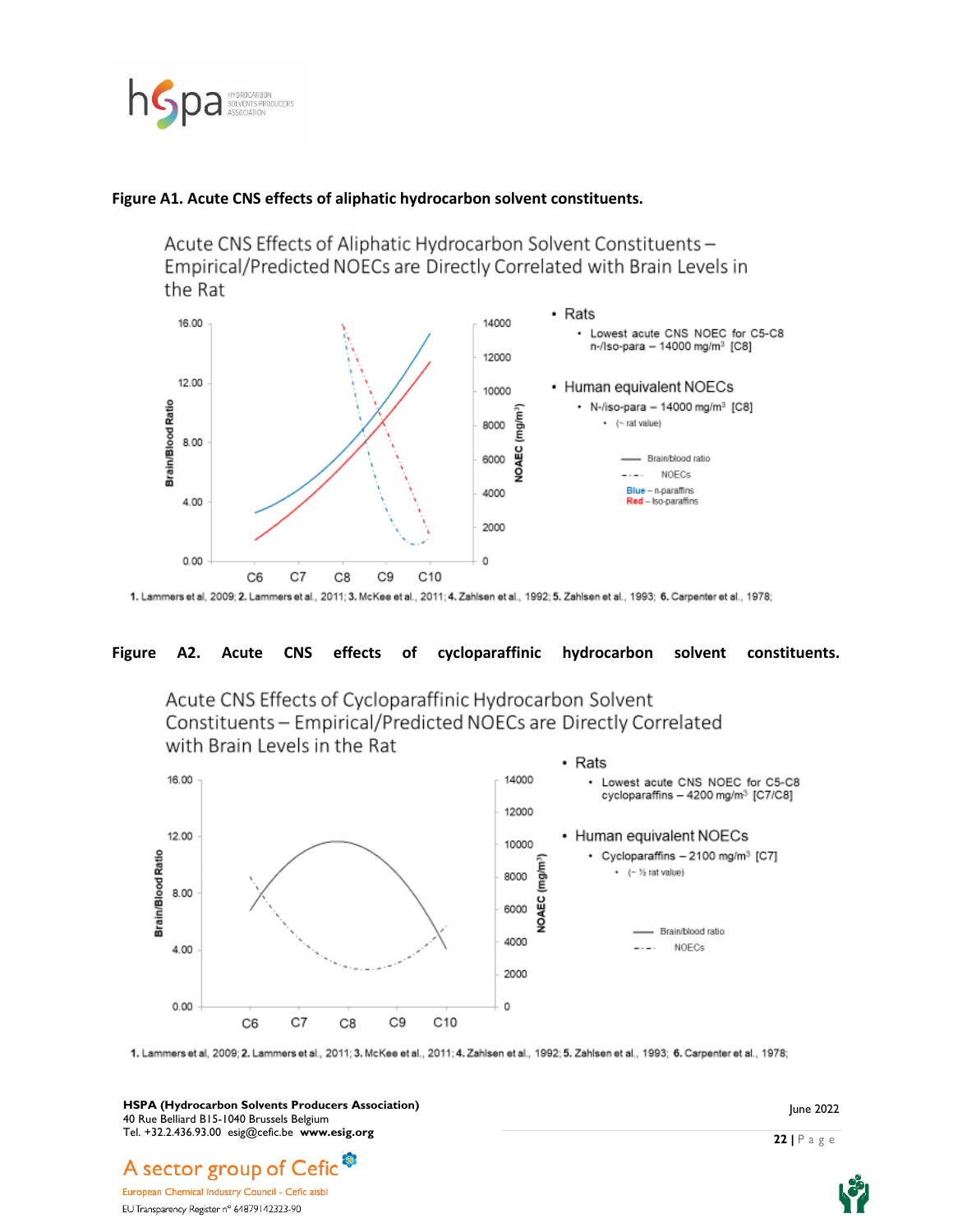

#### **References**

- Carpenter, C. et al. (1975). Petroleum hydrocarbon toxicity studies IV. Animal and human response to vapors of rubber solvent. Toxicology and Applied Pharmacology 33:526-542.
- Hissink, A., Kruse, J., Kulig, B., Verwei, M., Muijser, H., Salmon, F., Leenheers, L., Owen, D., Lammers, J., Freidig, A., McKee, R. (2007). Model studies for evaluating the acute neurobehavioral effects of complex hydrocarbon solvents III. PBPK modeling of white spirit constituents as a tool for integrating animal and human test data. Neurotoxicology. 28:751-760.
- Hissink, E., Lammers, J., Kulig, B., Kruse, J., Freidig, A., Verwei, M., Muijser, H., McKee, R., Owen, D., Salmon, F., Sweeney, L. (2009). PBPK modeling of cyclohexane as a tool for integrating animal and human test data. International Journal of Toxicology. 28:498-509.
- Jarnberg, J. et al. (1996). Toxicokinetics of inhaled trimethylbenzenes in man. Toxicology and Applied Pharmacology 140:281-288.
- Jarnberg, J. et al. (1997). Urinary excretion of dimethylhippuric acid in humans after exposure to trimethylbenzenes. International Archives of Occupational and Environmental Health 61:491-497.
- **■** Jones, K. et al. (2006). Biological modeling for trimethylbenzene exposure: A human volunteer study and a practical example in the workplace. Ann Occup Hyg 50:593-598.
- Krostrzewski, P. et al. (1997). Biological monitoring of experimental human exposure to trimethylbenzene. Sci Total Environ 199:73-81.
- Lammers, J, Emmen, H., Muijser, H., Hoogendijk, E., McKee, R., Owen, D., Kulig, B. (2007). Model studies for evaluating the acute neurobehavioral effects of complex hydrocarbon solvents II. Neurobehavioral effects of white spirit in rat and human. Neurotoxicology. 28:736-750.
- Lammers, J., Muijser, H., Owen, D., Kulig, B., McKee, R. (2011). Neurobehavioral effects of acute exposures to (n-) paraffins. International Journal of Toxicology 30(1):47-58.
- Lammers, J., Emmen, H., Muijser, H., Hoogendijk, E., McKee, R., Owen, D., Kulig, B. (2009). Neurobehavioral effects of cyclohexane in rat and human. International Journal of Toxicology. 28:488-497.
- McKee, R., Lammers, J., Muijser, H., Owen, D., Kulig, B. (2010). Neurobehavioral effects of acute exposures to aromatic hydrocarbons. International Journal of Toxicology 29(4):277-290.
- McKee, R., Lammers, J., Muiser, H., and Owen, D. (2011). Neurobehavioral effects of acute exposures to iso- and cycloparaffins. International Journal of Toxicology. 30(6):715-734. [DOI](about:blank)  [10.1177/1091581811423844about:blank](about:blank)
- McKee, R., Nessel, C., Carrillo, J-C. (2019). An investigation of the acute central nervous system effects of n-decane. Regulatory Toxicology and Pharmacology. 107: available online, https://doi.org/10.1016/j.yrtph.2019.104421.
- Nilsen, O., et al. (1988). Toxicity of n-C9 to n-C13 alkanes in the rat on short term inhalation. Pharmacology and Toxicology 62:259-266.

**HSPA (Hydrocarbon Solvents Producers Association)** 40 Rue Belliard B15-1040 Brussels Belgium Tel. +32.2.436.93.00 esig@cefic.be **www.esig.org**



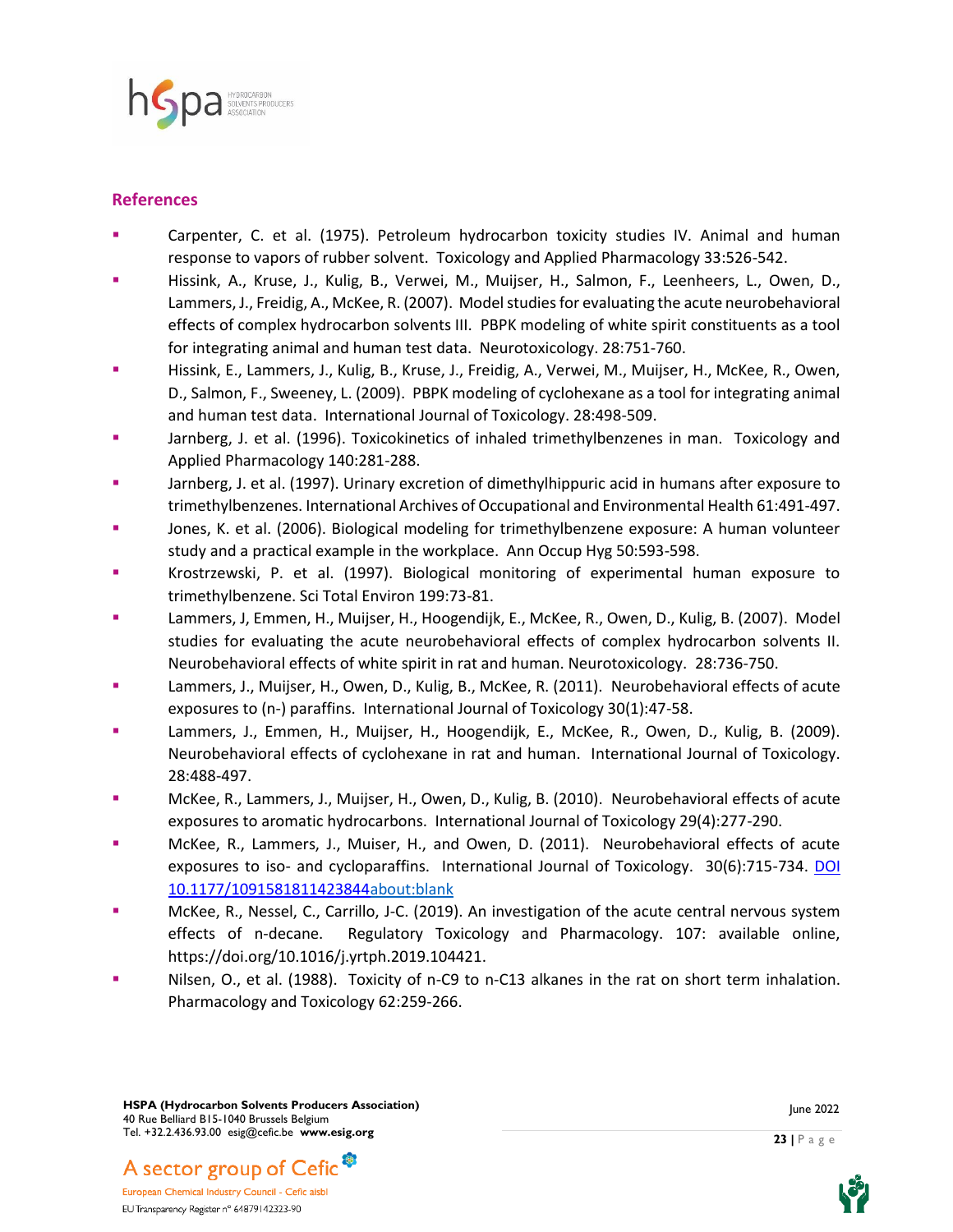

- Patty, F. and Yant, W. (1929). Report of Investigations. Odor intensity and symptoms produced by commercial propane, butane, pentane, hexane and heptane. Department of Commerce, United States Department of Mines.
- Pedersen, L. and Cohr, K. (1984a). Biochemical pattern in experimental exposure of humans to white spirit. I. The effects of a single 6-hour exposure dose. Acta Pharmacol et Toxicol 55:325- 330.
- Pedersen, L. and Cohr, K. (1984b). Biochemical pattern in experimental exposure of humans to white spirit II. The effects of repetitive exposure. Acta Pharmacol et Toxicol 55:308-316.
- Ridgway, P. et al. (2003). Occupational exposure to organic solvents and long-term nervous system damage detectable by brain imaging, neurophysiology or histopathology. Food and Chemical Toxicology 41:153-187.
- Zahlsen, K. et al. (1992). Inhalation kinetics of C6 to C10 aliphatic, aromatic and naphthenic hydrocarbons in rat after repeated exposures. Pharmacology and Toxicology 71:144-149.
- Zahlsen, K. et al. (1993). Inhalation kinetics of C8 to C10 1-alkenes and iso-alkanes in the rat after repeated exposures. Pharmacology and Toxicology 73:163-168.



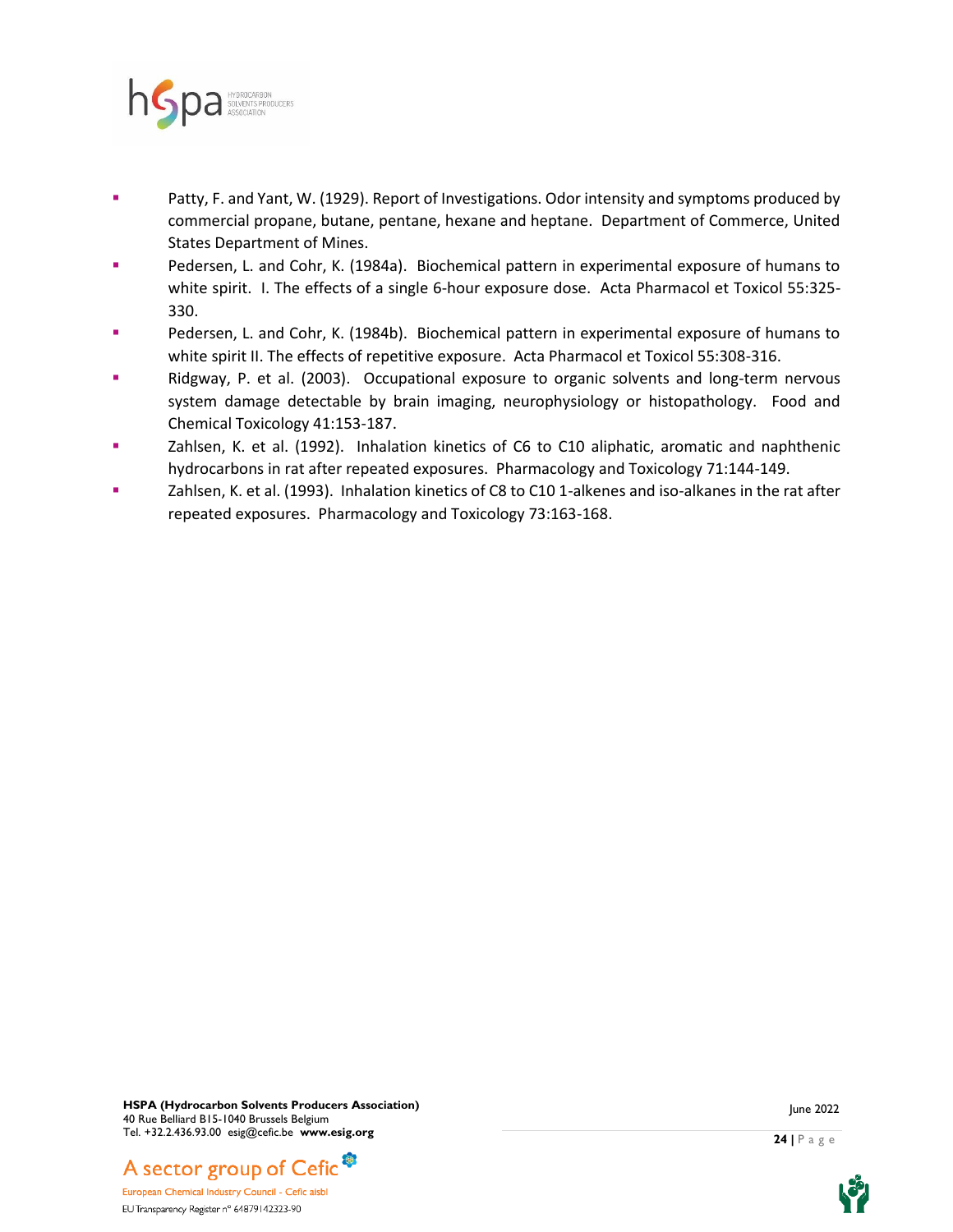

# **Appendix B. Toxicological justification for recommended group guidance values (repeated dose effects). An overview of the toxicological information with summary tables.**

# **(1) C5-C8 Aliphatic Hydrocarbon Solvent Constituents (excluding n-hexane), Group Guidance Value = 1400 mg/m<sup>3</sup>**

#### **(i) C5-C8 Normal Paraffins (excluding n-hexane)**

**N-Pentane (C5)** – There have been two 90-day inhalation toxicity studies of n-pentane. In the first of these (McKee *et al*., 1998) male and female rats were exposed by inhalation to pentane vapors, 6 hours/day, 5 days/week for 90 days, at which point surviving animals were sacrificed and examined for changes in serum chemistry and hematological parameters, and gross and microscopic examinations were conducted on selected tissues. Exposure levels were 5000, 10,000 and 20,000 mg/m<sup>3</sup> (corresponding to systemic doses of approximately 170, 340 or 680 mg/kg $^{12}$ ). There were no effects that were considered treatment-related, making the highest level tested the overall no–effect level for the study. These results were later confirmed in an independent study of similar design (Kim *et al*., 2012).

With respect to other endpoints, n-pentane had no effects on developmental toxicity in a study in which rats were given 2000 mg/kg/day by gavage on gestational days 5-15 (McKee *et al*., 1998), and was similarly without effect in a study in which pentane was administered by inhalation at levels up to 10,000 ppm (Hurtt and Kennedy, 1999). Kirwin *et al*. (1980) reported that n-pentane was inactive in *Salmonella*. It produced equivocal results in an *in vitro* chromosome aberration test but was negative in an *in vivo* micronucleus test using mouse bone marrow (McKee *et al*., 1998). Finally, n-pentane did not cause peripheral neuropathy when tested in rats (Takeuchi *et al*., 1980; Frontali *et al*., 1981).

**N-Hexane (C6)** – Because n-hexane is classified for its neurotoxic properties, it has a specific substance value which is described in more detail below. The information most directly relevant to the GGV for C5- C8 aliphatic solvent constituents is from a study of commercial hexane, a complex hexane solvent containing 52% n-hexane, 30% iso-hexane isomers, 15% methylcyclopentane, and 3% cyclohexane. In a repeated dose study rats were exposed to commercial hexane at exposure levels of 2700, 9000, or 27,000 mg/m<sup>3</sup> 6 hours/day, 5 days/week for 90 days (Duffy *et al*., 1991). The necropsy revealed increased liver weights in the high exposure group. The pathological investigation provided evidence of  $\alpha$ 2u globulinmediated male rat kidney effects along with some liver changes in high dose male rats. The no effect level was 9000 mg/m<sup>3</sup> (equivalent to a systemic dose of approximately 550 mg/kg).







<sup>12</sup> Systemic doses following inhalation exposure were estimated using relationships published by Dahl *et al*. (1989).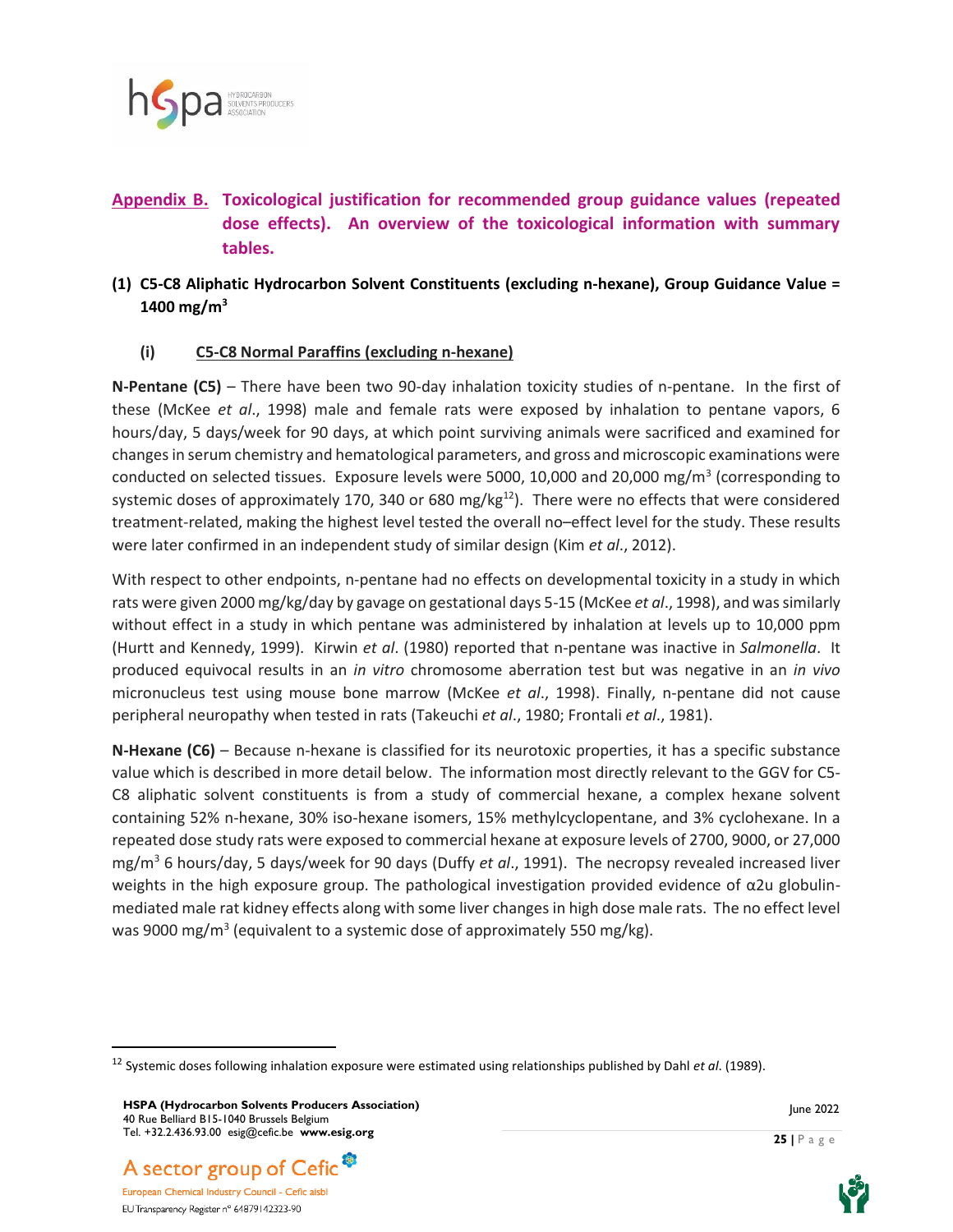

In other tests it was found that commercial hexane was not a developmental toxicant (Keenan *et al*., 1991; Daughtrey *et al*., 1994a), had no effects on fertility (Daughtrey *et al*., 1994a) and was not genotoxic under either *in vitro* or *in vivo* conditions (Kirwin *et al*., 1991; Daughtrey *et al*., 1994b).

**N-Heptane (C7)** - In a 26-week study, rats were exposed to n-heptane by inhalation at levels of 398 or 2970 ppm, 6 hours/day, 5 days/week (API, 1980). The estimated systemic doses associated with the exposure levels were 66 mg/kg and 475 mg/kg. No effects were reported, making the overall no effect level 475 mg/kg, the highest level tested.

In other studies n-heptane was reported as inactive in a battery of short-term tests for genetic toxicity (Brooks *et al*., 1988). Additionally, n-heptane does not cause chronic neurotoxicity (Takeuchi *et al*., 1980; Frontali *et al*., 1981).

**N-octane (C8)** - In a 13-week study rats were exposed to n-octane by inhalation at levels of approximately 195, 550, or 1571 ppm (930, 2620, 7480 mg/m<sup>3</sup> ), 6 hours/day, 5 days/week (Sung *et al*., 2010). The estimated systemic doses associated with these exposure levels were 53, 148, or 424 mg/kg. No effects were reported making the overall no effect level 424 mg/kg.

**In summary**, repeated dose studies have been conducted for all C5-C8 normal paraffins, and, except for the neurological effects associated with n-hexane, no systemic effects have been reported at the highest exposure levels assessed. Additionally, several of these constituents have been tested for developmental and/or reproductive toxicity with no effects being observed. Parenthetically, as discussed in more detail in the next section, there are data to show that C10 and C11 normal paraffins do not produce humanrelevant systemic effects and are not developmental or reproductive toxicants. Thus, n-heptane, n-octane and n-nonane are covered on a read-across basis. Further, to the extent that data are available, none of the C5-C8 aliphatic constituents is genotoxic.

## **(ii) C5-C8 Isoparaffinic Constituents**

**Isopentane (2 methylbutane) –** Yu *et al*. (2011) reported a one generation reproductive toxicity study in which rats were given isopentane by oral gavage in daily doses of 100, 300, or 1000 mg/kg/day. No effects were reported in any of the reproductive or developmental parameters measured. The overall no effect level was 1000 mg/kg. Additionally, isopentane was reported to be non-genotoxic (Kirwin *et al*., 1980).

**C4-C9 isoparaffinic substance** – The test material, a light paraffinic stream consisting of C4-C9 isoparaffinic constituents, was tested for repeated dose effects in an inhalation toxicity study (Schreiner *et al*., 1998). Rats were exposed 6 hours/day, 5 days/week to vapor at levels of 668, 2220, or 2250 ppm. Estimated systemic doses were 71, 238, or 656 mg/kg.<sup>13</sup> The authors reported elevated kidney weights





<sup>&</sup>lt;sup>13</sup> As α2u-globulin nephropathy is associated with iso-paraffins with carbon numbers > C6 (Halder *et al.*, 1985), the C4 and C5 constituents do not cause α2u globulin-mediated nephropathy and were excluded from the systemic dose calculations.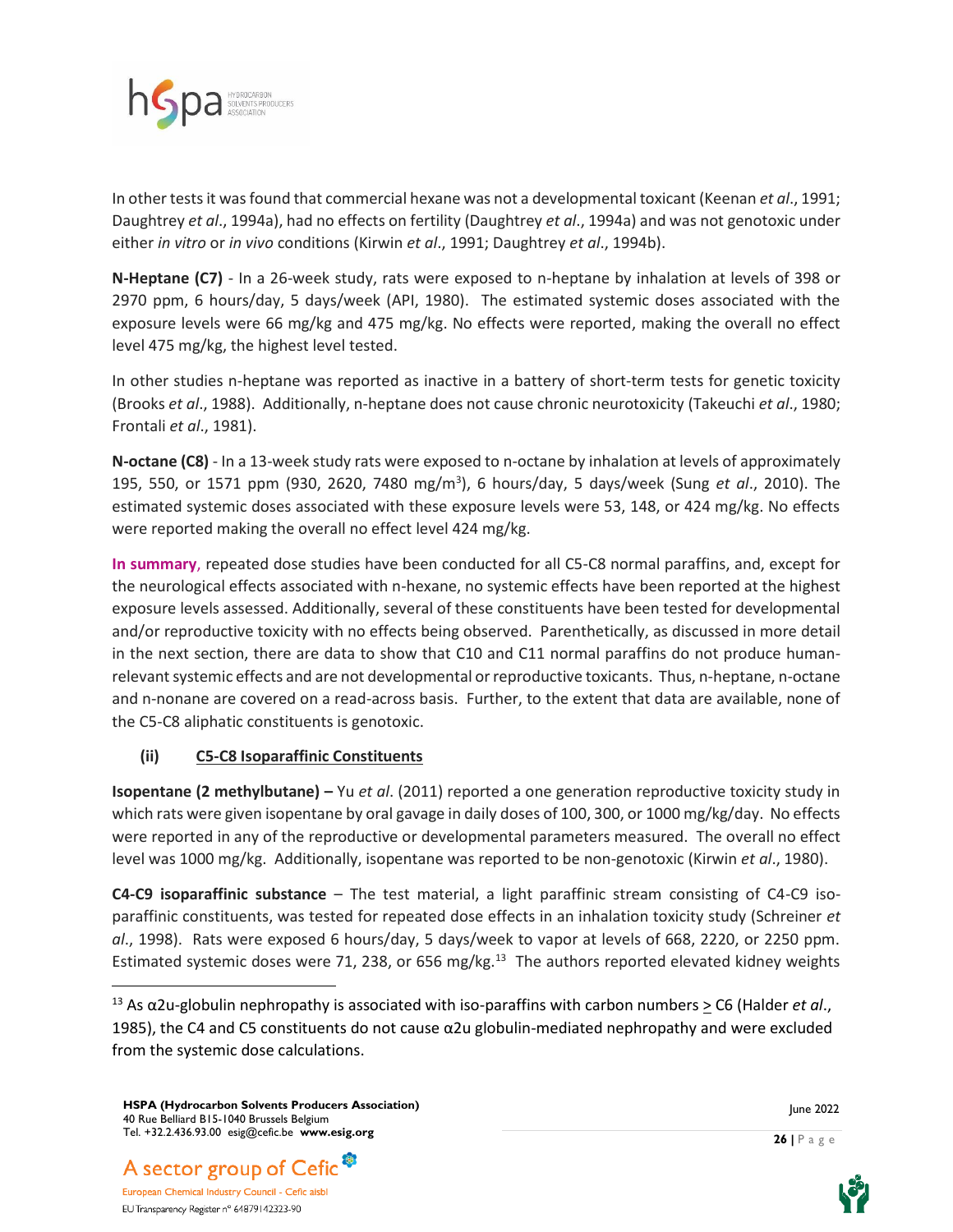

with evidence of α2u globulin-mediated nephropathy in male rats from all dose groups and elevated liver weights in both male and female rats from the high dose group. Accordingly, based on these data, the no effect level for male rat kidney effects is < 100 mg/kg and the low effect level for liver effects is > 238 mg/kg.

The same test material was inactive in studies of developmental and reproductive toxicity at levels up to 25000 mg/m<sup>3</sup> (Bui *et al*. 1998) and did not cause chronic neurotoxicity (Schreiner *et al*., 1998).

**C6 Isoparaffins –** Iso-hexanes did not cause peripheral neuropathy or provide other evidence of non-acute neurotoxic effects (Egan *et al*., 1980).

**C8 iso-paraffinic solvent** – the test material was a hydrocarbon solvent consisting almost entirely of C8 iso-paraffins (summarized in Carrillo *et al*., 2013). Male and female rats were exposed 6 hours/day, 5 days/week to vapor at levels of 400 or 1200 ppm, corresponding to systemic doses of approximately 100 or 300 mg/kg. Kidney weights were significantly elevated in males from the high exposure group, and there was histological evidence of kidney effects in males from both exposure groups, but there were no effects on liver weights in either of the exposed groups. The no effect level for male rat kidney effects (which are not relevant to humans) was < approximately 100 mg/kg and the low effect for liver weight effects was > 300 mg/kg.

**C8 Isoparaffinic Solvent** - A C8 iso-paraffinic solvent did not cause selective developmental effects (Johnson *et al*., 2012). Additionally, the same C8 isoparaffinic solvent was not mutagenic in a mouse lymphoma test, did not induce mutation or sister chromatid exchange in human lymphocytes (TK 6 C3H cells), and did not induce unscheduled DNA synthesis in rat or mouse hepatocytes tested under both *in vitro* and *in vivo* conditions. Finally, this solvent was reported to have been inactive in a dominant lethal test in Sprague-Dawley rats following exposure by inhalation at 1200 ppm.

**In summary**, C5-C8 isoparaffins caused liver enlargement and the high molecular weight species caused α2u globulin-mediated nephropathy in male rats, but neither of these effects is relative to humans. Similarly, the data indicated that C5-C8 isoparaffins were not reproductive or developmental toxicants and did not cause neurological effects. Finally, the mutagenicity data did not provide any indication that C5-C8 isoparaffins were genotoxic.

## **(iii) C5-C8 Cycloparaffinic Constituents**

**C5 Cycloparaffins (cyclopentane**) – The potential for systemic effects associated with cyclopentane was assessed in a 90-day inhalation toxicity study in rats with target exposure levels of 5000, 10000, or 30000 mg/m<sup>3</sup> (summarized in Galvin and Maraschi, 1999). There were no treatment related effects, and the overall no effect level was the analytically determined concentration of 30000 mg/m<sup>3</sup> (equivalent to an absorbed dose of approximately 260 mg/kg/day). In other studies, cyclopentane was also found to be

**HSPA (Hydrocarbon Solvents Producers Association)** 40 Rue Belliard B15-1040 Brussels Belgium Tel. +32.2.436.93.00 esig@cefic.be **www.esig.org**



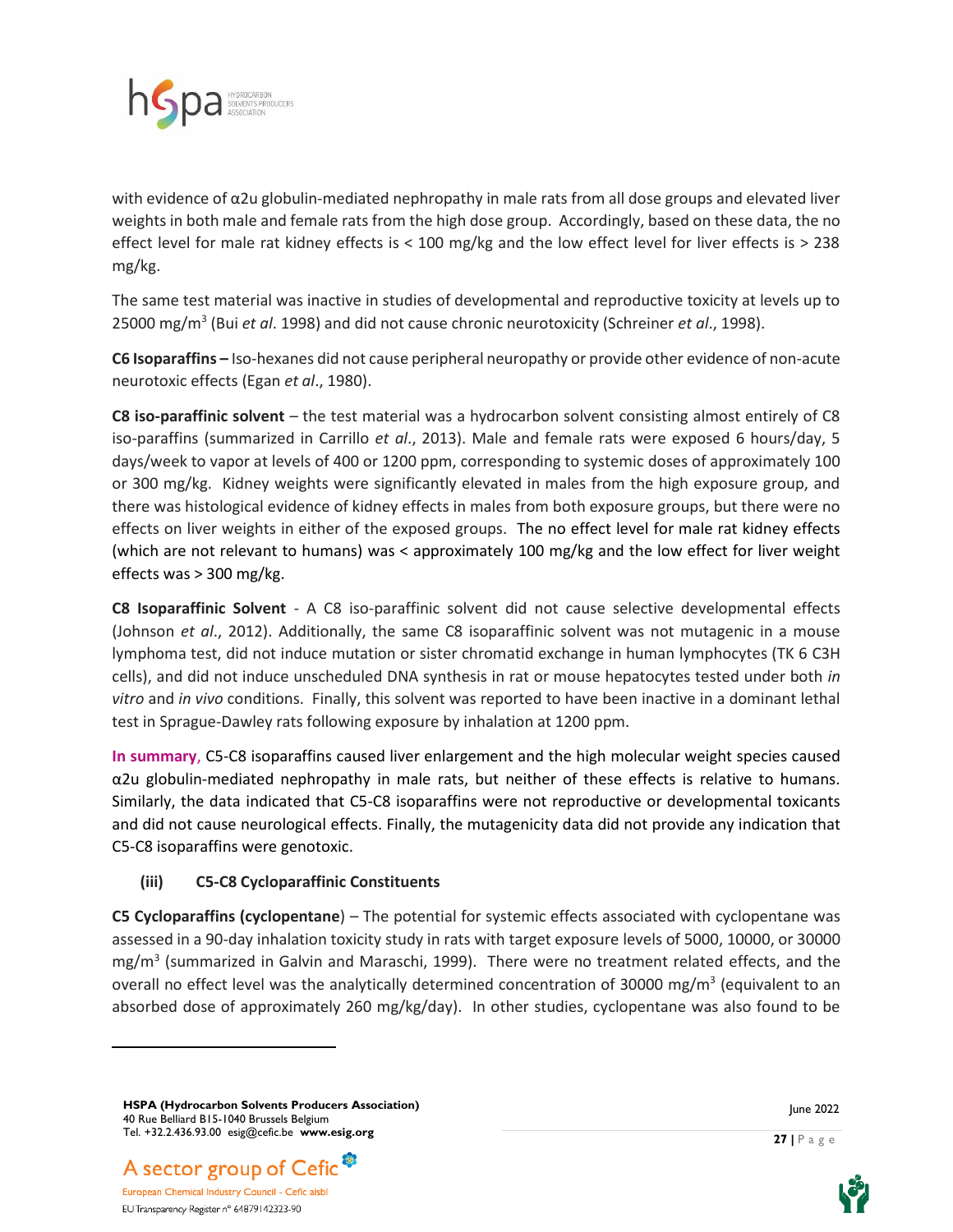

inactive in a battery of tests for genetic toxicity including *Salmonella*, mouse lymphoma, an *in vitro* chromosome aberration assay in human lymphocytes and an *in vivo* micronucleus test in mouse bone marrow (Galvin and Maraschi, 1999).

**C6 (Cycloparaffin, Cyclohexane)** – Malley *et al*. (2000) reported that in a study in which rats were exposed 6 hours/day, 5 days/week for 14 weeks to cyclohexane at levels of 500, 2000, or 7000 ppm (estimated systemic doses of 75, 300, or 1000 mg/kg), liver weights were elevated in the animals from the highest exposure group (NOEL = 300 mg/kg), but there were no effects in male rat kidneys (NOEL =  $>$  1000 mg/kg). The liver weights of treated rats were not significantly different from control values at the end of a 4-week recovery period.

In other studies, cyclohexane was not a developmental toxicant in rats or rabbits (Kreckman *et al.,* 2000) and had no effects on fertility when tested in rats in a two-generation reproductive toxicity test (Kreckman *et al.,* 2000). A summary of published and unpublished information provided no indication that cyclohexane was mutagenic under *in vitro* or *in vivo* conditions (U.S. EPA, 2003). And, finally, cyclohexane exposure did not cause chronic neurotoxicity (Frontali *et al*., 1981; Malley *et al*., 2000).

**C6 (methylcyclopentane)** – Yang *et al*., (2014) reported a study in which rats were exposed to methylcyclopentane by inhalation at levels of 880, 3900 or 18000 mg/m<sup>3</sup>, 6 hours/day, 5 days/week for 90 days. The only effects reported were some small increases in liver and kidney weights, without pathological changes, in the high dose group animals. The no effect level was the highest exposure level tested, 18000 mg/m<sup>3</sup>.

**C7 (Methylcyclohexane)** – Kinkead *et al*. (1985) reported that in a study in which rats were exposed to methylcyclohexane, 6 hours/day, 5 days/week for 12 months at concentrations of 400 or 4000 ppm (estimated systemic doses were 71 and 710 mg/kg), male rat kidney effects were observed in the high exposure group (NOEL = 710 mg/kg based on the 400 ppm exposure level). Organ weight data were not provided in the study report.

**In summary**, based on the examples tested, the C5-C8 aliphatic constituents do not cause systemic effects other than liver enlargement and  $\alpha$ 2u globulin-mediated male rat kidney effects. As neither of these effects is human relevant, the no adverse effect levels were the highest tested in the respective studies. More specifically, reversible liver enlargement in the absence of pathological changes or elevations of liver enzyme markers is an adaptive response and not an adverse effect (Maranpot, *et al*., 2010). The kidney changes in male rats were the consequence of an α2u globulin-mediated process that is male rat specific and not relevant to humans (Swenberg and McKeeman, 1998; U.S. EPA, 1991). The data indicate that these constituents are not developmental toxicants, and there is no evidence to suggest that they might be reproductive toxicants. C5-C8 aliphatic constituents are not genotoxic and do not cause chronic neurotoxicity.

**HSPA (Hydrocarbon Solvents Producers Association)** 40 Rue Belliard B15-1040 Brussels Belgium Tel. +32.2.436.93.00 esig@cefic.be **www.esig.org**



European Chemical Industry Council - Cefic aisbl EU Transparency Register n° 64879142323-90



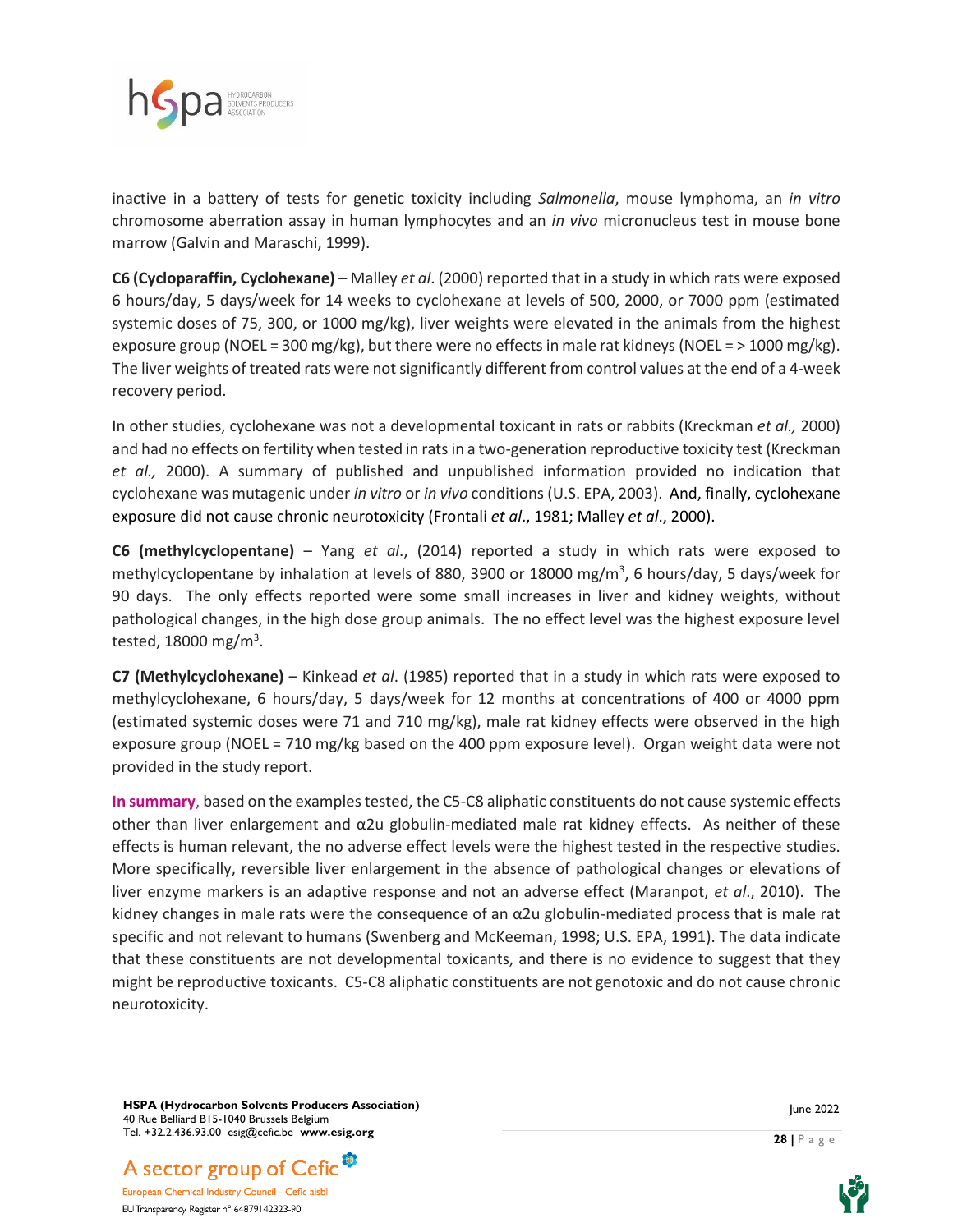

| <b>Substance</b>     | Repeated<br><b>Dose</b><br>(NOAEL) | Developmental<br><b>Toxicity</b> | Reproductive<br><b>Toxicity</b> | <b>Genetic</b><br><b>Toxicity</b> | <b>Chronic</b><br>neurotoxicity |
|----------------------|------------------------------------|----------------------------------|---------------------------------|-----------------------------------|---------------------------------|
| n-pentane            | 10,000 ppm $1$                     | No effects on                    | data<br>No                      | Not genotoxic                     | Not                             |
|                      |                                    | development                      | reported                        |                                   | neurotoxic                      |
| Iso-pentane          | 2,250 ppm $^2$                     | effects<br>No.<br>on             | No effects on                   | Not genotoxic                     | Not                             |
|                      |                                    | development <sup>2</sup>         | fertility                       |                                   | neurotoxic                      |
| <b>Cyclo-pentane</b> | 10,500 ppm $1$                     | <b>No</b><br>data                | data<br><b>No</b>               | Not genotoxic                     | <b>No</b><br>data               |
|                      |                                    | reported                         | reported                        |                                   | reported                        |
|                      |                                    |                                  |                                 |                                   |                                 |
| <b>Commercial</b>    | 9000 mg/m <sup>3</sup>             | No effects on                    | No effects on                   | Not genotoxic                     | <b>Not</b>                      |
| hexane               |                                    | development                      | fertility                       |                                   | neurotoxic                      |
| Iso-hexane           | 2,250 ppm $^2$                     | No effects on                    | No effects on                   | Not genotoxic                     | Not                             |
|                      |                                    | development <sup>2</sup>         | fertility <sup>2</sup>          |                                   | neurotoxic                      |
| Cyclo-hexane         | 7000 ppm <sup>2</sup>              | effects on<br>No                 | No effects on                   | Not genotoxic                     | Not                             |
|                      |                                    | development <sup>2</sup>         | fertility <sup>2</sup>          |                                   | neurotoxic                      |
| <b>Methyl</b>        | 18,000                             | <b>No</b><br>data                | <b>No</b><br>data               | <b>No</b><br>data                 | <b>No</b><br>data               |
| cyclopentane         | mg/m <sup>32</sup>                 | reported                         | reported                        | reported                          | reported                        |
|                      |                                    |                                  |                                 |                                   |                                 |
| N-heptane            | 2970 ppm <sup>1</sup>              | data<br>No                       | No<br>data                      | Not genotoxic                     | Not                             |
|                      |                                    | reported                         | reported                        |                                   | neurotoxic                      |
| Iso-heptane          |                                    | effects on<br>No.                | No effects on                   | data<br><b>No</b>                 | <b>Not</b>                      |
|                      |                                    | development <sup>2</sup>         | fertility <sup>2</sup>          | reported                          | neurotoxic <sup>2</sup>         |
| <b>Methyl</b>        | 4000 ppm <sup>1</sup>              | No<br>data                       | data<br><b>No</b>               | <b>No</b><br>data                 | <b>No</b><br>data               |
| cyclohexane          |                                    | reported                         | reported                        | reported                          | reported                        |
|                      |                                    |                                  |                                 |                                   |                                 |
| n-octane             | 1571 ppm <sup>1</sup>              | data<br><b>No</b>                | <b>No</b><br>data               | <b>No</b><br>data                 | data<br><b>No</b>               |
|                      |                                    | reported                         | reported                        | reported                          | reported                        |
| Iso-octane           | 1200 ppm $1$                       | <b>Not</b><br>$\mathsf{a}$       | No effects on                   | Not genotoxic                     | <b>Not</b>                      |
|                      |                                    | developmental                    | fertility <sup>2</sup>          |                                   | neurotoxic <sup>2</sup>         |
|                      |                                    | toxicant                         |                                 |                                   |                                 |
| C8                   |                                    | data<br>No.                      | <b>No</b><br>data               | data<br><b>No</b>                 | data<br><b>No</b>               |
| cycloparaffinic      |                                    | reported                         | reported                        | reported                          | reported                        |
| solvent              |                                    |                                  |                                 |                                   |                                 |

#### **Table A1. Summarized results of studies of C5-C8 aliphatic hydrocarbon solvent constituents.**

1. No effects observed at the highest level tested.

2. The test material was an isoparaffinic process stream with carbon numbers ranging from C4-C9

**HSPA (Hydrocarbon Solvents Producers Association)** 40 Rue Belliard B15-1040 Brussels Belgium Tel. +32.2.436.93.00 esig@cefic.be **www.esig.org**





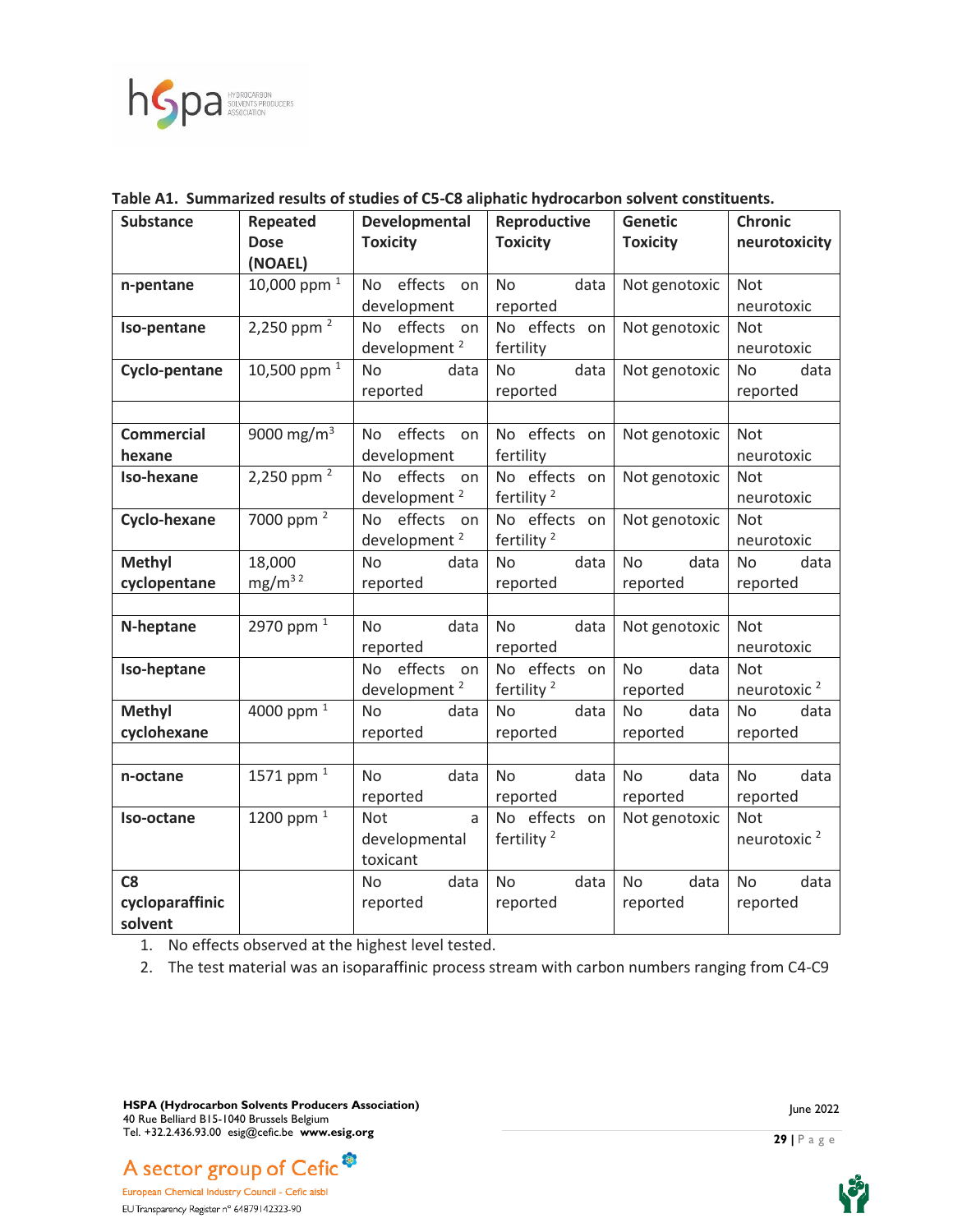

**In summary**, across the range of C5-C8 aliphatic solvent constituents (other than n-hexane), the only systemic effects reported were liver enlargement, a physiological response which is not considered to be an adverse finding (Maranpot *et al*., 2010) and α2u globulin-mediated changes in the kidneys of male rat, a species-specific effect not relevant to humans (Swenberg and McKeeman, 1998; U.S. EPA, 1991). To the extent data are available, none of the C5-C8 aliphatic constituents is a developmental toxicant or affects fertility; none is genotoxic; and none (other than n-hexane which is addressed separately) produces nonacute neurological effects. Although these constituents do produce acute CNS effects, as discussed in Appendix A, the recommended group guidance value is lower than the lowest anticipated no effect levels of the C5-C8 aliphatic constituents as discussed in Appendix A, and there is no human evidence that the occupational exposure levels that were the basis for GGV selection are problematic. Accordingly, the recommendation to use 1400 mg/m<sup>3</sup> as a GGV for C5-C8 aliphatic hydrocarbon solvent constituents, other than n-hexane, is well supported.

#### **References**

- American Petroleum Institute (1980). Project number 78-7233. A 26-week inhalation toxicity study of heptane in the rat. API Medical Research Publication 28-31209. American Petroleum Institute, Washington D.C.
- Brooks, T. et al. (1988). The genetic toxicity of some hydrocarbon and oxygenated solvents. Mutagenesis 3:227-232.
- Bui, Q. et al. (1998). Toxicity evaluation of petroleum blending streams: Reproductive and developmental effects of a distillate from light alkylate naphtha. Journal of Toxicology and Environmental Health, Part A. 53:121-133.
- **Carrillo, J.C. et al. (2013). The subchronic toxicity in rats of isoparaffinic solvents. Regulatory** Toxicology and Pharmacology 67:446-455.
- Dahl, A. et al. (1989). Uptake of 19 hydrocarbon vapors inhaled by F344 rats. Fundamental and Applied Toxicology 10:262-269.
- Daughtrey, W. et al. (1994a). Two-generation reproductive toxicity study on commercial hexane solvent. Journal of Applied Toxicology 14:387-393.
- Daughtrey, W. et al. (1994b). Cytogenetic studies on commercial hexane solvent. Journal of Applied Toxicology 14:1612-165.
- Duffy, J. et al. (1991). A thirteen-week inhalation toxicity study of commercial hexane in the rat and mouse. The Toxicologist 11:315.
- Egan, G. et al. (1980). N-hexane "free" hexane mixture fails to produce nervous system damage. Neurotoxicology 1:515-525.
- Frontali, N. et al. (1981). Experimental neurotoxicity and urinary metabolites of the C5-C7 aliphatic hydrocarbons used as solvents in shoe manufacture. Clinical Toxicology 18:1357-1367.
- Galvin, J., and Maraschi, F. (1999). Cyclopentane (CAS # 287-92-3). Journal of Toxicology and Environmental Health Part A. 58: 57-72.



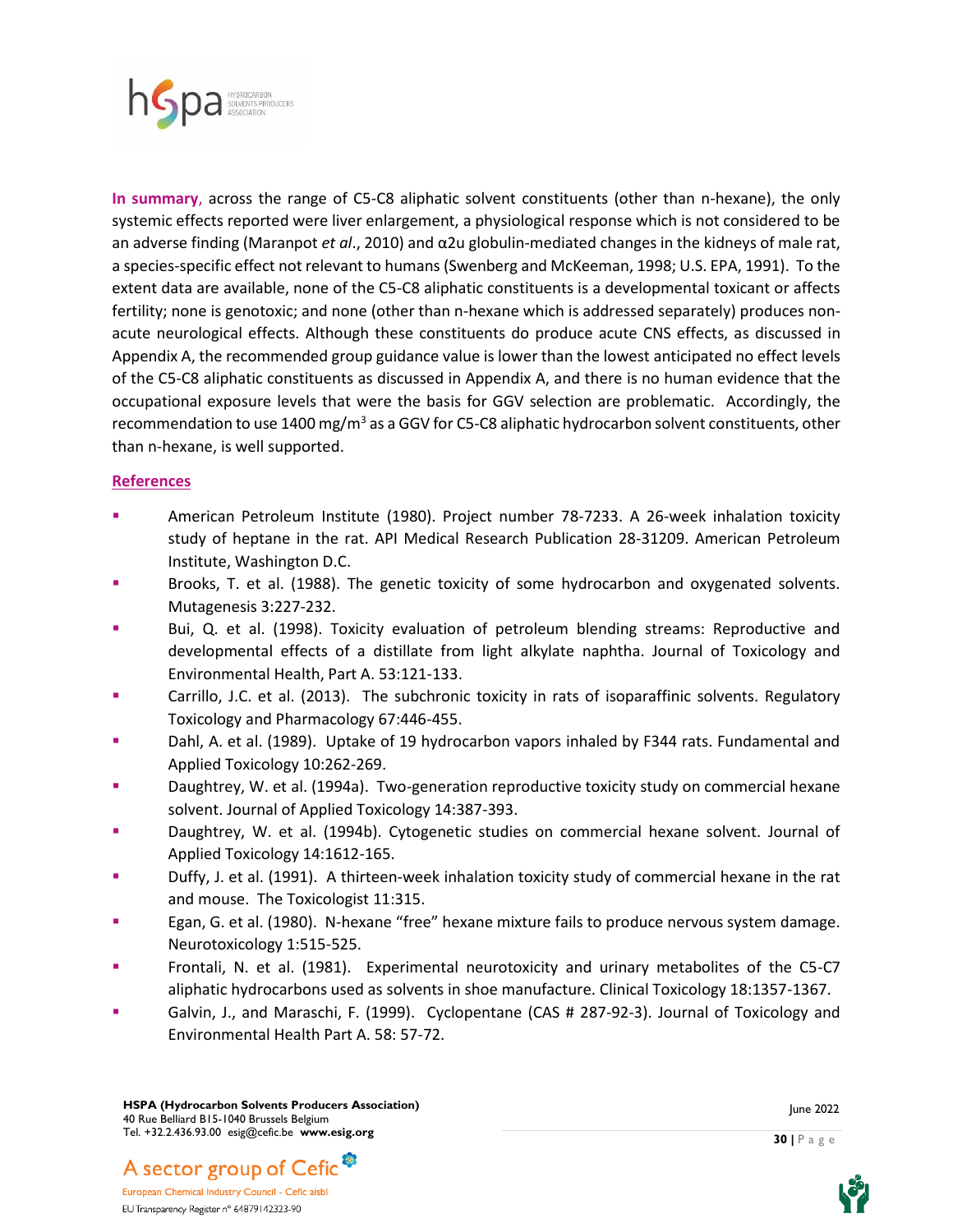

- Halder, C. et al. (1985). Hydrocarbon nephropathy in male rats: Identification of the nephrotoxic components of unleaded gasoline. Toxicology and Industrial Health 1:67-87.
- Hurtt, M., Kennedy, G. (1999). A limited developmental toxicity study of pentane by inhalation in the rat. Food and Chemical Toxicology 37:565-567.
- Johnson, W. et al. (2012). Safety assessment of isoparaffins as used in cosmetics. International Journal of Toxicology 31 (supplement 3), 269S-295S.
- Keenan, T. et al. (1991). Developmental toxicity study of commercial hexane vapor in rats and mice. The Toxicologist 11: 315.
- Kim, J.K. et al. (2012). Subchronic inhalation toxicity study of n-pentane in rats. Safety and Health at Work 3:224-234.
- Kinkead, E. et al. (1985). Chronic inhalation exposure of experimental animals to methylcyclohexane. AFAMRL-TR-85-031. Air Force Aerospace Medical Research Laboratory, Wright Patterson Air Force Base, OH.
- **EXECT:** Kirwin, C. et al. (1980). In vitro microbiological mutagenicity studies of hydrocarbon-propellants. Journal of the Society of Cosmetic Chemistry 31:367-370.
- Kirwin, C. et al. (1991). Salmonella and CHO/HGPRT mutation assays of commercial hexane. The Toxicologist 11:315.
- Kreckman, K. et al. (2000). Inhalation developmental toxicity and reproduction studies with cyclohexane. Drug and Chemical Toxicology 23:555-573.
- **Malley, L. et al. (2000). Subchronic toxicity of cyclohexane in rats and mice by inhalation. Drug and** Chemical Toxicology 23:231-245.
- Maranpot, R. et al., (2010). Liver enlargement STP regulatory policy papers. Hepatic enzyme induction: Histopathology. Toxicological Pathology 38:776-795.
- McKee, R. et al. (1998). The toxicology of n-pentane (CAS no. 109-66-0). Journal of Applied Toxicology 18:431-442.
- Schreiner, C. et al. (1998). Toxicity evaluation of petroleum blending streams: Inhalation toxicity/neurotoxicity study of a light alkylate naphtha distillate in rats. Journal of Toxicology and Environmental Health Part A. 55:277-296.
- Sung, J.H. et al. (2010). Acute and subchronic inhalation toxicity of n-octane in rats. Safety and Health at Work 1:192-200.
- Swenberg, J. and McKeeman, L. (1998). Alpha 2u-globulin associated neuropathy as a mechanism of renal tubular carcinogenesis in male rats. In: Species Differences in Thyroid, Kidney and Urinary Bladder Carcinogenesis: IARC Scientific Publication 147. International Agency for Research on Cancer. Lyon, France.
- **EXECUTE:** Takeuchi, Y. et al. (1980). A comparative study on the neurotoxicity of n-pentane, n-hexane and n-heptane in the rat. British Journal of Industrial Medicine 37:241-247.
- U.S. EPA (1991). Alpha 2u-globulin: Association with chemically induced renal toxicity and neoplasia in the male rat. Risk Assessment Forum. EPA/625/3-91/019F. September, 1991

June 2022

**31 |** P a g e



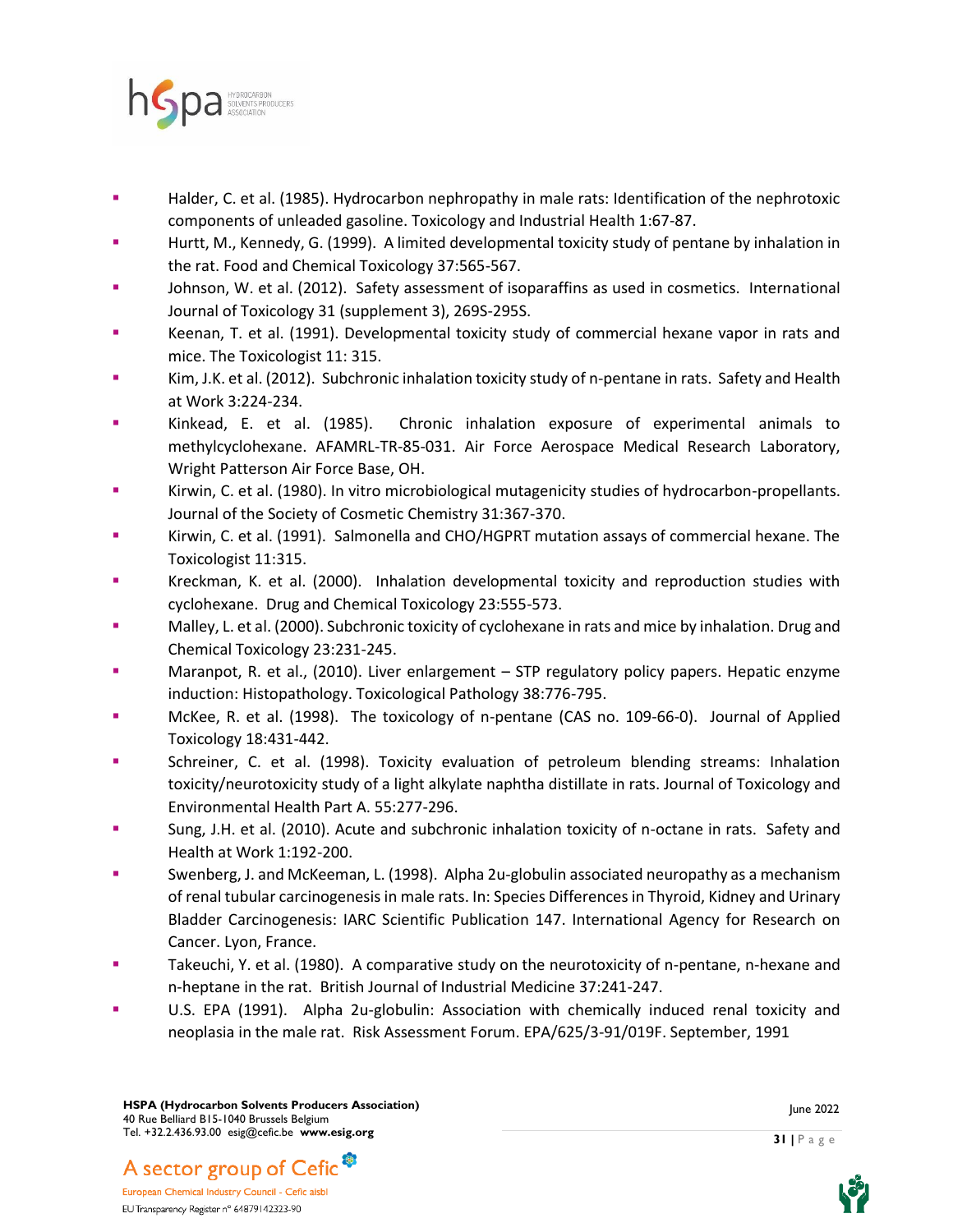

- U.S. EPA (2003). Toxicological review of cyclohexane (CAS number 110-82-7). In support of summary information on the Integrated Risk Assessment System (IRIS). EPA/635/R-03/008. [www.epa.gov/iris.](about:blank)
- Yang, Y.S. et al. (2014). Evaluation of subchronic inhalation toxicity of methylcyclopentane in rats. Food and Chemical Toxicology 63:183-194.
- Yu, W. et al. (2011). One generation reproductive toxicity study of 2-methylbutane in Sprague Dawley rats. Regulatory Toxicology and Pharmacology 60:136-143.

#### **(2) C9-C15 Aliphatic Hydrocarbon Solvent Constituents, Group Guidance Value = 1050 mg/m3**

A particular consideration for the C9-C15 aliphatic constituents is that, because of decreasing volatility with increasing carbon number, aliphatic hydrocarbons with carbon numbers > C10 do not contribute substantially to the vapor phase hydrocarbon concentrations. Further, as discussed in more detail above, the potential for aliphatic hydrocarbons with carbon numbers > C10 to cross the blood brain barrier is limited (McKee *et al*., 2019). Finally, aliphatic hydrocarbon constituents > C10 do not produce acute CNS effects as shown empirically in rodent studies (Nilsen *et al*., 1988). Accordingly, the aliphatic constituents with carbon numbers > C10 are probably unimportant in the context of possible exposures by inhalation but are included in this guidance value for calculation purposes. Exposures to aliphatic constituents with carbon numbers > C15 are more likely to involve aerosol formation and should be considered as "particulates not otherwise specified" for exposure control purposes.

#### **(i) C9-C15 Normal paraffins**

**n-nonane (C9)** - In a 13-week study rats were exposed to n-nonane by inhalation at levels of approximately 360, 590, or 1600 ppm, 6 hours/day, 5 days/week (Carpenter *et al*. 1978). The estimated systemic doses were 144, 236, or 640 mg/kg. No systemic effects were reported making the overall no effect level 640 mg/kg, the highest level tested.

n-nonane was inactive in an *in vitro* mutagenesis assay in *Salmonella* and in an *in vitro* assay for cell transformation (summarized in Amoruso *et al*., 2008).

**n-decane (C10)** - In a 13-week feeding study, rats were given n-decane by oral gavage in doses of 25, 150, or 1000 mg/kg/day, corresponding to systemic doses of approximately 19, 112, or 750 mg/kg. No effects were reported (study summarized in OECD 2012).

n-decane was tested for developmental and reproductive toxicity in an OECD 422 reproductive/developmental screening test using daily oral doses of 25, 150, or 1000 mg/kg. There were no statistically significant differences in any of the reproductive and developmental parameters; nor were there any significant clinical, hematological or pathological findings. The overall no adverse effect level was 1000 mg/kg/day (OECD, 2012).

**HSPA (Hydrocarbon Solvents Producers Association)** 40 Rue Belliard B15-1040 Brussels Belgium Tel. +32.2.436.93.00 esig@cefic.be **www.esig.org**



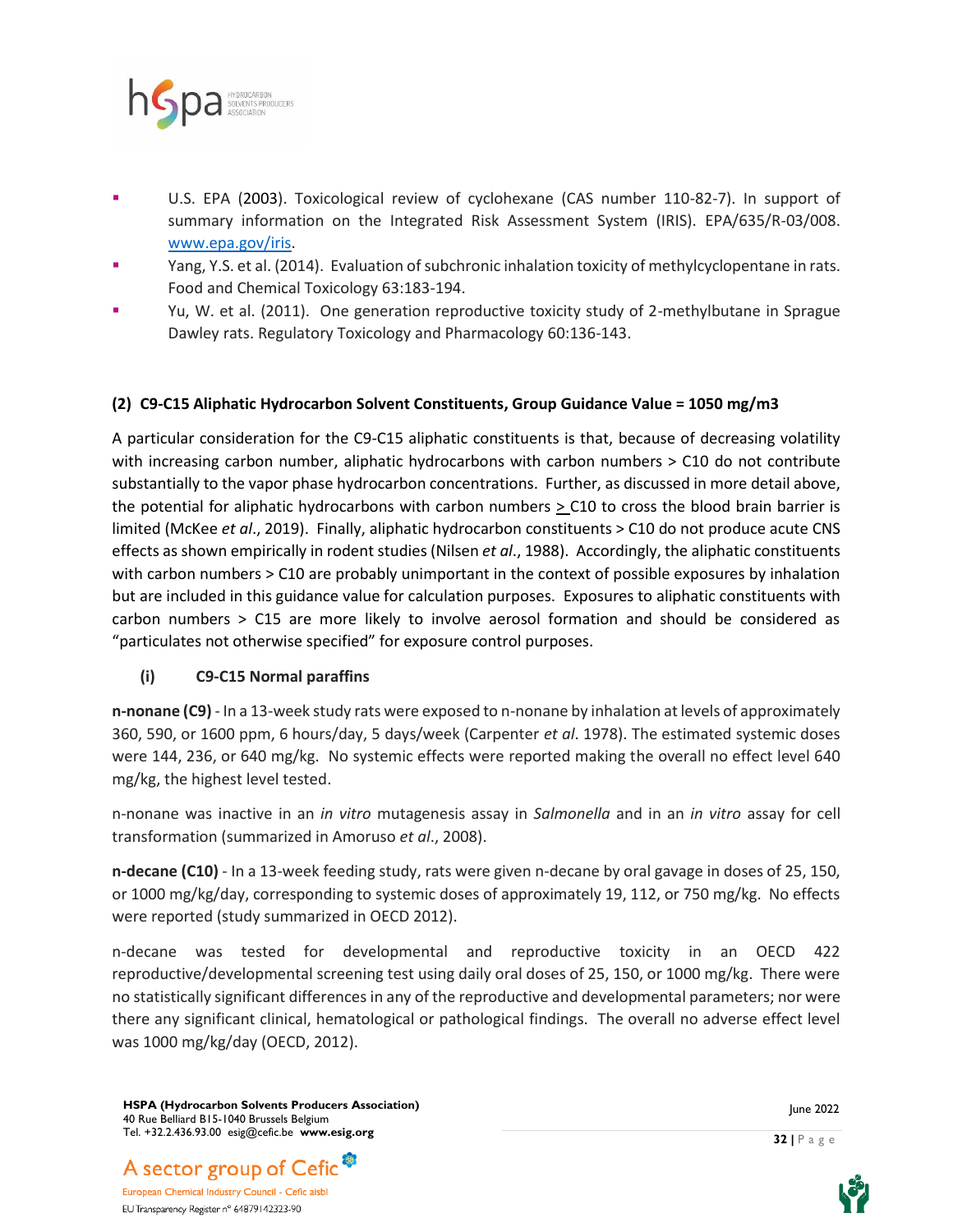

N-decane was inactive in an *in vitro* mutation assay in *Salmonella*, a forward mutation assay in V79 cells, a cytogenetics assay in V79 cells and an *in vitro* cell transformation assay (summarized in Amoruso *et al*., 2008).

**n-undecane (C11)** - In a 13-week feeding study rats were given n-undecane by oral gavage in doses of 25, 150, or 1000 mg/kg/day corresponding to systemic doses of approximately 18, 106, and 710 mg/kg. No effects were reported (Japanese Ministry of Health and Welfare, 1996).

N-undecane was tested for developmental and reproductive toxicity in an OECD 422 reproductive/developmental screening test using daily oral doses of 100, 300, or 1000 mg/kg. There were no statistically significant differences in any of the reproductive and developmental parameters; nor were there any significant clinical, hematological or pathological findings. The overall no adverse effect level was 1000 mg/kg/day (Japanese Ministry of Health and Welfare, 1996).

**n-Dodecane (C12)** - n-Dodecane was inactive in an *in vitro* mutation assay in *Salmonella* and in *in vitro* studies of cell transformation (summarized in Amoruso *et al*., 2008).

| <b>Substance</b> | <b>NOAEL</b><br>Repeated | <b>NOAEL</b><br>Developmental | <b>NOAEL</b><br>Reproductive | Genotoxicity  |
|------------------|--------------------------|-------------------------------|------------------------------|---------------|
|                  | <b>Dose</b>              | <b>Toxicity</b>               | <b>Toxicity</b>              |               |
| n-Nonane         | 1600 ppm $^{1}$          | data<br>No.                   | data<br>No.                  | Not genotoxic |
|                  |                          | reported                      | reported                     |               |
|                  |                          |                               |                              |               |
| n-decane         | mg/kg<br>1000            | mg/kg<br>1000                 | mg/kg<br>1000                | Not genotoxic |
|                  | (gavage) $1$             | (gavage) $1$                  | (gavage) $1$                 |               |
|                  |                          |                               |                              |               |
| n-undecane       | mg/kg<br>1000            | mg/kg<br>1000                 | mg/kg<br>1000                | data<br>No.   |
|                  | (gavage) $1$             | (gavage) $1$                  | (gavage) <sup>1</sup>        | reported      |
|                  |                          |                               |                              |               |
| n-dodecane       | data<br>No.              | data<br>No                    | data<br>No.                  | Not genotoxic |
|                  | reported                 | reported                      | reported                     |               |

**Table A2 – Summarized results of C9-C15 normal paraffinic constituents**

**Summary –** As discussed above, normal paraffins with carbon numbers between C9 and C11 did not produce systemic toxicity at the highest doses tested in animal studies. Additionally, n-C10 and n-C11 were not developmental toxicants and did not reduce fertility, and the C9, C10, C12 constituents were not genotoxic. The data on higher molecular weight constituents is more limited, but these constituents have such low vapor pressures that they are unlikely to make more than minimal contributions to the vapor phase, limiting exposure by inhalation.

**HSPA (Hydrocarbon Solvents Producers Association)** 40 Rue Belliard B15-1040 Brussels Belgium Tel. +32.2.436.93.00 esig@cefic.be **www.esig.org**





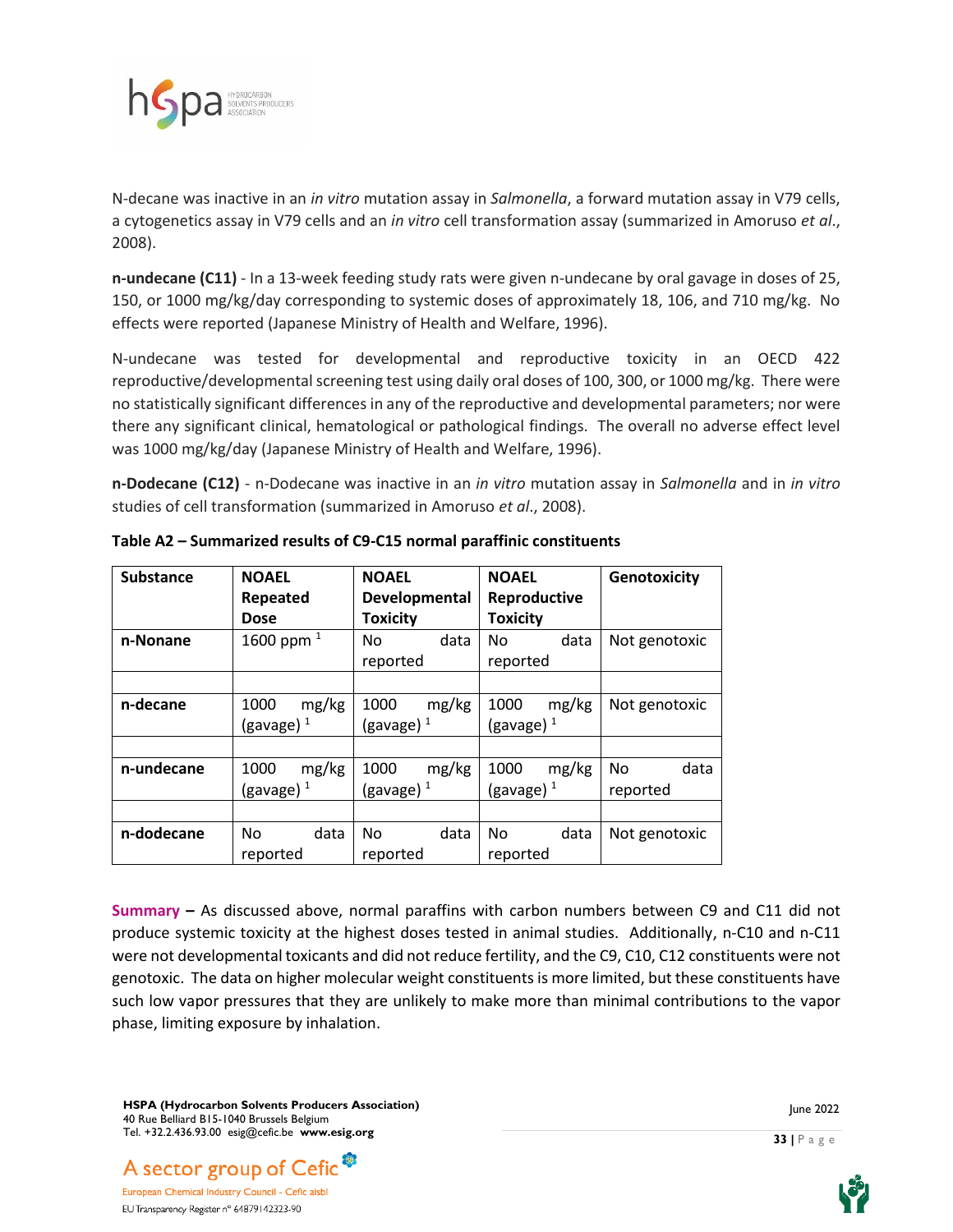

#### **(ii) C9-C15 Isoparaffins**

Because the majority of the isoparaffinic solvents in this group are complex and include constituents across a wide carbon number range, it is more meaningful to discuss the effects of this group of solvents on an endpoint basis rather than by carbon number. Complex isoparaffinic solvents covering the C9-C15 carbon number range have been extensively tested. Additionally, there are two "single isomer" isoparaffins, C12 (isododecane) and C16 (2,2,4,4,6,8,8 heptamethyl nonane) for which comparative data are available.

Repeated Dose Toxicity - Repeated dose toxicity tests have been conducted on at least 3 isoparaffinic hydrocarbon solvents with carbon numbers ranging from C9-C15, specifically C9-C11, C10-C13, and C11- C15 (Carrillo *et al*., 2013). The studies of the C9-C11 and C10-C13 solvents used inhalation as the route of administration. The study of the C11-C15 solvent was by oral administration.

Using the study of the C10-C12 isoparaffinic solvent as an example, male and female rats were exposed to hydrocarbon solvent vapor at levels of 359, 737, or 1444 ppm; 6 hours/day, 5 days/week for 13 weeks. At study termination the rats were sacrificed and examined for toxicological effects. The principal findings included evidence of liver enlargement without pathological changes or elevated levels of liver enzymes and  $\alpha$ 2u globulin-mediated nephropathy in the kidneys of male rats. Also reported was a small but statistically significant reduction in hematological parameters. The elevated liver weights are a physiological response and not considered adverse (Maranpot *et al*., 2010); the male rat kidney effects are rat specific and not relevant to humans (Swenberg and McKeeman, 1998; U.S. EPA, 1991); and the hematological effects, although statistically significant, were within normal physiological variability and are considered to lack toxicological importance (Car *et al*., 2006). The study of the C9-C11 isoparaffinic solvent was similar in design, and the outcome was similar to the study of the C10-C12 isoparaffinic solvent but the exposure levels tested (300 ppm and 900 ppm) were somewhat lower. One difference between the studies is that the study of the C9-C11 isoparaffinic solvent included an additional group in which rats were exposed for 13 weeks at the high exposure level and then held without exposure for 4 additional weeks to assess recovery. This study provided evidence that both liver enlargement and reductions in hematological parameters reversed quickly when exposures were terminated.

The study of the C11-C15 isoparaffinic solvent was conducted by the oralroute of administration, although all three studies provided similar data. In this test rats were given daily doses of 100, 500, or 1000 mg/kg/day for 13 weeks. At scheduled termination samples were taken from the rats for clinical and hematological changes, and the rats were then sacrificed and examined at the gross level, and tissue samples were taken for pathological examination. One group of rats was given the high dose for 13 weeks and then held for 4 weeks without treatment to assess recovery.

At sacrifice the only statistically significant findings were increased liver weights and reductions in hematocrit. Increased liver weights which are commonly observed in toxicology studies, are reflective of an adaptive response to increased metabolic demands, and not toxicologically important unless they are

**HSPA (Hydrocarbon Solvents Producers Association)** 40 Rue Belliard B15-1040 Brussels Belgium Tel. +32.2.436.93.00 esig@cefic.be **www.esig.org**





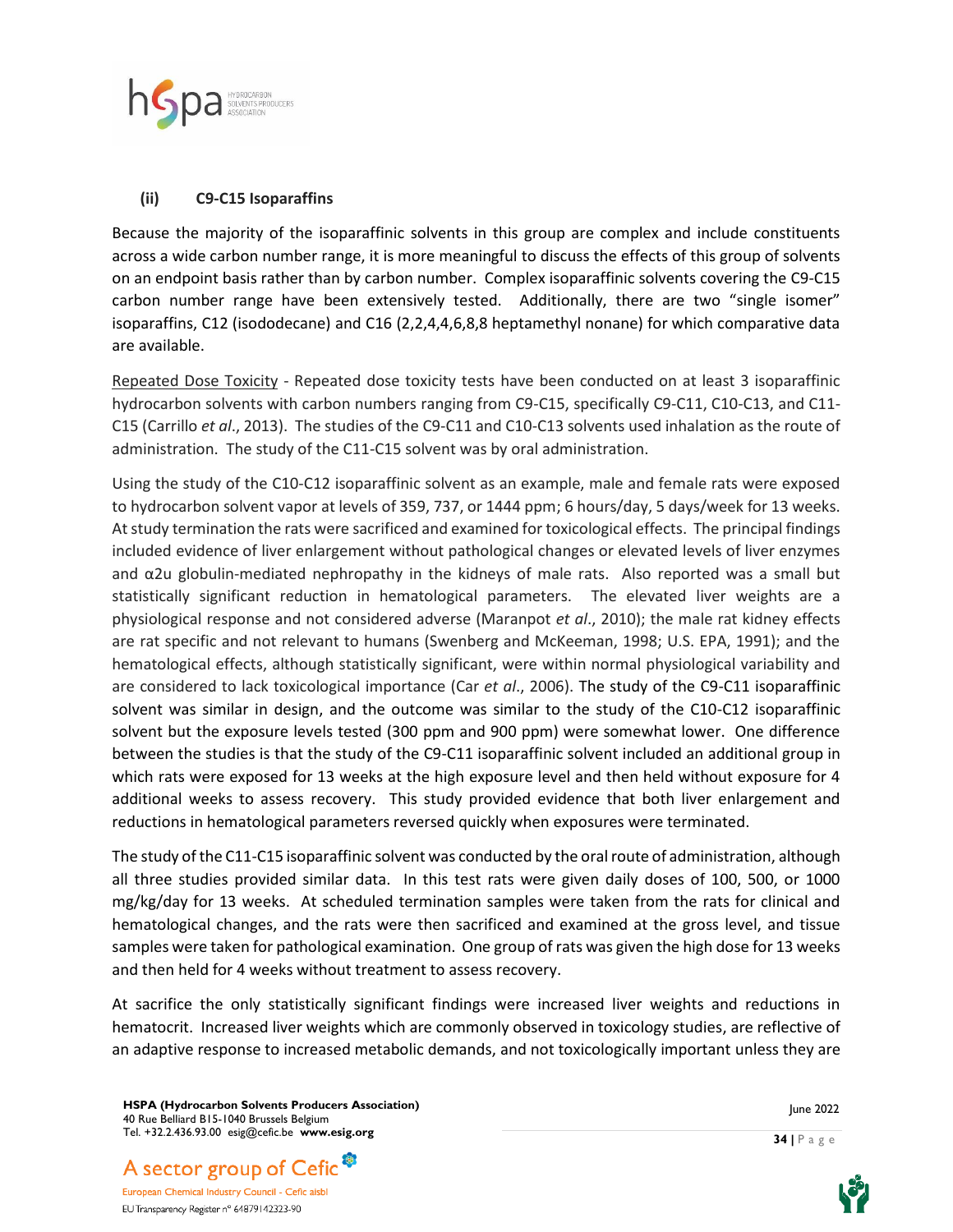

associated with either pathological changes or elevated levels of enzymes that are markers for liver damage (Maranpot *et al.*, 2010). In the present study neither pathological changes nor elevated marker enzymes were observed, and the effects were reversed in the recovery study. Accordingly, the increased liver weights were not considered to have been adverse findings. The reduction in hematological parameters is, similarly, considered an incidental finding. Small reductions in hematological parameters are commonly found in repeated dose studies and are believed to be without toxicological significance if they are within the normal physiological range (Car *et al*., 2006) and reversible, as was the case in this study. In summary, the no observed adverse effect level in this study was the highest level tested, 1000 mg/kg/day.

C12 iso-paraffinic solvent (iso-dodecane) – In a draft summary from Health Canada (2020), iso-dodecane was reported to have been tested in a repeated oral toxicity test at levels of 330, 1000 and 3000 mg/kg/day. The principal observations in this study were liver enlargement with some evidence of inflammation and degenerative changes in the 1000 mg/kg/day group but no effects in the next lower dose group (330 mg/kg/day). Male rat kidney effects (α2u globulin-mediated effects) were also noted, but there were no other toxicologically relevant effects.<sup>14</sup> If the liver effects at 1000 mg/kg/day were considered to have been adverse, the no adverse effect level in this study was 330 mg/kg/day.

C16 isoparaffinic solvent – In a reproductive/developmental toxicity screening test, a C16 isoparaffin (C16 I (2,2,4,4,6,8,8 heptamethyl nonane) caused liver enlargement at levels of 300 mg/kg and higher, but, as the liver enlargement was not accompanied by pathological changes, the liver effects were not judged to have been adverse. The C16 isoparaffin did not induce α2u globulin-mediated male rat kidney changes; nor did treatment result in any reductions in hemoglobin levels or hematocrit. Finally, this substance did not cause mutation or chromosomal aberrations when tested under *in vitro* conditions. In summary, the no observed adverse effect level for all adverse repeated dose effects was the highest level tested (1000 mg/kg/day).

#### *Developmental and reproductive Toxicity*:

A C10-C11 isoparaffinic solvent did not produce developmental toxicity when tested by inhalation at levels of 300 or 900 ppm (Johnson *et al*., 2012).

C16 isoparaffin – A single isomer C16 isoparaffin did not produce developmental and/or reproductive effects following repeated oral administration at levels of 100, 300, or 1000 mg/kg (Health Canada, 2020).

A sector group of Cefic<sup>®</sup>





<sup>14</sup> [https://www.canada.ca/en/environment-climate-change/services/evaluating-existing-substances/draft-screening](about:blank)[assessment-heptamethylnonane.html](about:blank)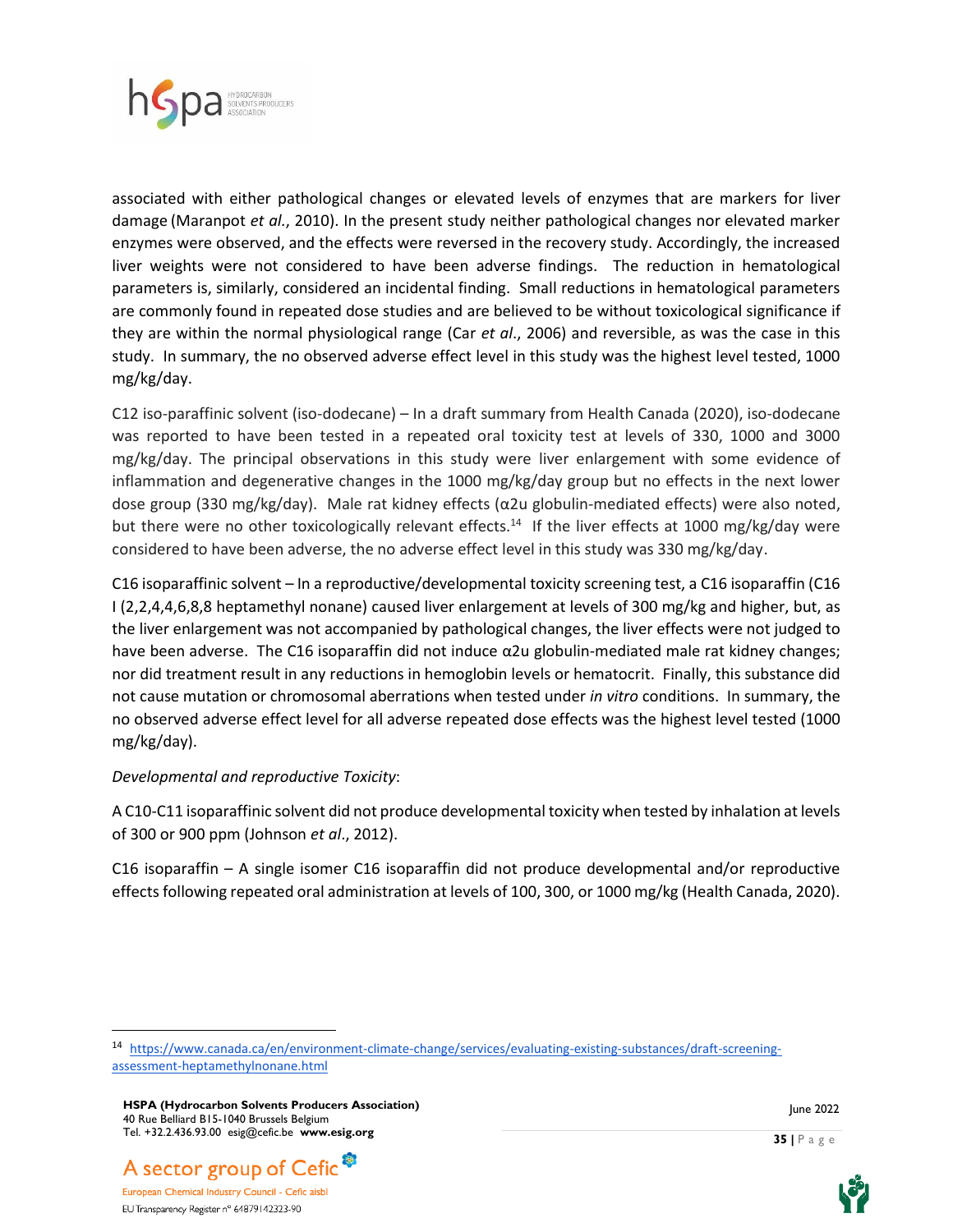

#### *Genetic Toxicity*

There have been genetic toxicity tests of several isoparaffinic solvents with carbon numbers ranging from C10-C13 and all studies produced negative results, *i.e*., the test substances were not genotoxic (Johnson *et al*., 2012).

Additionally, a C16 isoparaffinic solvent was not genotoxic. (Health Canada, 2020).

**Summary –** In repeated dose studies by inhalation or oral administration, isoparaffinic solvents can cause liver enlargement, kidney effects in male rats, and small but statistically significant reductions in hemoglobin-related parameters. However, none of these effects is toxicologically important or relevant to humans. Moreover, these solvents are not developmental toxicants and are not genotoxic. The C16 single isomer isoparaffin did not produce reproductive effects, and, although none of the other solvents has been tested for reproductive toxicity, it has been shown that reproductive organs were not affected in repeated dose studies. Finally, C9-C15 isoparaffinic hydrocarbon solvent constituents are not genotoxic.

| <b>Isoparaffinic</b>             | dose<br>Repeated           | Developmental    | Reproductive     | <b>Genetic Toxicity</b> |
|----------------------------------|----------------------------|------------------|------------------|-------------------------|
| solvent                          | toxicity (NOAEL)           | <b>Toxicity</b>  | <b>Toxicity</b>  |                         |
| C9-C11(97%                       | 10,000 mg/m <sup>3 2</sup> | No data reported | No data reported | Not genotoxic           |
| isoparaffins) $1$                |                            |                  |                  |                         |
| C10-C11                          | No data reported           | <b>Not</b><br>a  | No data reported | Not genotoxic           |
| isoparaffinic                    |                            | developmental    |                  |                         |
| solvent                          |                            | toxicant         |                  |                         |
| C <sub>10</sub> -C <sub>12</sub> | 5300 mg/m <sup>32</sup>    | No data reported | No data reported | Not genotoxic           |
| (99% isoparaffins)               |                            |                  |                  |                         |
| (67%<br>C11-C15                  | 1000 mg/kg $^{2}$          | No data reported | No data reported | Not genotoxic           |
| isoparaffins)                    |                            |                  |                  |                         |
| C12<br>(100%                     | 330 mg/kg                  | No data reported | No data reported | Not genotoxic           |
| isoparaffins,                    |                            |                  |                  |                         |
| single isomer)                   |                            |                  |                  |                         |
| (100%<br>C16                     | 1000 mg/kg                 | <b>Not</b><br>a  | <b>Not</b><br>a  | Not genotoxic           |
| isoparaffins,                    |                            | developmental    | reproductive     |                         |
| single isomer)                   |                            | toxicant         | toxicant         |                         |

**Table A3. Summarized results of studies of isoparaffinic solvents**

1. When the isoparaffinic content is < 100%, the other constituents are cyclo-paraffins with similar carbon numbers.

2. The test material did not produce effects at the highest level tested.

**HSPA (Hydrocarbon Solvents Producers Association)** 40 Rue Belliard B15-1040 Brussels Belgium Tel. +32.2.436.93.00 esig@cefic.be **www.esig.org**



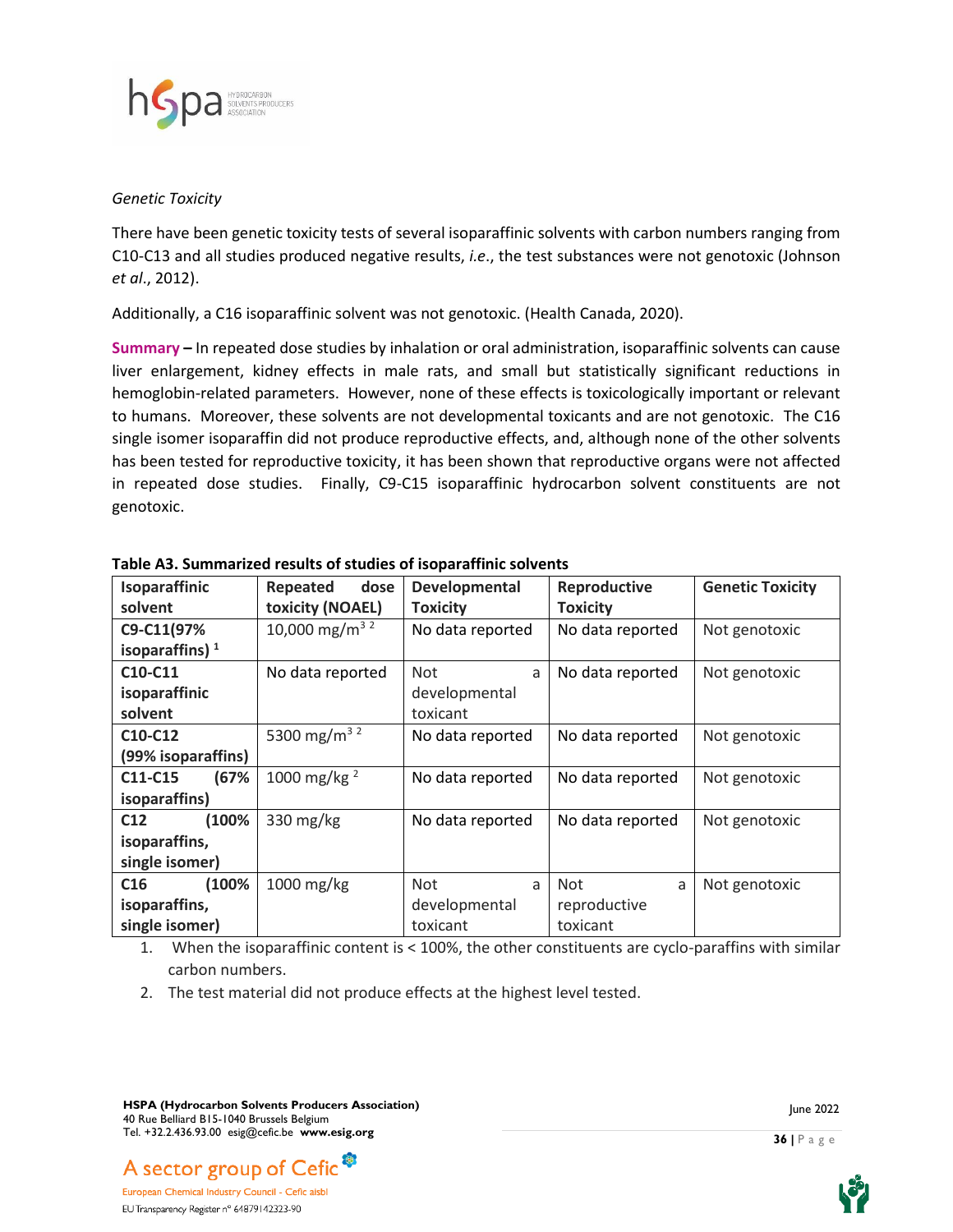

#### **(iii) C9-C15 cycloparaffins**

A C9-C11 naphthenic solvent was tested in a repeated inhalation toxicity study by Carrillo *et al*. (2018). Rats were exposed to the solvent at levels of 1500, 3000 or 6000 mg/m<sup>3</sup> for 90 days. At study termination the rats were examined for adverse effects. The only effects observed were significantly increased liver weights and kidney effects in male rats. As these effects are not toxicologically important or relevant to humans, the overall NOAEL for this study was 6000 mg/m<sup>3</sup> . Similar results were reported by Carpenter *et al*. (1977).

#### **C9-C15 aliphatic hydrocarbon solvent constituents - Overall Summary**

Results of repeated dose studies of C9-C15 aliphatic hydrocarbon solvent constituents indicated that normal paraffins did not cause any systemic effects. The isoparaffinic and cycloparaffinic solvents caused liver enlargement and male rat kidney effects, and, additionally, the cycloparaffinic solvents caused small but statistically significant reductions in hemoglobin content and hematocrit. None of these effects is toxicologically important. The data also indicated that the C9-C15 aliphatic solvents are not developmental toxicants and not genotoxic and showed no evidence of effects on fertility. In sum, there is no evidence that C9-C15 aliphatic solvents and their constituents produce adverse systemic effects that are relevant to humans. Accordingly, the effects that are most relevant to occupational exposure considerations are acute CNS effects discussed in the previous section. Volunteer studies provide empirical evidence that neither acute CNS effects nor upper respiratory tract irritation are experienced at recommended occupational exposure limits. It should be noted that the potential for aerosols should be taken into consideration, and, when present, should be controlled at recommended levels for "particulates not otherwise specified".

#### **References**

- Amoruso, M. et al. (2008). Review of the toxicology of mineral spirits. International Journal of Toxicology. 27:97-165.
- Car, B. et al. (2006). Clinical pathology of the rat. In: Sukow, M. Weisbroth, S., Franklin, C. (eds). The Laboratory Rat, 2nd edition. Burlington, MA: Elsevier Inc., 127-146.
- Carpenter, C. et al. (1977). Petroleum hydrocarbon toxicity studies XV. Animal response to vapor of "high naphthenic solvent". Toxicology and Applied Pharmacology 67:446-455.
- Carpenter, C. et al. (1978). Petroleum hydrocarbon toxicity studies. XVII. Animal response to nonane vapor. Toxicology and Applied Pharmacology 44:53-62.
- Carrillo, J.C. et al. (2013). The subchronic toxicity in rats of isoparaffinic solvents. Reg Tox Pharm 67:446-455.
- **EXECO THEOF CARRY CARRY CARRY CARRY CARRY CARRY CARRY CARRY CARRY CARRY CARRY CARRY CARRY CARRY CARRY CARRY CARRY CARRY CARRY CARRY CARRY CARRY CARRY CARRY CARRY CARRY CARRY CARRY CARRY CARRY CARRY CARRY CARRY CARRY CARRY** Regulatory Toxicology and Pharmacology 95:323-332.





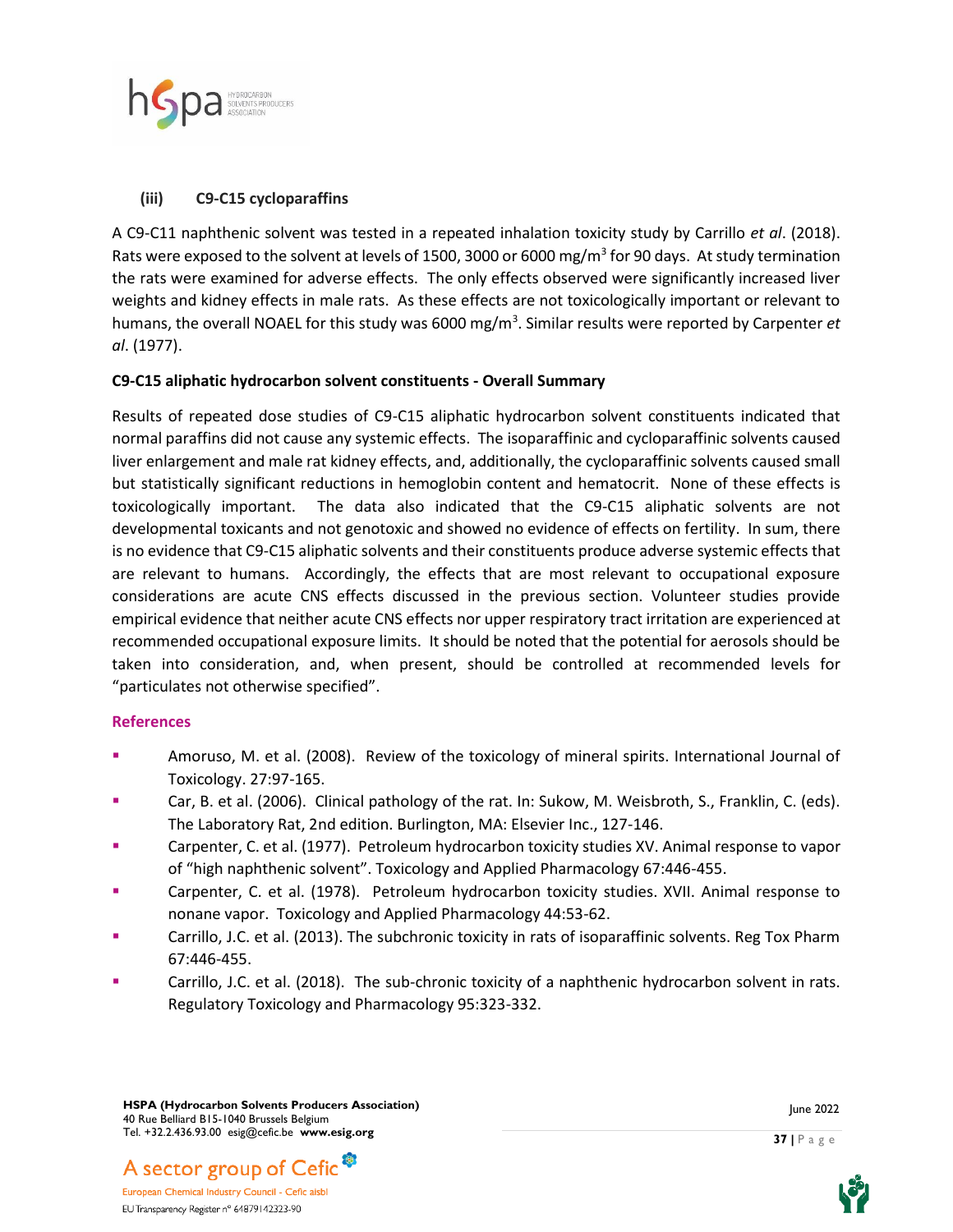

- Health Canada (2020). Draft screening assessment heptamethyl nonane. [https://www.canada.ca/en/environment-climate-change/services/evaluating-existing](about:blank)[substances/draft-screening-assessment-heptamethylnonane.html](about:blank) (accessed 5/7/2020).
- Johnson, W. et al. (2012). Safety assessment of isoparaffins as used in cosmetics. International Journal of Toxicology 31 (supplement 3): 269S-295S.
- Maranpot, R. et al. (2010). Liver enlargement STP regulatory policy papers. Hepatic enzyme induction: Histopathology. Toxicological Pathology 38:776-795.
- McKee, R., Nessel, C., Carrillo, J-C. (2019). An investigation of the acute central nervous system effects of n-decane. Regulatory Toxicology and Pharmacology. 107: available online, https://doi.org/10.1016/j.yrtph.2019.104421.
- Ministry of Health and Welfare Japan (1996). Single dose oral toxicity test of undecane in rats and combined repeat dose and reproductive/developmental toxicity screening test of undecane by oral administration. Toxicity Testing Reports of Environmental Chemicals, 4:578-614.
- Nilsen, O., et al. (1988). Toxicity of n-C9 to n-C13 alkanes in the rat on short term inhalation. Pharmacology and Toxicology 62:259-266.
- OECD, (2012). SIDS Initial Assessment Profile, C9-C14 aliphatic (< 2% aromatic) hydrocarbon solvents category. http://webnet.oecd.org/hpv/ui/handler.axd?id=bd162768-5b30-44c0-bfc0- 0f639b113191.
- Swenberg, J. and Lehman-McKeeman, L. (1998). Alpha 2u-globulin associated nephropathy as a mechanism of renal tubular carcinogenesis in male rats. In: Species Differences in Thyroid, Kidney and Urinary Bladder Carcinogenesis. IARC Scientific Publication 147. International Agency for Research on Cancer, Lyon, France.
- U.S. Environmental Protection Agency (1991). Alpha 2u-globulin: Association with chemically induced renal toxicity and neoplasia in the male rat. Risk Assessment Forum. EPA/625/3-91/019F. September, 1991.

## **(3) Aromatic hydrocarbon solvent constituents (C9-C15). Group Guidance Value = 50 mg/m3**

## **(3.1) C9-C10 Aromatic Hydrocarbon Solvents and Their Constituents**

**Systemic Toxicity** – There have been two independently conducted, repeated inhalation toxicity tests of C9 aromatic hydrocarbon solvents in which the principal findings in rats were increased liver and kidney weights in the animals from the high exposure group which were shown to be reversible in a recovery study. The overall no effect level for all effects in the 90-day studies was approximately 200 mg/kg/day. There have also been repeated dose studies of most of the major constituents including 4-ethyltoluene (EINECS number 210-761-2; 1,2,3-trimethylbenzene (EINECS number 208-394-8; 1,2,4-trimethylbenzene (EINECS number, 202-436-9; 1,3,5- trimethylbenzene (EINECS number 203-604-4; and iso-propyl benzene (cumene, EINECS number 202-704-5). The majority of these have been by inhalation although one (1,3-5 trimethylbenzene) was by gavage. The results of most of these studies were like those of the study of the

**HSPA (Hydrocarbon Solvents Producers Association)** 40 Rue Belliard B15-1040 Brussels Belgium Tel. +32.2.436.93.00 esig@cefic.be **www.esig.org**

June 2022

**38 |** P a g e



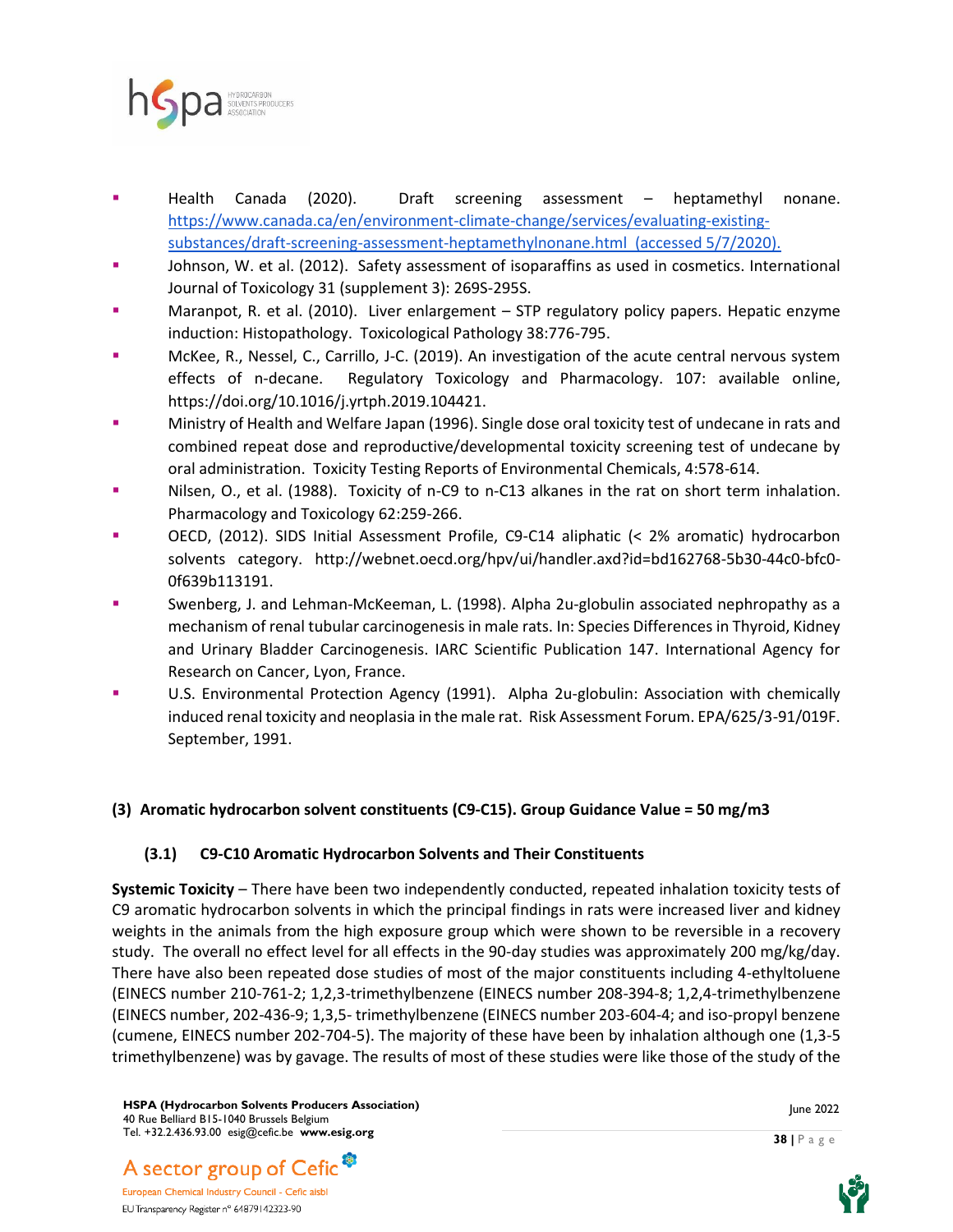

C9 aromatic solvents, i.e., that the only systemic effects were increases in liver and/or kidney weights at doses of approximately 200 mg/kg/day. The only counter example was iso-propyl benzene (cumene) which caused α2u globulin-mediated nephropathy, a male rat-specific effect without human health significance. However, isopropyl benzene also caused liver and kidney enlargement at levels equivalent to those found in the studies of the C9 aromatic solvents and its other constituents.

More specifically, a C9 aromatic solvent containing > 99% C8-C10 constituents (EINECS number 918-668- 5, Table A4) was tested for systemic toxicity in a 13-week inhalation toxicity test (OECD 413, summarized in Clark *et al*., 1989). Male and female rats were exposed by inhalation, 6 hours/day, 5 days/week for 13 weeks to the aromatic solvent at levels of 1800 mg/m<sup>3</sup>, 3700 mg/m<sup>3</sup> or 7400 mg/m<sup>3</sup> (approximately 360, 740, or 1490 ppm, corresponding to systemic doses of approximately 209, 429, or 858 mg/kg using the relationship published by Dahl *et al*. (1988)). The principal effects were increased absolute liver and kidney weights in female rats from the high and medium exposure groups as well as increased relative liver and kidney weights in both males and females from the mid- and high-exposure groups. However, there were no pathological changes in these or other organs, or, in the case of the liver effects, elevation of marker enzymes. The authors also reported a "low grade anemia" in female rats from all exposure groups which the authors attributed to an inter-current infection, in part because there were no effects in male rats and also because the effect was not substantiated in a subsequent 12-month inhalation toxicity study. An overall no effect level for all effects was approximately 209 mg/kg in a 90-day study.

| <b>Constituent</b>               | <b>Concentration in test material</b> |
|----------------------------------|---------------------------------------|
| <b>Trimethyl benzene isomers</b> | 46.8%                                 |
| Methylethylbenzene isomers       | 30.5%                                 |
| <b>Propylbenzene isomers</b>     | 4.8%                                  |
| <b>Xylenes</b>                   | 5%                                    |

|  |  | Table A4. Principal constituents of the C9 aromatic substance tested by Clark et al., (1989) |  |  |  |  |  |  |
|--|--|----------------------------------------------------------------------------------------------|--|--|--|--|--|--|
|--|--|----------------------------------------------------------------------------------------------|--|--|--|--|--|--|

*Supporting information:* In a subsequent study of a C9 aromatic hydrocarbon solvent (EINECS number 918- 668-5, Table 5) (Clark *et al*., 1989), male and female rats were exposed by inhalation, 6 hours/day, 5 days/week for 12 months with one group sacrificed after 6 months of exposure. One additional group was exposed for 12 months at the high exposure level and then held for an additional 4 months to assess recovery. Exposure levels were 450, 900, or 1800 mg/m<sup>3</sup> (corresponding to systemic doses of approximately 50, 100 or 200 mg/kg). At terminal sacrifice there were statistically significant increases in the liver and kidney weights of male rats from the high exposure group, but there were no pathological findings suggestive of systemic toxicity. There were also some small but statistically significant changes in chemistry and/or hematological values but these were considered incidental and not toxicologically relevant. The elevated liver and kidney weights were not observed in animals sacrificed at the end of the recovery period providing evidence that these effects were physiological adaptations and not pathological changes. The overall no effect level for all systemic effects was approximately 100 mg/kg for a 12-month study.

**HSPA (Hydrocarbon Solvents Producers Association)** 40 Rue Belliard B15-1040 Brussels Belgium Tel. +32.2.436.93.00 esig@cefic.be **www.esig.org**



June 2022

**39 |** P a g e

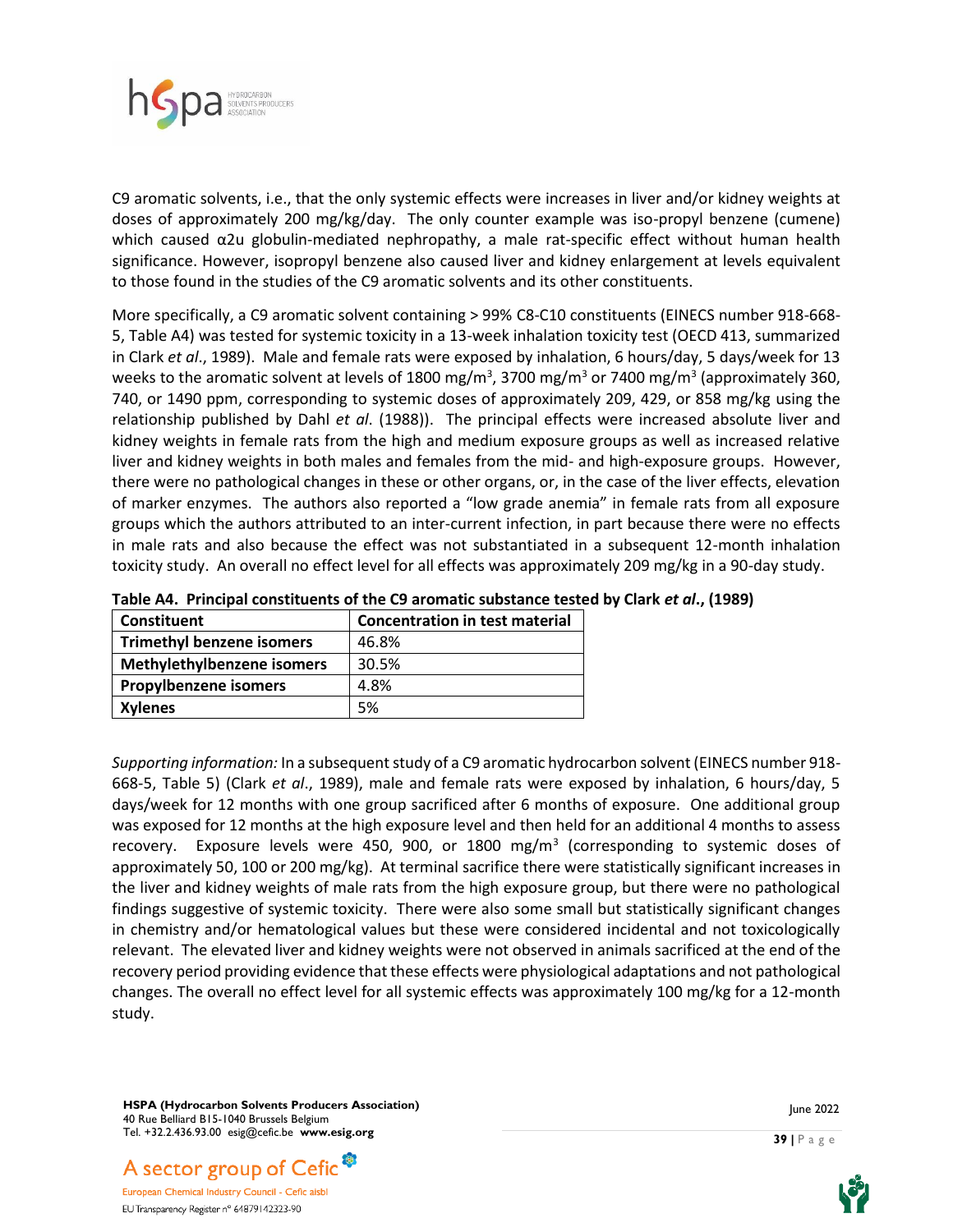

| Component                   | <b>Percent of test material</b> |  |  |
|-----------------------------|---------------------------------|--|--|
| <b>Non-aromatics</b>        | 0.46                            |  |  |
| <b>Benzene</b>              | Not detected                    |  |  |
| o-xylene                    | 2.27%                           |  |  |
| n-propylbenzene             | 4.05%                           |  |  |
| 1-methyl-3-ethylbenzene     | 7.14%                           |  |  |
| 1-methyl-4-ethylbenzene     | 16.60%                          |  |  |
| 1,3,5-trimethylbenzene      | 9.35%                           |  |  |
| 1-methyl-2-ethylbenzene     | 7.22%                           |  |  |
| 1,2,4-trimethylbenzene      | 32.70%                          |  |  |
| 1,2,3-trimethylbenzene      | 2.76%                           |  |  |
| 1-methyl-3-n-propylbenzene  | 6.54%                           |  |  |
| 1.2-diethylbenzene          |                                 |  |  |
| 1-ethyl-3,5-dimethylbenzene | 1.77%                           |  |  |

Table A5 –Compositional data for the C9 aromatic hydrocarbon solvent tested by Clark *et al*. (1989) in **a 12-month study**

Another study of a C9 aromatic solvent (EINECS number 918-668-5) was reported by Carpenter *et al*. (1975) in which male rats and beagle dogs were exposed to vapors of "70 solvent", an aromatic solvent described as containing primarily C9 (40%) and C10 (20% alkylbenzenes). The authors reported small but statistically significant reductions in body weight gains in animals exposed at the highest level (2000 mg/m<sup>3</sup>, equivalent to a systemic dose of approximately 470 mg/kg), but body weight differences were not observed in the 1000 mg/m<sup>3</sup> (equivalent to a systemic dose of approximately 230 mg/kg) group. No toxicologically important differences in blood chemistry or hematology values were reported, and no pathological changes were noted. The overall no effect level in a 90-day study was 1000 mg/m<sup>3</sup>, equivalent to a systemic dose of approximately 230 mg/kg.

*Studies of C9-C10 aromatic solvent constituents***:** There have also been at least 5 repeated exposure studies of constituents of C9 aromatic solvents including:

4-ethyltoluene (EINECS number 210-761-2; Swiercz *et al*., 2000) - Rats were exposed to 4-ethyltoluene at levels of 95 or 467 ppm (corresponding to systemic doses of approximately 55 or 271 mg/kg), 5 days/week for 4 weeks. All animals survived, and there were no statistically significant differences in body weight gain. The pathological investigation did not reveal any toxicologically important findings. The overall no effect level was the highest concentration tested, 467 ppm (or approximately 271 mg/kg).

1,2,3-trimethylbenzene (TMB, EINECS number 208-394-8; Korsak *et al*., 2000a) - Rats were exposed 6 hours/day, 5 days/week for 3 months to 1,2,3-TMB at levels of 25, 100, or 250 ppm (corresponding to systemic doses of 14, 58, or 145 mg/kg). The authors reported an approximately 10% increase in liver weights in male rats from the high dose group and an approximately 10% reduction in spleen weights in female rats from the same group. In the absence of any pathological findings the authors considered 250 ppm (equivalent to a systemic dose of approximately 145 mg/kg) to be the no effect level.

**HSPA (Hydrocarbon Solvents Producers Association)** 40 Rue Belliard B15-1040 Brussels Belgium Tel. +32.2.436.93.00 esig@cefic.be **www.esig.org**

A sector group of Cefic<sup>®</sup> European Chemical Industry Council - Cefic aisbl EU Transparency Register n° 64879142323-90



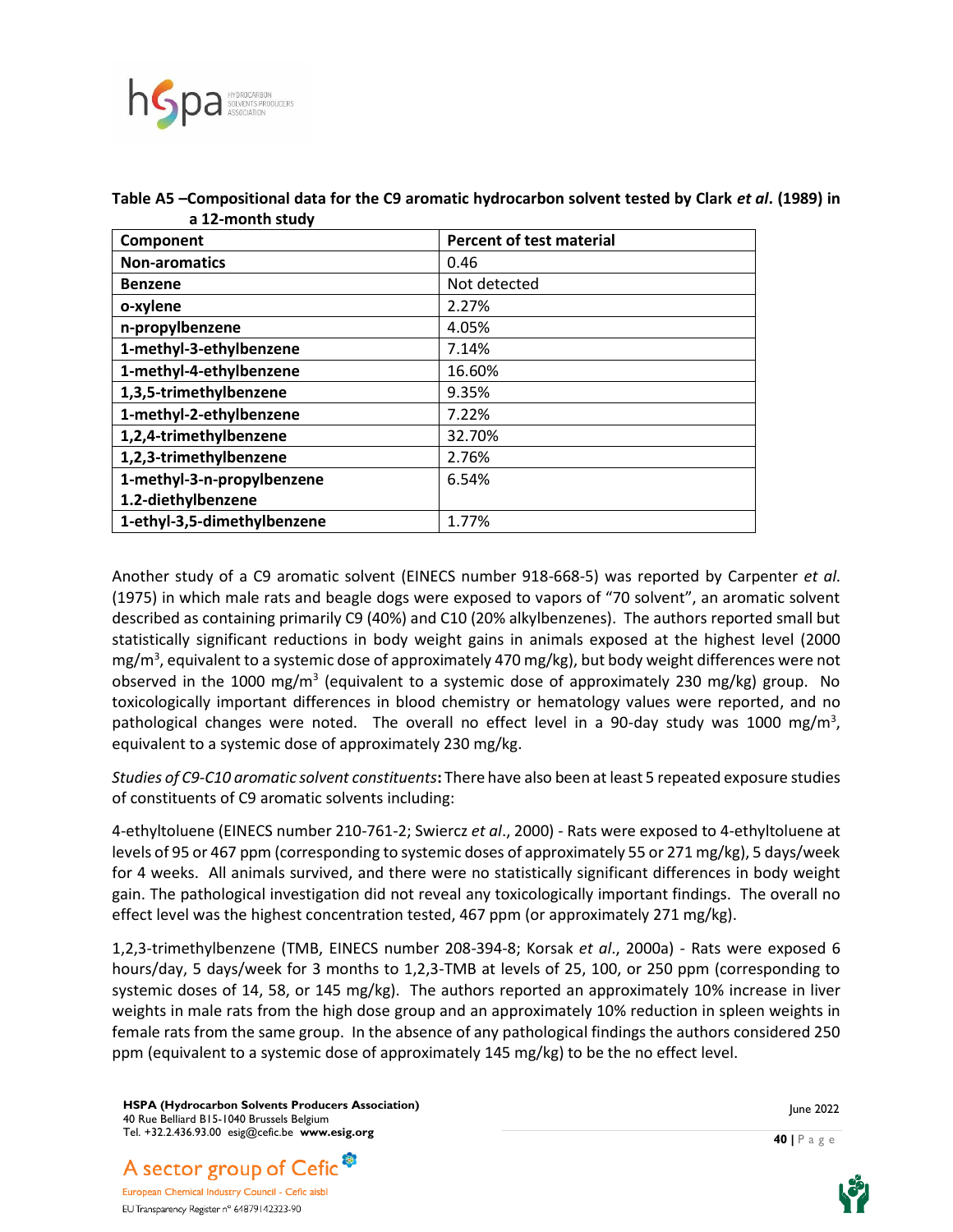

1,2,4-trimethylbenzene (EINECS number, 202-436-9; Korsak *et al*., 2000b) - Rats were exposed 6 hours/day, 5 days/week for 3 months to 1,2,4-trimethylbenzene at levels of 25, 100, or 250 ppm (corresponding to systemic doses of approximately 14, 58, or 145 mg/kg). There were no unscheduled deaths and no toxicologically important findings were reported. The authors considered that the highest exposure level tested, 250 ppm (equivalent to a systemic dose of approximately 145 mg/kg) was the overall no effect level.

1,3,5- trimethylbenzene (EINECS number 203-604-4, Adenuga *et al*., 2014). This was an oral toxicity study in which male and female rats were given 1,3,5 TMB by oral gavage at levels of 50, 200, or 600 mg/kg/day (equivalent to systemic doses of approximately 40, 158, or 474 mg/kg/day). An additional group of animals was held without treatment for an additional 4 weeks to assess recovery. The only effects reported were increased liver weights in males and females from the high dose group and increased kidney weights in high dose group males. There were no organ weight differences between treated and control rats at the end of the recovery period. The overall no effect level for all systemic effects was approximately 158 mg/kg/day.

iso-propyl benzene (cumene, EINECS number 202-704-5; Cushman *et al*., 1995; NTP, 2009). Male and female Fischer 344 rats were exposed by inhalation, 6 hours/day, 5 days/week for 13 weeks at levels of 50, 100, 500 or 1200 ppm (corresponding to systemic doses of approximately 29, 58, 290, or 696 mg/kg). At terminal sacrifice there was evidence of increased liver, kidney, and adrenal weights in animals from the 500 and 1200 ppm groups. The only histological change was evidence of  $\alpha$ 2u globulin-mediated nephropathy in male rats. It is thought that cumene may cause male rat nephropathy because its alkyl side chain is larger and more branched than those of other aromatic hydrocarbon solvent constituents. The overall no effect level for all effects was a systemic dose equivalent to approximately 290 mg/kg.

**Summary** *–* There have been several independently conducted repeated dose studies of C9 aromatic solvents as well as most of their constituents. Effects reported included liver weight increases (without pathological changes), reductions in hematological parameters, and, in one case, male rat kidney effects. None of these differences is considered relevant to humans. The overall no adverse effect levels varied due to differences in study design but overall were approximately 200 mg/kg/day.

**Genotoxicity -** A C9 aromatic solvent (EINECS number 918-668-5, compositional information shown in Table A6) was tested in a battery of genotoxicity tests including *Salmonella* (OECD 471), reverse mutation in CHO cells (OECD 476), *in vitro* chromosome aberration (OECD 473), *in vitro* sister chromatid exchange (OECD 479), and *in vivo* chromosome aberration (OECD 473) tests (Schreiner *et al*., 1989). All tests produced negative results, providing evidence that C9 aromatic solvents are not genotoxic.

**HSPA (Hydrocarbon Solvents Producers Association)** 40 Rue Belliard B15-1040 Brussels Belgium Tel. +32.2.436.93.00 esig@cefic.be **www.esig.org**



European Chemical Industry Council - Cefic aisbl EU Transparency Register n° 64879142323-90



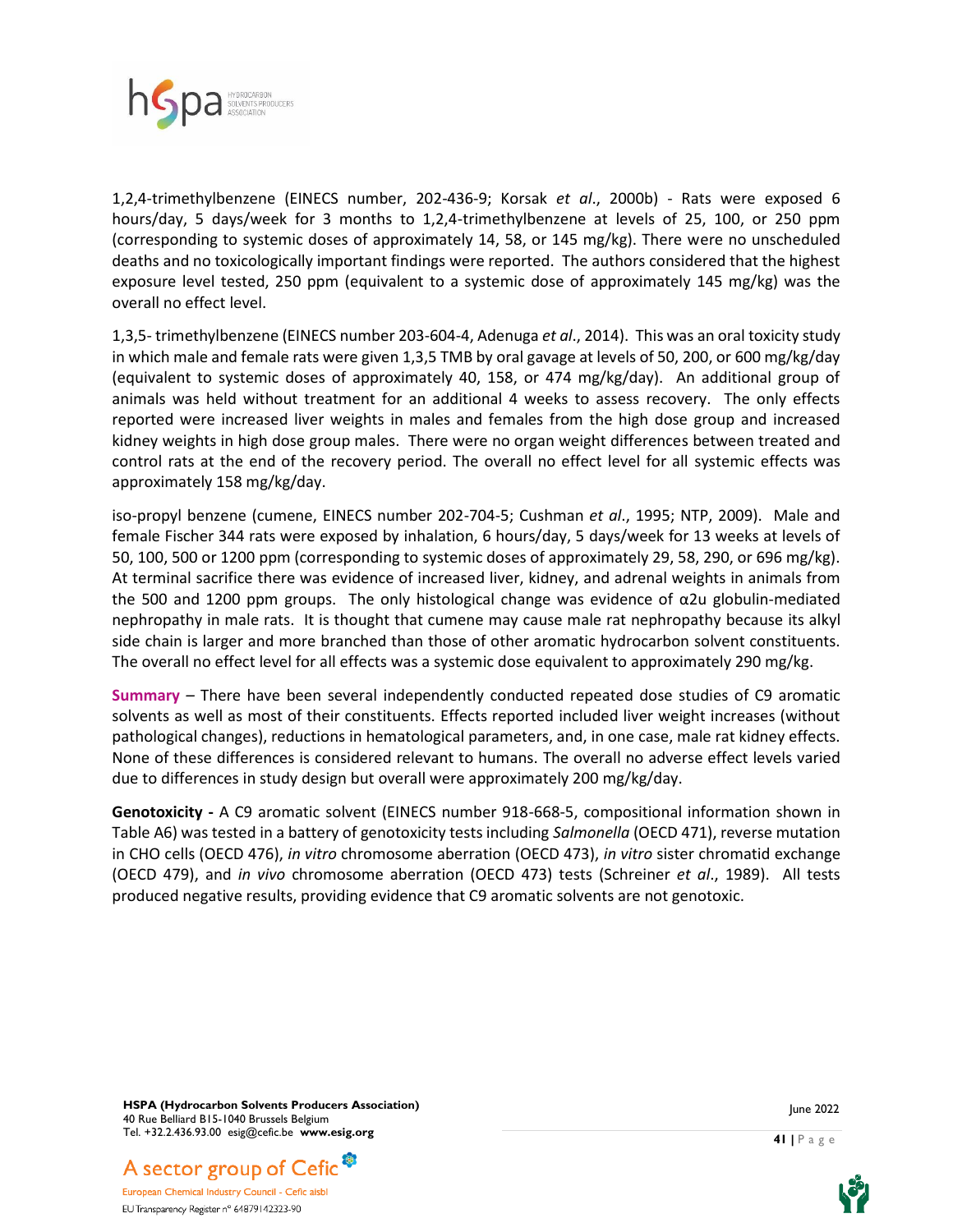

| Constituent                          | <b>Percentage of Tested Substance</b> |  |  |  |  |
|--------------------------------------|---------------------------------------|--|--|--|--|
| o-xylene                             | 3.20%                                 |  |  |  |  |
| Isopropyl benzene (cumene)           | 2.74%                                 |  |  |  |  |
| n-propyl benzene                     | 3.97%                                 |  |  |  |  |
| 4-ethyltoluene                       | 7.05%                                 |  |  |  |  |
| 3-ethyltoluene                       | 15.1%                                 |  |  |  |  |
| 2-ethyltoluene                       | 5.44%                                 |  |  |  |  |
| 1,3,5-trimethylbenzene               | 8.37%                                 |  |  |  |  |
| 1,2,4-trimethylbenzene               | 40.5%                                 |  |  |  |  |
| 1,2,3-trimethylbenzene               | 6.18%                                 |  |  |  |  |
| $\triangleright$ C10 constituents    | 6.19%                                 |  |  |  |  |
| <b>Total identified constituents</b> | 98.74%                                |  |  |  |  |

#### **Table A6. Compositional Information for C9 aromatic solvent (EINECS number 918-668-5) used in tests for genotoxicity (described above), developmental toxicity and reproductive toxicity**

#### *Supporting studies*

C9 aromatic solvents – A C9 aromatic hydrocarbon solvent, reported to contain 46% trimethylbenzene isomers and 40% ethyltoluene isomers was tested for reverse mutation in *Salmonella* (OECD 471), sister chromatid exchange under *in vitro* conditions (OECD 479) and *in vivo* for micronucleus induction (OECD 474). The *Salmonella* and micronucleus tests were reported as negative, whereas small but statistically significant increases in sister chromatid exchange were observed (Janik-Spiechowicz *et al*. 1998b).

C9 aromatic solvent constituents – A number of C9 aromatic solvent constituents have been tested for genotoxic activity. Among those reported to have been tested for reverse mutation in *Salmonella* (OECD 471), 1,2,4-TMB, 1,3,5-TMB and 4-ET were reported as inactive whereas 1,2,3-TMB was reported as active without metabolic activation (Janik-Spiechowicz *et al*., 1998a;b). Cumene was also reported as inactive in a *Salmonella* test (NTP, 2009). In other *in vivo* tests, all TMB isomers and 4-ET isomer were reported as inactive in *in vivo* micronucleus tests (Janik-Spiechowicz, *et al*., 1998a; b). Cumene was reported to have produced a small but statistically significant increase in micronuclei following intraperitoneal administration but did not increase micronucleus frequency after inhalation exposure.

#### **Developmental Toxicity**

Developmental and developmental neurotoxicity studies were conducted by Ungvary and co-workers using "Aromatol", a C9 aromatic hydrocarbon solvent (EINECS number 918-668-5) (Ungvary *et al*., 1983; Ungvary and Tatrai, 1985). In the developmental toxicity study pregnant female CFY rats were exposed continuously (*i.e*., 24 hours/day) to aromatic hydrocarbon solvent vapors at levels of 120, 200 or 400 ppm (corresponding to absorbed doses of approximately 282, 470, or 940 mg/kg) on gestational days 7-15. The dams were sacrificed on gestational day 21 and the uterine contents were examined as described in the previous section. An additional group of dams was allowed to deliver litters, and the offspring were then held for an additional 90 days before they were sacrificed and examined. Developmental delays along

**HSPA (Hydrocarbon Solvents Producers Association)** 40 Rue Belliard B15-1040 Brussels Belgium Tel. +32.2.436.93.00 esig@cefic.be **www.esig.org**

June 2022

**42 |** P a g e



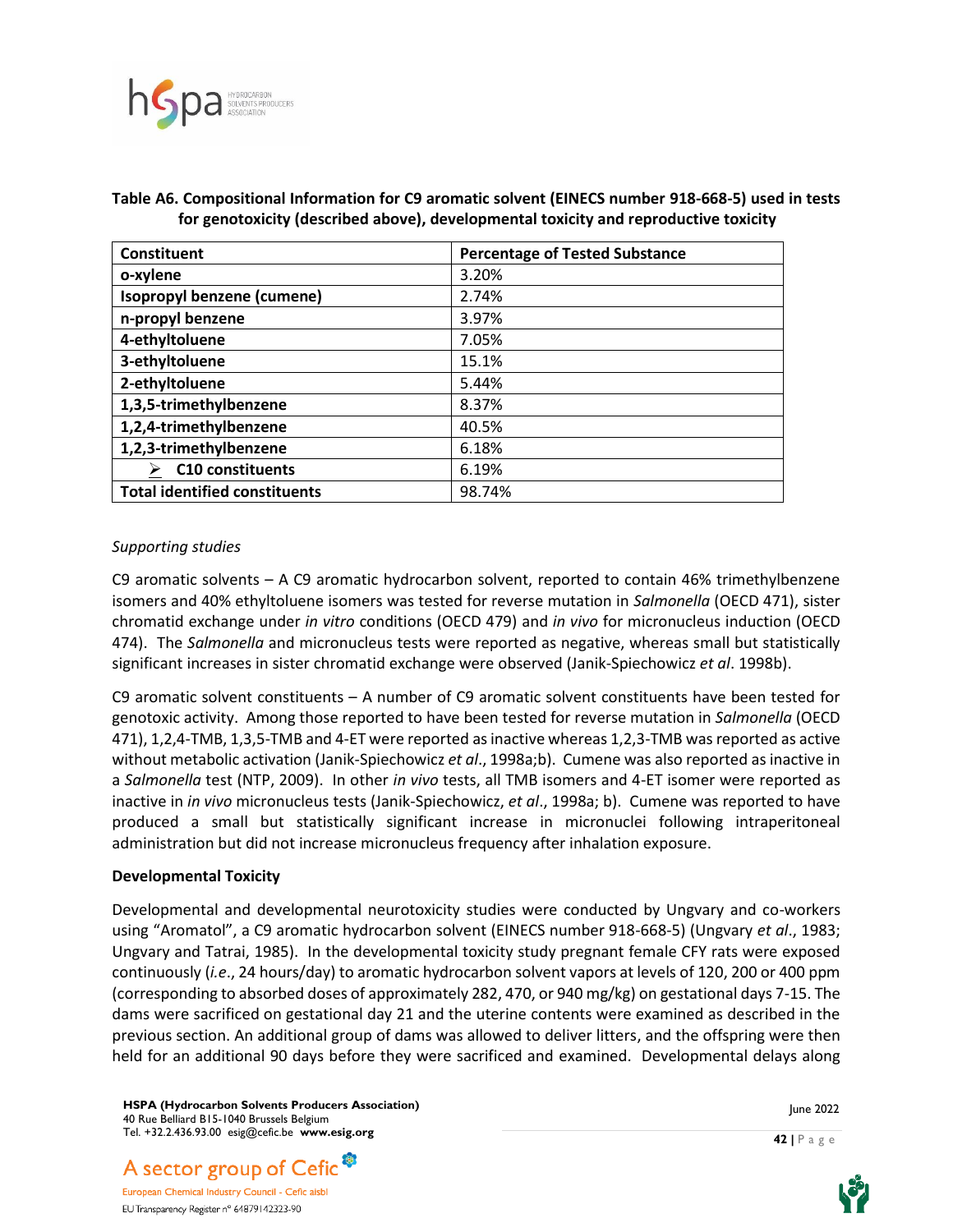

with maternal toxicity were observed in the intermediate and high exposure groups, but there was no evidence of fetal mortality or major malformations. There were no differences in the offspring sacrificed at post-natal day 90 providing evidence that the developmental delays were reversible effects. The overall no effect level was approximately 282 mg/kg for all effects. Additionally, the offspring were tested for potential effects on neurological system development. There were no significant differences in functional observations (tests administered on post-natal days 23, 36 or 90), on amphetamine sensitivity, or in tests of learning ability. The authors concluded that pre-natal exposure to C9 aromatic solvent vapors at levels up to 400 ppm (approximately 940 mg/kg/day) had no effects on post-natal development or on nervous system development.

*Supporting Studies –* A developmental toxicity test in mice (OECD 414) was conducted using a C9 aromatic solvent (EINECS number 918-668-5) discussed above (McKee *et al*., 1990). Female CD-1 mice, confirmed to have mated, were exposed to C9 aromatic hydrocarbon vapors, 6 hours/day from gestational days (GD) 6-15. The exposure levels were 100, 500, or 1500 ppm. The mice were sacrificed on GD 18 and the uterine contents were examined. The number and location of viable and non-viable fetuses and early and late resorptions were recorded and then the uteri were excised and weighed. Fetuses were removed and examined for external malformations. The fetuses were then divided into two groups with half being dissected to examine visceral malformations and the remainder preserved for skeletal examinations. There was substantial maternal toxicity in the high exposure group, slight maternal toxicity in the intermediate exposure group, and no maternal toxicity in the low exposure group. The fetal examination revealed significant reductions in live fetuses/litter and fetal body weight in the high dose group, and there were also significant elevations in the number of fetuses with delayed ossification and an increased incidence of cleft palate (a stress response in mice). There was a reduction in fetal body weight in the intermediate exposure group, but survival was unaffected, and there was no increase in frequency of malformations. The low exposure group (100 ppm) group was a no effect level for both maternal and fetal effects.

In addition to the above, there have also been developmental toxicity tests of 1,2,4- and 1,3,5-TMB (Saillenfait *et al*., 2005) and iso-propyl benzene (Darmer *et al*., 1997). In the Saillenfait *et al*. studies, rats were exposed at levels of 100, 300, 600, and either 900 or 1200 ppm. In the 1,3,5-TMB study maternal body weights were significantly reduced among dams exposed to levels of 300 ppm (approximately 174 mg/kg) and above, but there were no effects on fetal survival and frequencies of malformation were not increased at that level. In the 1,2,4-TMB study there was no evidence of either maternal or fetal toxicity in the 300 ppm group. Accordingly, the overall no effect level for fetal effects was 300 ppm, or approximately 174 mg/kg with the next highest level, 600 ppm (or 348 mg/kg) as the low effect level.

In the isopropyl benzene (cumene) study, Darmer *et al*. (1997) tested both rats and rabbits. In the rat study pregnant dams were exposed by inhalation on GD 6-15 to cumene vapor at levels of 100, 500, or 1500 ppm (approximately 58, 290, or 870 mg/kg). Pregnant female rabbits were exposed on gestational days 6-18 at exposure levels of 500, 1200 or 2300 ppm. There was some evidence of maternal body weights of both rats and rabbits during the exposure period, but there were no maternal or fetal effects at termination. Thus, in these studies, the no effect level for both maternal and fetal effects for cumene in the rat was 870 mg/kg.

**HSPA (Hydrocarbon Solvents Producers Association)** 40 Rue Belliard B15-1040 Brussels Belgium Tel. +32.2.436.93.00 esig@cefic.be **www.esig.org**

A sector group of Cefic<sup>®</sup> European Chemical Industry Council - Cefic aisbl EU Transparency Register n° 64879142323-90

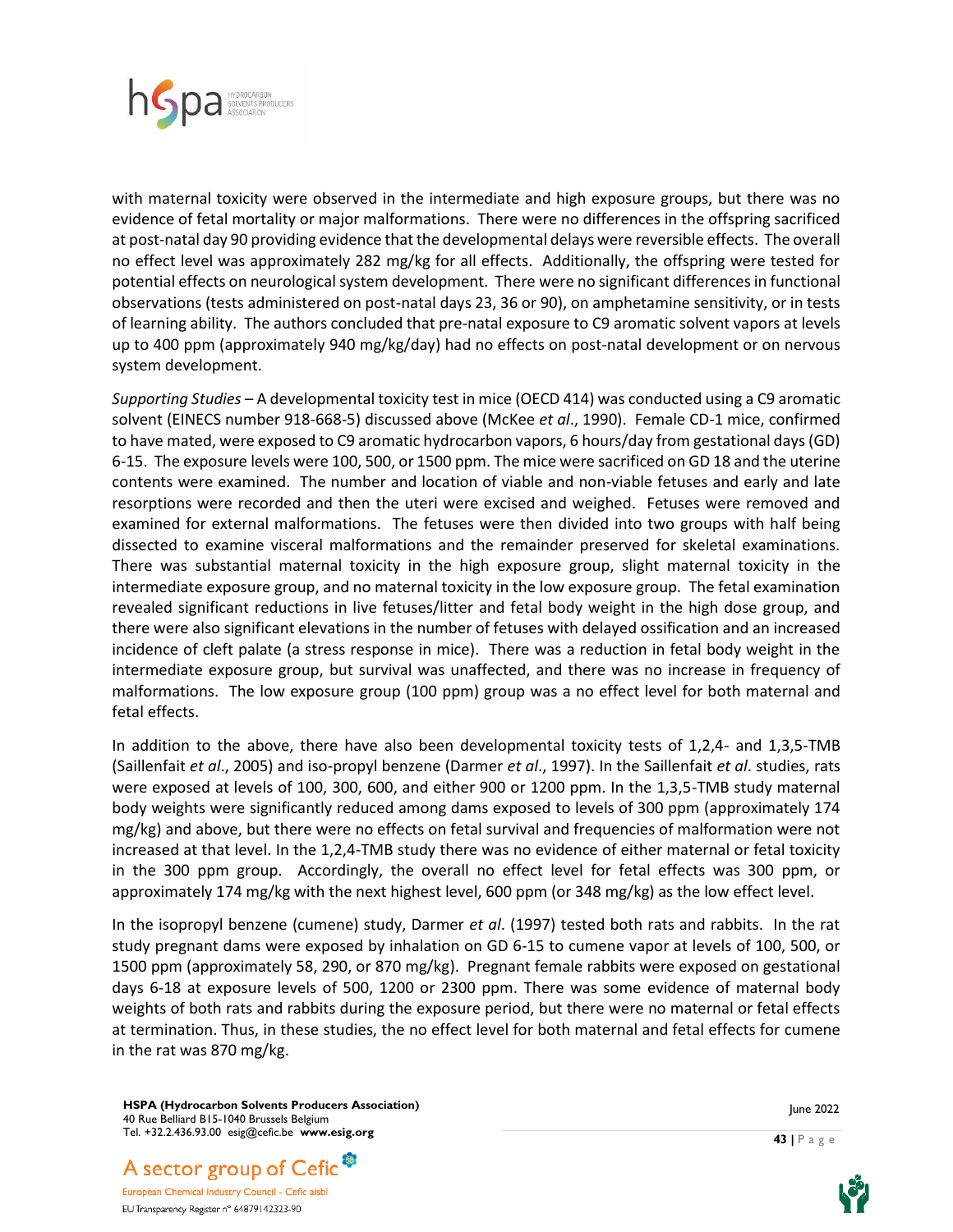

#### **Reproductive Toxicity Studies**

A 3-generation reproductive toxicity test (OECD 416) was conducted on the same C9 aromatic hydrocarbon solvent (EINECS number 918-668-5) used in the genetic toxicity and mouse developmental toxicity test described above (McKee *et al*., 1990). Briefly, male and female rats, 30/sex, were exposed to C9 aromatic hydrocarbon solvent vapors at levels of 100, 500, or 1500 ppm (equivalent to systemic doses of approximately 58, 290, or 870 mg/kg). Exposures were 6 hours/day, 7 days/week starting at the initiation of a 14-day mating period. Once mating had been confirmed, exposure of the mated females continued to gestational day 20, at which point exposures were discontinued to allow the dams time to deliver their litters. Exposures were re-initiated on post-natal day (PND) 5 and continued to the end of weaning (PND 21). At that point the dams were sacrificed, and exposures were continued for all offspring scheduled to be used to produce the second generation. Exposures of male and female offspring continued for 10 weeks, and they were then mated to produce a second generation. This procedure was then repeated to assess potential effects on fertility through a 3<sup>rd</sup> generation. There were some effects on body weight gain in the high exposure group dams, but there were no effects on reproductive parameters. Similarly, there were no effects on offspring (e.g., litter size, mean birth weight, survival or growth in the post-natal period). The most notable observation in this study was in the 3rd generation when all offspring were re-introduced to the exposure chambers on PND 21, and many of the offspring exposed to the high dose died during the first week of exposure. Among the survivors, body weight gain was substantially reduced. Nevertheless, there were no differences in reproductive parameters. This study provided evidence that exposure to C9 aromatic hydrocarbon solvents did not influence reproductive parameters.

#### **Neurotoxicity**

#### *(a) Developmental neurotoxicity*

Lehotzky *et al*. (1985a, b) reported a developmental neurotoxicity test in which pregnant rats were exposed to a C9 aromatic solvent at levels of 600, 1000, or 2000 mg/m<sup>3</sup>, 24 hours/day on gestational days 7-15. The dams were allowed to give birth and the offspring were held to terminal sacrifice on post-natal day 90. No significant differences were observed in any of the neurological tests conducted on the offspring. Accordingly, it was concluded that continuous exposures of fetuses to C9 aromatic solvents at levels up to 2000 mg/m<sup>3</sup> had no effects on nervous system development.

*(b) Chronic neurotoxicity*

In a study to assess the potential for C9 aromatic solvents to cause chronic neurological effects, adult male rats were exposed to a C9 aromatic solvent at levels of 500, 2500, or 7500 mg/m<sup>3</sup>, 6 hours/day, 5 days/week for 13 weeks (Douglas *et al*., 1993). Neurological investigations were conducted at intervals during the exposure period and at termination, and, after sacrifice, nervous system tissue was examined for pathological changes. No neurological effects were observed, and, similarly, there were no pathological observations of note. The no effect level for neurological effects was the highest level tested, 7500 mg/m<sup>3</sup>.

**HSPA (Hydrocarbon Solvents Producers Association)** 40 Rue Belliard B15-1040 Brussels Belgium Tel. +32.2.436.93.00 esig@cefic.be **www.esig.org**

A sector group of Cefic<sup>®</sup> European Chemical Industry Council - Cefic aisbl

EU Transparency Register n° 64879142323-90



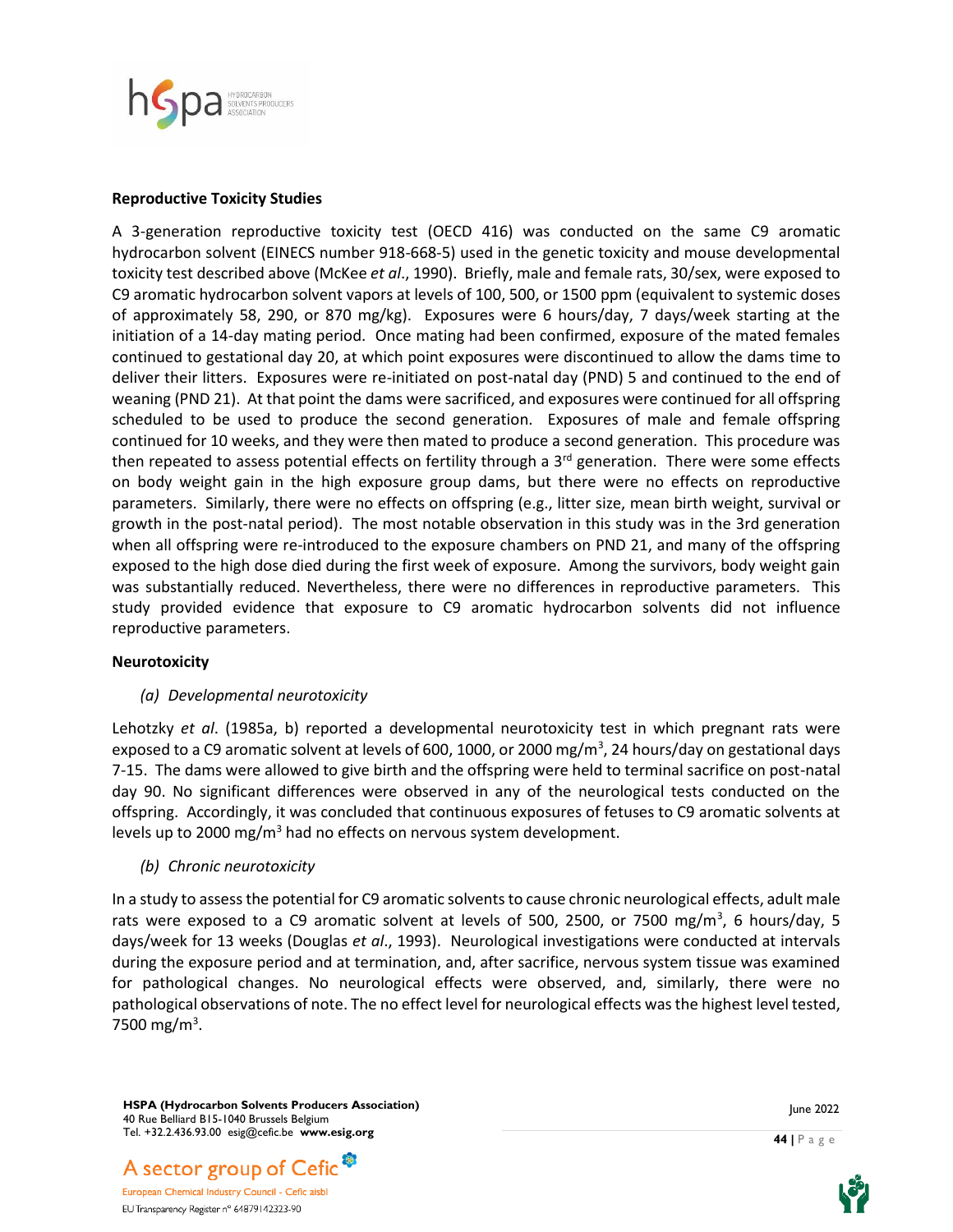

*Supporting Information* **–** In addition to the above, there have also been studies of the potential of C9 aromatic solvent constituents to cause neurological effects. Constituents tested included various trimethylbenzene isomers (Gralewicz *et al*., 1997; Gralewicz and Wiaderna, 2001; Wiaderna *et al*., 2002) as well as iso-propyl benzene (Cushman *et al*., 1995). None of these studies provided evidence that exposure to C9 aromatic solvents or their constituents could cause pathological changes in nervous system tissue or neurobehavioral effects.

**In summary**, the potential for systemic effects from exposure to C9-C10 aromatic hydrocarbon studies has been extensively studied. Across a range of studies of both C9-C10 aromatic hydrocarbon solvents and their constituents, the systemic findings have been increased liver and kidney weights and, in some cases, reductions in hematological values. These changes were shown to be reversible in recovery studies, and, further, were not toxicologically important. The overall no effect levels were in the range of approximately 1800 mg/m<sup>3</sup> in the 90-day studies. Additional studies have provided evidence that these solvents were not selective developmental toxicants, did not affect fertility, did not cause adult or developmental neurotoxicity and were not genotoxic. These findings supported the practice of basing occupational exposure level recommendations on acute central nervous system effects and upper respiratory tract irritation.

## **(3.2) C10-C15 Aromatic Hydrocarbon Solvents**

A C10-C13 aromatic solvent was tested for repeated dose effects in an oral gavage study in rats (see McKee *et al*., 2015). Dose levels were 300, 600, or 1000 mg/kg/day. Most of the rats were sacrificed after 13 weeks of treatment, but one group was given 1000 mg/kg for 13 weeks and then held for an additional 4 weeks without treatment to assess recovery. There was evidence of increased liver and kidney weights but no pathological changes were reported. There were reductions in hematological values in both male and females with the differences being statistically significant in the 600 and 1000 mg/kg/day groups. All the differences were reversed in the recovery group. The overall no effect level was reported as 300 mg/kg/day based on the hematological effects.

**Developmental toxicity** – A developmental toxicity study was conducted using a C10-C13 aromatic solvent as the test substance (summarized in McKee *et al*., 2015). The aromatic solvent was administered by gavage to pregnant female rats at daily doses of 75, 150, or 450 mg/kg/day on gestational days 6 to 15. The rats were sacrificed on gestational day 21, and the uterine contents were examined. Although maternal body weight gain was reduced in dams from the high dose group, there were no statistically different findings in the fetal observations. The no observed effect level was 450 mg/kg.

**Genetic toxicity** – A C10-C13 aromatic solvent was tested for genotoxic potential in *Salmonella* and in an *in vivo* micronucleus test using mouse bone marrow. The test material was not mutagenic and did not increase micronucleus frequency (summarized in McKee *et al*., 2015). The available information indicated that naphthalene was not genotoxic (Schreiner, 2003).

**HSPA (Hydrocarbon Solvents Producers Association)** 40 Rue Belliard B15-1040 Brussels Belgium Tel. +32.2.436.93.00 esig@cefic.be **www.esig.org**



European Chemical Industry Council - Cefic aisbl EU Transparency Register n° 64879142323-90



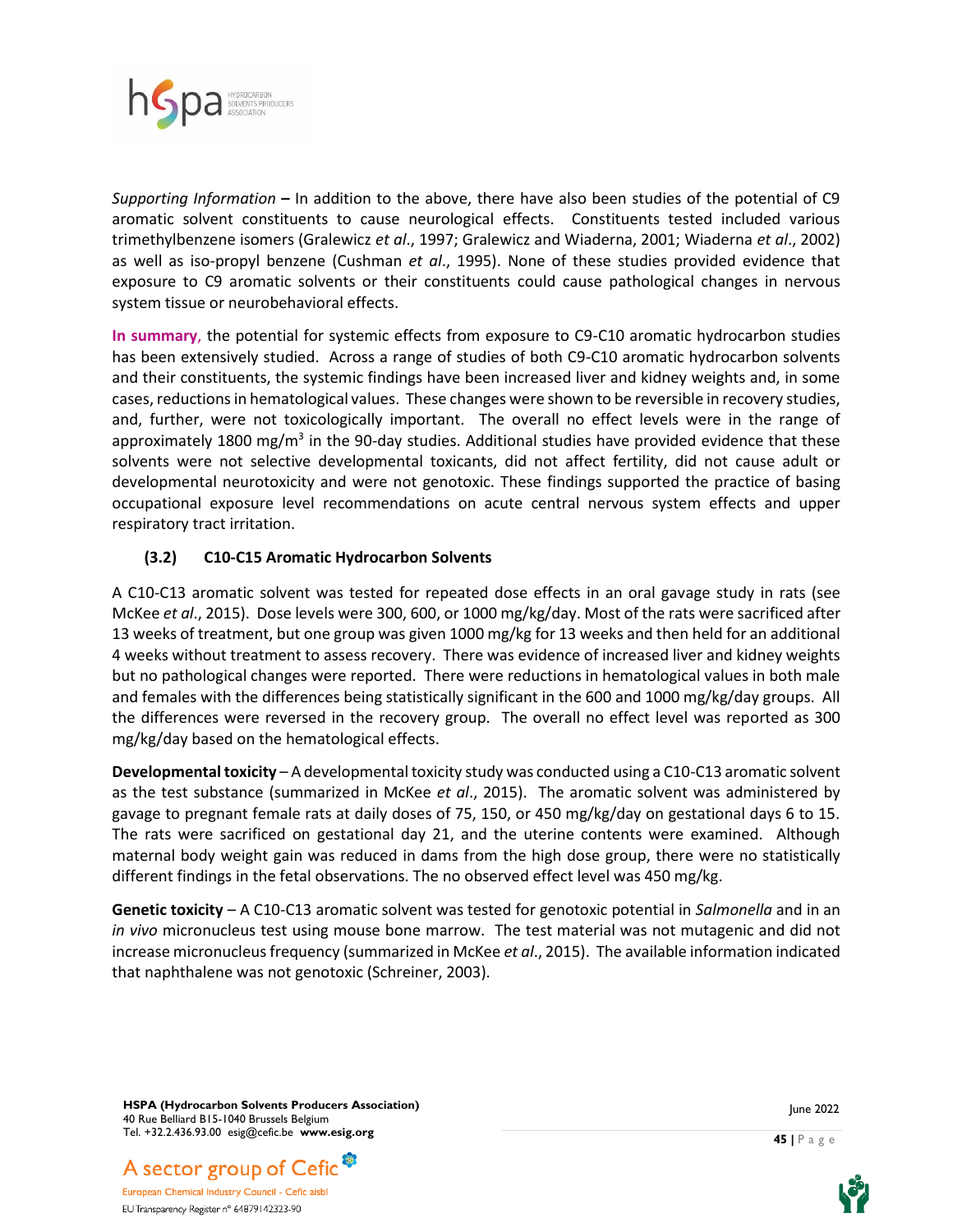

**Summary** – Aromatic hydrocarbon solvents covering carbon numbers ranging from C10-C13 have been tested for repeated dose effects in oral gavage studies at levels up to 450 mg/kg without evidence of toxicologically relevant systemic effects. Further, these solvents were not developmental toxicants, did not affect fertility, did not cause non-acute effects in the nervous system and were not genotoxic.

Overall Summary - The Group Guidance Value for this group of solvents is 50 mg/m<sup>3</sup>, based on the ACGIH® TLV of 50 mg/m<sup>3</sup> for trimethylbenzene isomers. This GGV can normally be used for all C9-C15 constituents of multi-constituent aromatic solvents although there are several aromatic solvent constituents which have their own occupational exposure levels including iso-propyl benzene (cumene), indene, bi-phenyl, di- and triethylbenzenes, and methylnaphthalenes as described in more detail below.

**Historical Information from Volunteer Studies and Occupational Experience Supporting the Occupational Exposure Recommendations** – The earliest occupational exposure limits for multiconstituent trimethylbenzene (TMB) solvents were in the range of 35-50 ppm (approximately 175-250 mg/m<sup>3</sup>) based on suggestive evidence of acute central nervous system (CNS depression), respiratory problems, and hematological effects in occupationally exposed humans (Battig *et al*., 1956). Subsequent toxicological studies in animals (Battig *et al*., 1958; Nau *et al*., 1966; Carpenter *et al.,* 1975) failed to replicate the hematological findings, leading to speculation that the hematological effects may have been due to benzene which may have been present in the aromatic solvents used at that time (Gerarde, 1960). Nau *et al*. (1966) recommended an occupational exposure limit of 250 mg/m<sup>3</sup> based on a volunteer study. Based primarily on this historical information, currently recommended occupational exposure limits are in the range of 50 (ACGIH®) - 100 (SCOEL) mg/m<sup>3</sup>. The recommended GGV is based on the occupational exposure recommendations for trimethylbenzenes from ACGIH®.

**Acute Central Nervous System Depression and Upper Respiratory Tract Irritation** – A study to systematically characterize the acute CNS effects of aromatic hydrocarbon solvents and their constituents, provided no evidence for effects at levels below 1000 mg/m<sup>3</sup> (McKee *et al*., 2010). Based on pharmacokinetic analysis using a model validated with human data it was predicted that brain concentrations of humans would be approximately twice those of rats exposed to equivalent levels of aromatic solvents (Hissink *et al.,* 2007), supporting a theoretical no effect level of 500 mg/m<sup>3</sup>. In volunteer studies, over periods ranging from 4-8 hours, there were no abnormal findings in routine clinical or hematological investigations (Jarnberg *et al*., 1996; 1997; Jones *et al*., 2006; Krostrzewski *et al*. 1997). In summary, 50 mg/m<sup>3</sup> is well supported as a protective level for acute CNS effects and respiratory irritation associated with exposure to C9-C15 aromatic hydrocarbon solvents and their constituents.

**Non-Acute Effects of C9-C15 Aromatic Hydrocarbon Solvents and their Constituents –** As described in detail above, the aromatic solvents and most of their constituents do not cause toxicologically important systemic toxicity, selective developmental toxicity, or reproductive toxicity, and they are not genotoxic. More specifically, in repeated dose studies, the aromatic hydrocarbon solvents and their constituents can cause liver and kidney enlargement, but these changes are physiological adaptations, not associated with pathological changes and are reversed in recovery studies. The overall no effect level for the systemic effects is approximately 200 mg/kg/day in 90-day studies. In developmental and reproductive toxicity

**HSPA (Hydrocarbon Solvents Producers Association)** 40 Rue Belliard B15-1040 Brussels Belgium Tel. +32.2.436.93.00 esig@cefic.be **www.esig.org**

June 2022

**46 |** P a g e



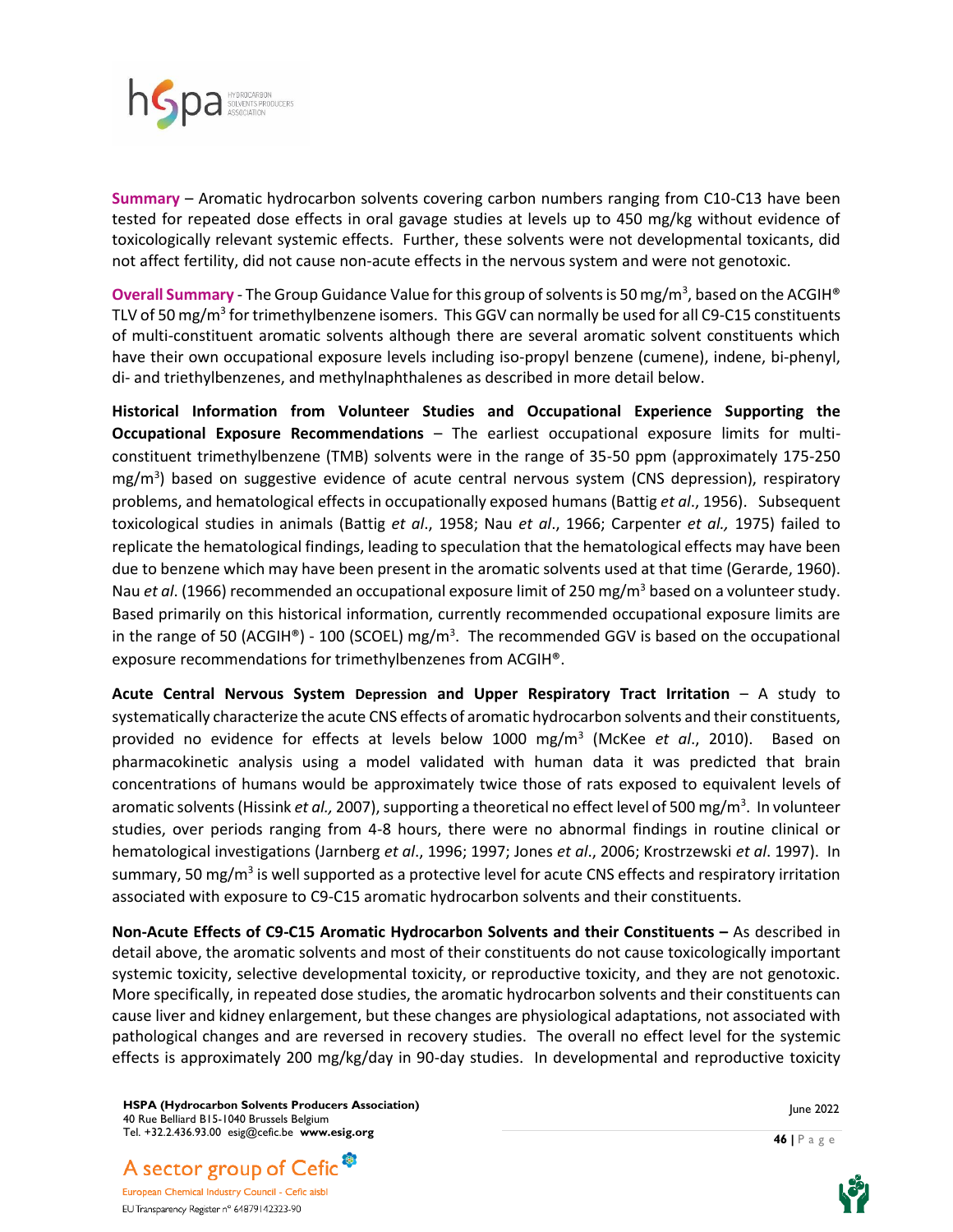

tests the only effects were stress-related phenomena, most likely secondary to respiratory irritation. At any event there were no effects on fertility and no selective developmental effects. The overall no effect levels were similar to those in the repeated dose studies. Further, the aromatic hydrocarbon solvents and their constituents have been found to be inactive in tests for genetic toxicity under both *in vitro* and *in vivo* conditions.

However, in addition to the generic toxicological effects, there are a few aromatic hydrocarbon solvent constituents that can cause other effects. These include:

**Cumene** which also causes α2u globulin-mediated nephropathy in male rats, but this is a species-specific effect not relevant to humans. Cumene can also cause respiratory tract tumors in a manner similar to that of naphthalene as described in more detail in the following paragraph.

**Naphthalene** which has been shown to cause respiratory tract tumors in repeated inhalation toxicity studies in rats and mice (Abdo *et al*., 1992; Adkins *et al*., 1986; NTP, 1992; 2000). These tumors were associated with inflammation in mouse lung and rat nasal tract, suggesting that tumor induction may have been related to cytotoxic effects in the affected tissues (North *et al*., 2008). Although the underlying mode of action is controversial, it seems most likely that the tumors were the consequence of a cytotoxic process (Rhomberg *et al*., 2010; Bailey *et al*., 2016), and this view is supported by evidence that naphthalene is not genotoxic (Schreiner, 2003). More recently it was reported that cumene can produce similar effects. Although the cumene data has not received the same degree of attention as the results of the naphthalene studies, it seems reasonable to assume that the effects of cumene are also related to repeated irritation. Based on the current evidence it seems reasonable to conclude that occupational exposure limits set to protect against respiratory tract irritation from aromatic hydrocarbon solvent constituents would also protect against the potential for longer term effects.

**Diethyl- and Triethylbenzene isomers** which have been reported to cause neurotoxic effects in mice (Gagnaire *et al*., 1990; 1991; 1992). Although the published data provides a good basis for hazard characterization, dose-response relationships have not been well defined. Based on unpublished information the AIHA (2005) developed a WEEL of 28 mg/m<sup>3</sup> which is recommended herein as a basis for limiting exposure to these constituents.

**Indene** which has not been well characterized toxicologically. The occupational exposure recommendations are based on repeated inhalation studies published in 1939 in which laboratory animals exposed to high levels were reported to have exhibited necrosis in the liver and kidneys (NIOSH, 1989). The ACGIH TLV® for indene is 24 mg/m<sup>3</sup>.

**Bipheny**l which has been reported to have caused bladder tumors in male rats and liver tumors in female mice in long-term feeding studies (Zheng et al., 2016). The ACGIH TLV® for biphenyl is 1.3 mg/m<sup>3</sup>.

**1-methyl- and 2-methylnaphthalene** which are respiratory irritants and caused pulmonary alveolar proteinosis in mice in repeated exposure studies in which the test material was administered via the diet. The ACGIH TLV® for 1-, and 2-methylnaphthalene is currently 0.5 ppm (approximately 3 mg/m<sup>3</sup>) but a reduction to 0.05 ppm has been proposed.

**HSPA (Hydrocarbon Solvents Producers Association)** 40 Rue Belliard B15-1040 Brussels Belgium Tel. +32.2.436.93.00 esig@cefic.be **www.esig.org**



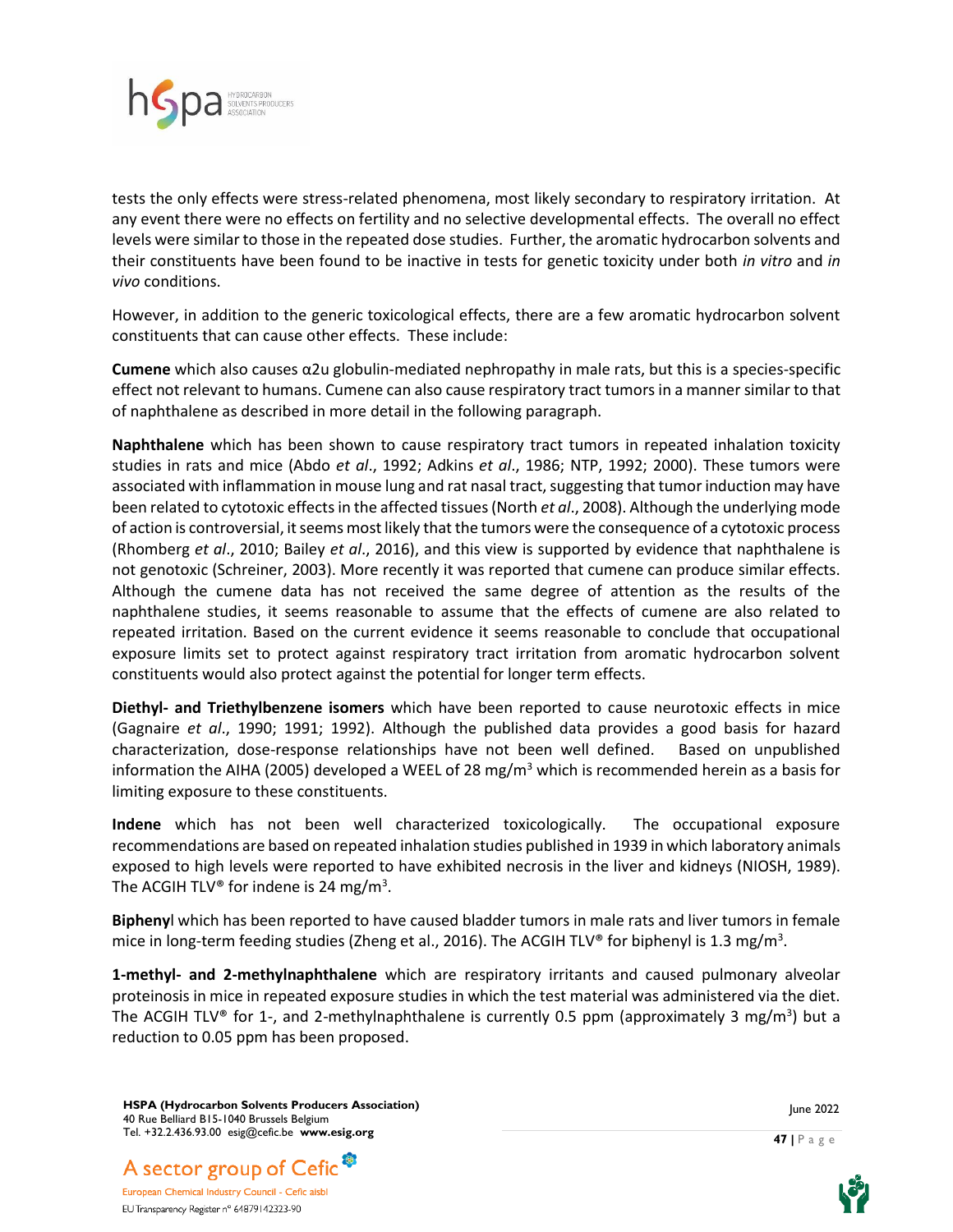

#### **References:**

- Abdo, K. et al. (1992). Toxicity and carcinogenicity in F344 rats following 2 years of whole body exposure to naphthalene vapors. Inhalation Toxicology 13:931-950.
- Adenuga, D. et al.  $(2014)$ . The subchronic oral toxicity of 1,3,5-trimethylbenzene in rats. Regulatory Toxicology and Pharmacology 69:143-153.
- Adkins, B. et al. (1986). Oncogenic response of strain A/J mice to inhaled chemicals. Journal of Toxicology and Environmental Health 17:311-322.
- AIHA (2005). Workplace Environmental Exposure Guide. American Industrial Hygiene Association, Fairfax, VA.
- Bailey, L., et al. (2016). Hypothesis-based weight of evidence evaluation and risk assessment for naphthalene carcinogenesis. Critical Reviews in Toxicology 46:1-42.
- Battig, K. et al., (1956). Health damage after continuous exposure to trimethylbenzene in a painting shop. Z. Prev. Med. 1:389-403.
- Battig, K. et al., (1958). Toxicological investigations concerning trimethylbenzene. Arch. Gewerbepath. Gewerbehyg 16:55-566.
- Carpenter, C. et al. (1975). Petroleum hydrocarbon toxicity studies: Animal and human response to vapors of "70 solvent". Toxicology and Applied Pharmacology 34: 395-512.
- Clark, D., et al. (1989). Inhalation toxicity of high flash aromatic naphtha. Toxicology and Industrial Health 5:415-428.
- Cushman, J. et al. (1995). Subchronic inhalation toxicity and neurotoxicity assessment of cumene in Fischer 344 rats. Journal of the American College of Toxicology 14:129-147.
- Dahl, A. et al. (1988). Uptake of 19 hydrocarbon vapors inhaled by F344 rats. Fundamental and Applied Toxicology 10:262-269.
- **Darmer, K. et al. (1997).** Developmental toxicity of cumene vapor in CD rats and New Zealand white rabbits. International Journal of Toxicology 16: 119-139.
- Douglas, J. et al. (1993). A neurotoxicity assessment of high flash aromatic naphtha. Toxicology and Industrial Health 9:1047-1057.
- Gagnaire F., et al. (1990). Diethylbenzene-induced sensorimotor neuropathy in rats. Journal of Applied Toxicology 10:105-112.
- Gagnaire, F., et al. (1991). Possible involvement of 1,2-diacetylbenzene in diethylbenzene-induced neuropathy in rats. Journal of Applied Toxicology 11:262-268.
- Gagnaire, F. et al. (1992). Alteration of brainstem auditory evoked potentials in diethylbenzene and diacetyl benzene-treated rats. Journal of Applied Toxicology 12:343-350.
- Gerarde, H. (1960). Toxicology and biochemistry of aromatic hydrocarbons. In: Elsevier Monographs on Toxic Agents, Browning, E. (Ed.). New York: Elsevier Publishing Company.
- Gralewicz, S. et al. (1997). Behavioral changes following 4-week inhalation exposure to pseudocumene (1,2,4-trimethylbenzene) in the rat. Neurotoxicology and Teratology 15:327-333.





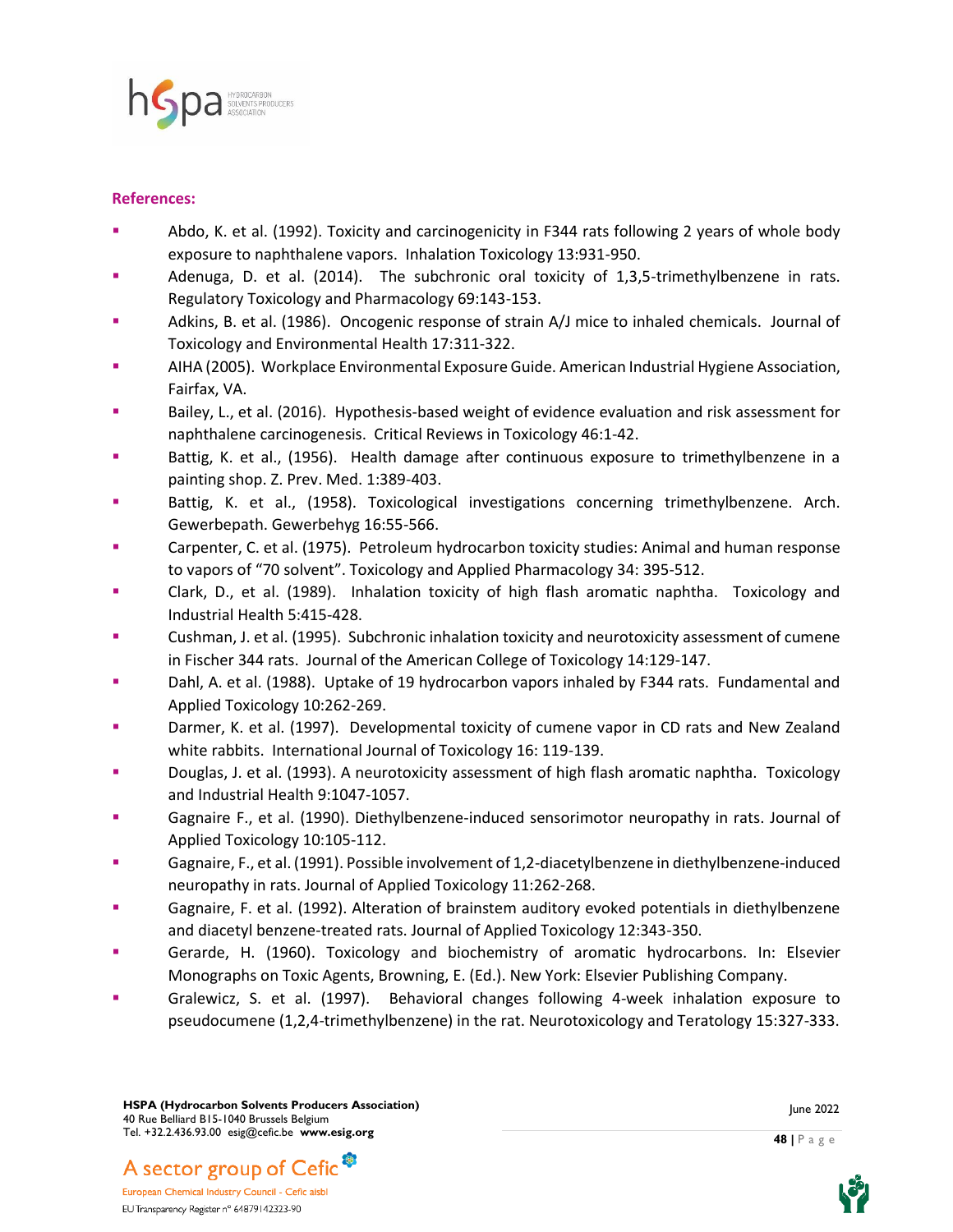

- Gralewicz, S., and Wiaderna, D. (2001). Behavioral changes following subacute inhalation exposure to m-xylene or trimethylbenzene in the rat. A comparative study. Neurotoxicology 22:79-89.
- **EXECUTE:** Hissink, E. et al. (2007). Model studies for evaluating the acute effects of complex petroleum hydrocarbons III. PBPK modeling of white spirit constituents as a tool for integrating animal and human test data. Neurotoxicology 28:751-760.
- Janik-Spiechowicz, E. et al. (1998a). Genotoxicity evaluation of trimethylbenzenes. Mutation Research 412:299-305.
- Janik-Spiechowicz, E. et al. (1998b). Genotoxicity of Farbasol and its component 4-ethyltoluene. Mutation Research 417:95-100.
- Jarnberg, J. et al. (1996). Toxicokinetics of inhaled trimethylbenzenes in man. Toxicology and Applied Pharmacology 140:281-288.
- Jarnberg, J. et al. (1997). Urinary excretion of dimethylhippuric acid in humans after exposure to trimethylbenzenes. International Archives of Occupational and Environmental Health 61:491-497.
- Jones, K. et al. (2006). Biological modeling for trimethylbenzene exposure: A human volunteer study and a practical example in the workplace. Ann Occup Hyg 50:593-598.
- Korsak, Z. et al. (2000a). Subchronic inhalation toxicity of 1,2,3-trimethylbenzene (pseudocumene) in rats. International Journal of Occupational Medicine and Environmental Health 13:155-164.
- Korsak, Z. et al. (2000b). Subchronic inhalation toxicity of 1,2,3-trimethylbenzene (hemimellitene) in rats. International Journal of Occupational Medicine and Environmental Health 13:15-164.
- Krostrzewski, P. et al. (1997). Biological monitoring of experimental human exposure to trimethylbenzene. Sci Total Environ 199:73-81.
- Lehotzky, K. et al. (1985a). The effect of prenatal Aromatol exposure on the nervous system of offspring among rats. Egeszegtudomany 29:389-397.
- Lehotzky, K. et al. (1985b). Behavioral effects of prenatal exposure to carbon disulfide and Aromatol in rats. In: Receptors and Other Targets for Toxic Substances. Archives of Toxicology, supplement 8, pp. 442-446.
- McKee, R. et al. (1990). The reproductive and developmental toxicity of high flash aromatic naphtha. Toxicology and Industrial Health 6:441-460.
- McKee, R. et al. (2010). Neurobehavioral effects of acute exposure to aromatic hydrocarbons. Int J. Toxicol 30:715-734.
- McKee et al. (2015). Characterization of the toxicological hazards of hydrocarbon solvents. Critical Reviews in Toxicology 45:273-365.
- Nau, C. et al. (1966). C9-C12 fractions obtained from petroleum distillates. Archives of Environmental Health 12:382-393.
- National Institute for Occupational Safety and Health (NIOSH). Indene. (1988). OSHA PEL Project. Centers for Disease Control and Prevention.



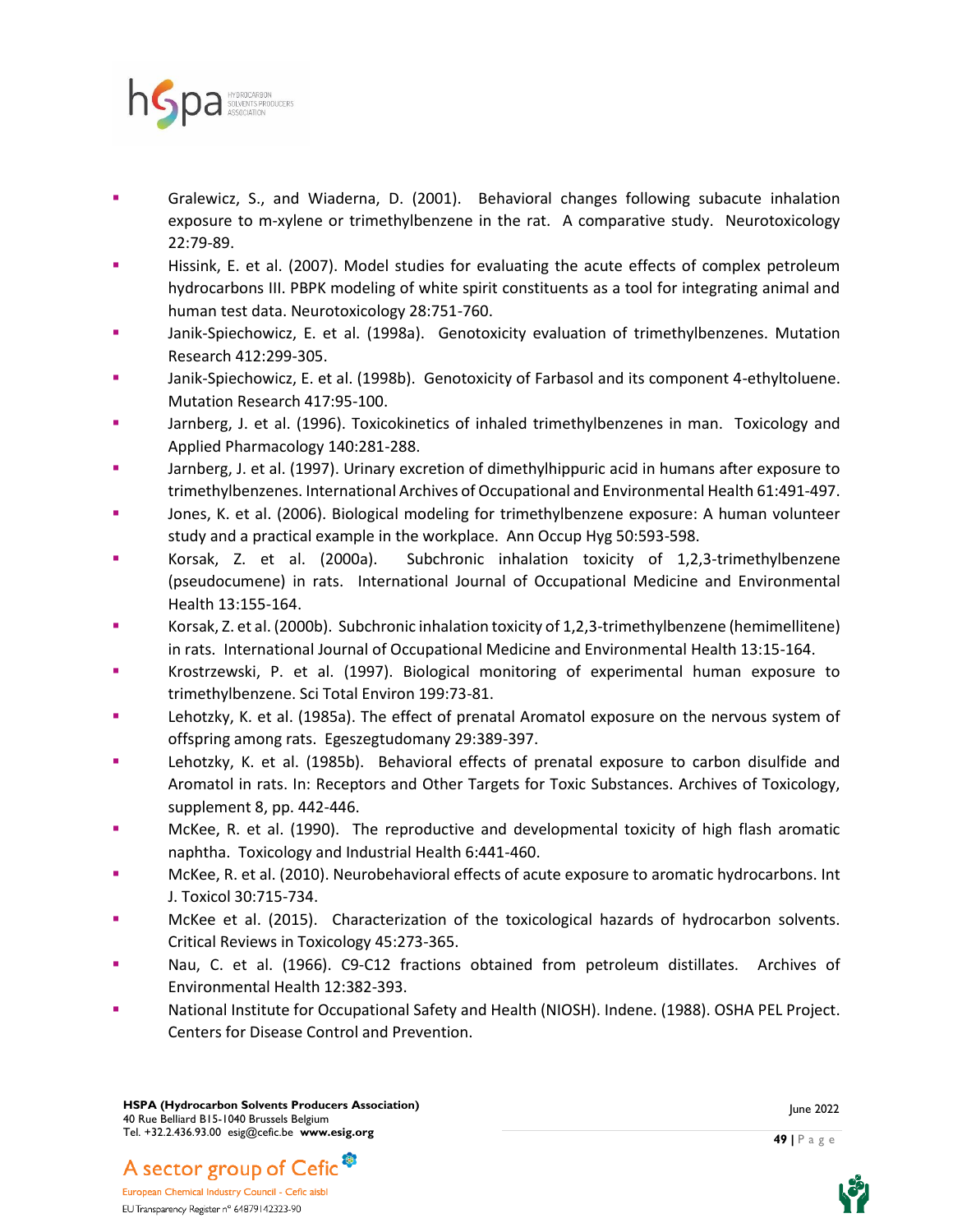

- North, W. et al. (2008). A review of whole-animal bioassays of the carcinogenic potential of naphthalene. Regulatory Toxicology and Pharmacology 51:S6-S14.
- NTP (1992). Toxicology and carcinogenesis studies of naphthalene (CAS no. 91-20-3) in B6C3F1 mice (inhalation studies). NTP-TR-410; NIH Publication no. 92-31. U.S. Public Health Service. National Institutes of Health, Bethesda, MD.
- NTP (2000). Toxicology and carcinogenesis studies of naphthalene (CAS no. 91-20-3) in F344/N rats (inhalation studies). National Institutes of Health Technical Report Series no. 500, U.S. Department of Health and Human Services, National Toxicology Program, Rockville, MD.
- NTP (2009). Toxicology and carcinogenesis studies of cumene (CAS number 98-82-8) in F344/N rats and B6C3F1 mice (inhalation studies). National Toxicology Program Technical Report Series 542:1-200. PMID: 19340095. Research Triangle Park, NC.
- Rhomberg et al. (2010). Hypothesis-based weight of evidence: A tool for evaluating and communicating uncertainties and inconsistencies in the large body of evidence in proposing a carcinogenic mode of action – naphthalene as an example. Critical Reviews in Toxicology 40:671- 696.
- Saillenfait, A. et al. (2005). Developmental toxicity of two trimethylbenzene isomers, mesitylene and pseudocumene, in rats following inhalation exposure. Food and Chemical Toxicology 43:1055-1063.
- **EXECO** Schreiner, C. et al. (1989). The mutagenic potential of high flash aromatic naphtha. Cell Biology and Toxicology 5:169-188.
- Schreiner, C. (2003). Genetic toxicity of naphthalene. A review. J. Toxicol Environ Health B Crit Rev 6:161-183.
- SCOEL IOELV for trimethylbenzene
- Swiercz, R. et al. (2000). Studies on dermal, ocular and respiratory effects of 4-ethyltoluene in experimental animals. International Journal of Occupational Medicine and Health 13:307-315.
- Ungvary, G. et al. (1983). Investigation of the embryotoxic effects of Aromatol, a new C9 aromatic solvent. Egeszegtudomany 29: 138-148.
- Ungvary, G. and Tatrai, E. (1985). On the embryotoxic effects of benzene and its alkyl derivatives in mice, rats and rabbits. In: Receptors and other Targets for Toxic Substances. Archives of Toxicology supplement 8:425-430.
- Wiaderna, D. et al. (2002). Assessment of long-term neurotoxic effects of exposure to mesitylene (1,3,5-trimethylbenzene) based on the analysis of selected behavioral responses. International Journal of Occupational Medicine and Environmental Health 15:385-391.
- Zheng, L. et al. (2016). Human health effects of biphenyl: Key findings and scientific issues. Environmental Health Perspectives 124:703-712.

## **Specific Substance Values:**

Most of the hydrocarbon solvent constituents are isomeric structures with similar toxicological properties. As discussed above, n-paraffins other than n-hexane do not cause any non-acute effects. Iso-paraffins

June 2022

**50 |** P a g e



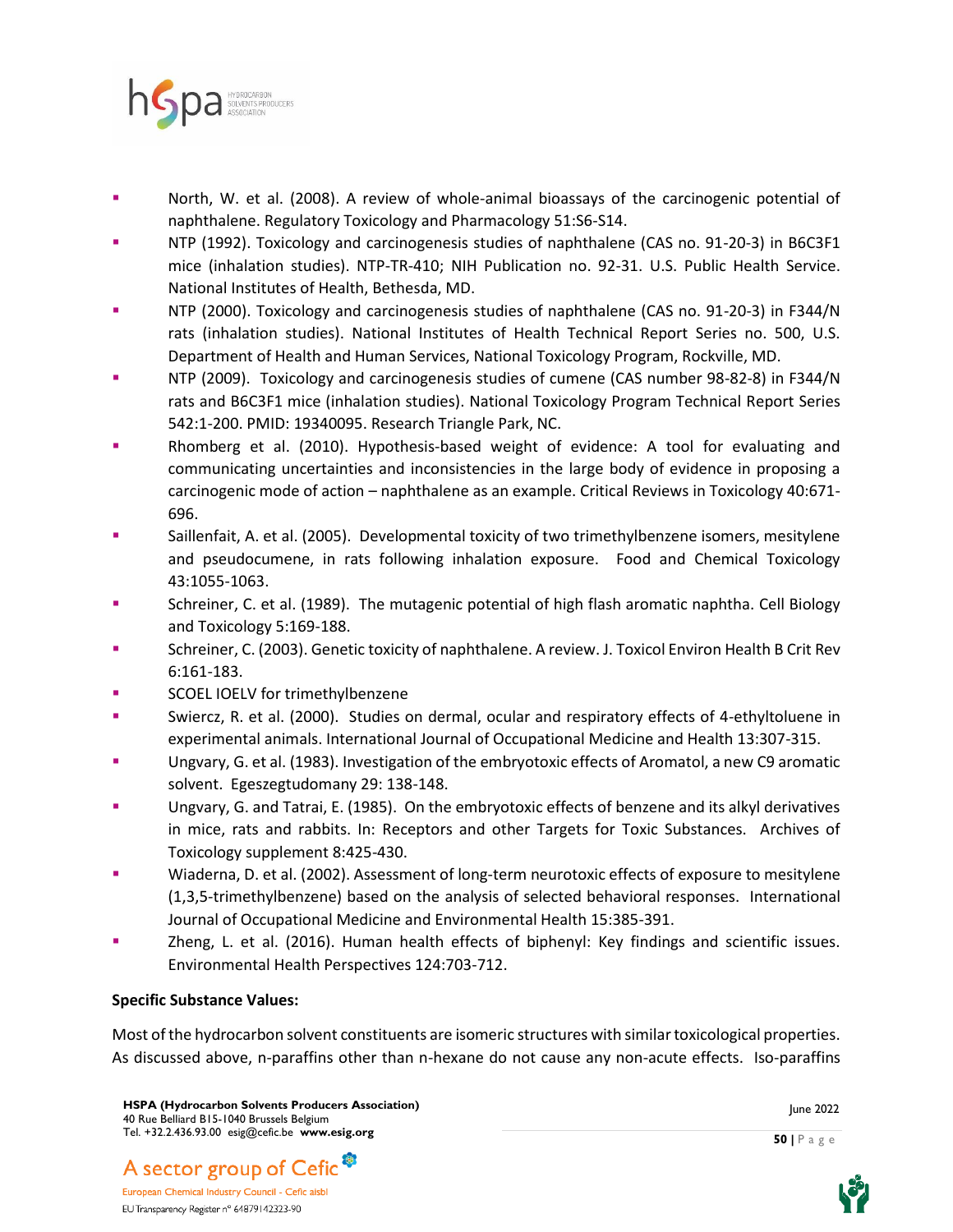

and cycloparaffins cause liver enlargement and male rat-kidney effects and in some cases reductions in hematological parameters; however, these effects are not toxicologically important. The aromatic constituents cause liver enlargement. In short, most hydrocarbon solvent constituents do not cause any effects that are important in a risk assessment context. Further, as shown in the following section, the liver and kidney effects are additive, so the systemic effects of any solvent containing constituents of more than one type can be predicted based on the concentrations of the various types of constituents present. Thus, the concept of generalizing these effects and assigning group guidance values to large constituent categories is a reasonable and scientifically justifiable simplification.

However, there are some constituents that have toxicological properties that differ from the generic effects discussed above. These constituents need to be managed differently to avoid potential overexposure. Accordingly, for these constituents, their individual occupational exposure levels (i.e., TLVs® or IOELVs) are used as specific substance values when these constituents are present at toxicologically relevant levels. Of these, the two for which SSVs have been established are n-hexane and naphthalene. However, there are other constituents that need to be considered if present in complex hydrocarbon solvents at toxicologically-relevant levels.

Substances for which SSVs have been established.

**n-hexane** – n-hexane can cause peripheral neuropathy in humans under repeated exposure conditions at relatively high levels. Accordingly, ACGIH® recommends limiting n-hexane exposure to 176 mg/m<sup>3</sup>, and the SCOEL IOELv is 72 mg/m<sup>3</sup>. N-hexane falls within the C5-C8 aliphatic constituents for which the GGV is 1400 mg/m<sup>3</sup>. As a strict proportionality, this means that exposure to n-hexane could exceed the IOELV if the concentration exceeds 5% (i.e., 72/1400 = 0.05), even if n-hexane is not more volatile than other solvent constituents. Moreover, when n-hexane is more volatile than other solvent constituents, it could be over-represented in the vapor phase. Thus, particular care should be taken with n-hexane-containing solvents to avoid the potential for over-exposure as described elsewhere in this document.

**Naphthalene** – In the early days occupational exposure limits for naphthalene were based on the potential to cause upper respiratory tract irritation. However, more recently it was discovered that naphthalene could cause respiratory tract tumors in rats and mice following repeated irritation. The evidence suggests that the tumors are the consequence of repeated irritation and human relevance is controversial (Bailey *et al*., 2016). One consequence of these findings is that naphthalene is now considered to be a category 2 carcinogen, and complex substances and mixtures are classified if they contain naphthalene at levels > 1%. Additionally, SCOEL has withdrawn its IOELV for naphthalene, but the ACGIH® left its TLV® unchanged at 52 mg/m<sup>3</sup>. Thus, it is reasonable to use 50 mg/m<sup>3</sup> as an SSV for solvents classified on the basis of naphthalene content; however, as the GGV for C9-C15 aromatic solvents is 50 mg/m<sup>3</sup>, the use of an SSV for naphthalene has no practical significance.

**HSPA (Hydrocarbon Solvents Producers Association)** 40 Rue Belliard B15-1040 Brussels Belgium Tel. +32.2.436.93.00 esig@cefic.be **www.esig.org**



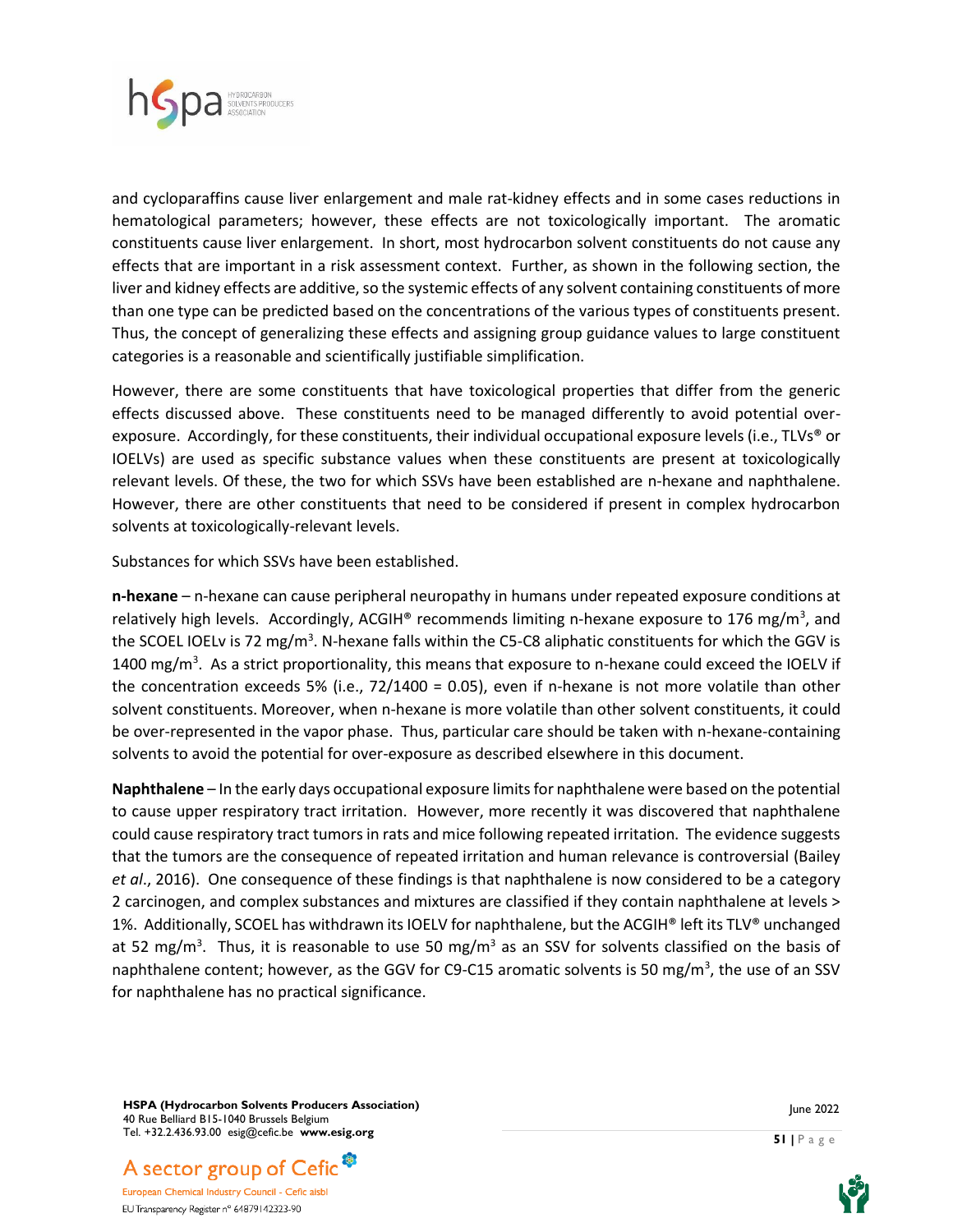

#### **Other Constituents with their own occupational exposure values**

**Diethyl- and triethylbenzene isomers** – These constituents have been reported to cause neurological effects in rodents. In the absence of occupational advice from either ACGIH® or SCOEL, the AIHA WEEL value of 28 mg/m<sup>3</sup> is recommended. This value can be used in the calculations if the concentrations of diethyl- or triethylbenzene isomers are high enough that exposure to these constituents might exceed 28 mg/m<sup>3</sup>.

**Cumene** – Cumene (isopropyl benzene) is a C9 alkyl benzene isomer which, until recently, had an occupational exposure limit of 246 mg/m<sup>3</sup>. However, after it was found that exposure to cumene could cause respiratory tract tumors in rodents, SCOEL reduced the cumene value to 100 mg/m<sup>3</sup> and is now scheduled to further reduce the IOELv to 50 mg/m<sup>3</sup>. The ACGIH® has reduced its TLV® to 25 mg/m<sup>3</sup>. Since the cumene TLV® is half the GGV for aromatics, and the cumene contents of aromatic solvents is typically < 3%, it is unlikely that the presence of cumene would influence the occupational exposure recommendations – assuming a concentration of 3% cumene in an aromatic solvent, the calculated occupational exposure level  $(0.97/50 + 0.03/25 = 0.0194 + 0.0012 = 0.0206$ . 1/0.0206) = 49 mg/m<sup>3</sup> which rounds to 50 mg/m<sup>3</sup>.

**C7-C8 Aromatic Constituents (toluene, ethylbenzene, xylene isomers) –** As discussed elsewhere in this document, these constituents are most likely to be found in C9 aromatic solvents for which the GGV is 50 mg/m<sup>3</sup> . The TLV® values and/or IOELvs for the C7-C8 aromatic constituents are similar to the C9 aromatic GGV, so the levels of these constituents would never be high enough that their own occupational exposure limits would be exceeded.

**Indene** – Indene which has both TLV® and IOELv values of 24 mg/m<sup>3</sup>, is most likely to be found in aromatic solvents which have recommended occupational exposure limits of 50 mg/m<sup>3</sup>. It is unlikely that indene would exceed its occupational exposure limit unless current concentration levels change substantially.

**Methylnaphthalene isomers** – Methylnaphthalene isomers may represent a difficult situation depending on the concentrations of these constituents in the solvents and their vapor pressures relative to those of other constituents. The methylnaphthalene isomers would most likely be present in aromatic hydrocarbon solvents and/or aliphatic solvents with > 2% aromatics. The occupational exposure limits for these constituents (approximately 3 mg/m<sup>3</sup>) are so much lower than the guidance values for other aromatic constituents with similar carbon numbers (50 mg/m<sup>3</sup>), that care must be taken to avoid overexposure situations. As mentioned earlier, the ACGIH® has proposed to lower the TLV for methylnaphthalenes to approximately 0.3 mg/m<sup>3</sup>.

Biphenyl - Biphenyl has an occupational exposure limit (1.5 mg/m<sup>3</sup>) which is well below the guidance value for other aromatic constituents with similar carbon numbers (50 mg/m<sup>3</sup>). However, the concentrations of biphenyl in aromatic solvents may be low enough that over-exposure can be avoided without the necessity for additional adjustments.

**HSPA (Hydrocarbon Solvents Producers Association)** 40 Rue Belliard B15-1040 Brussels Belgium Tel. +32.2.436.93.00 esig@cefic.be **www.esig.org**

A sector group of Cefic<sup>®</sup> European Chemical Industry Council - Cefic aisbl EU Transparency Register n° 64879142323-90

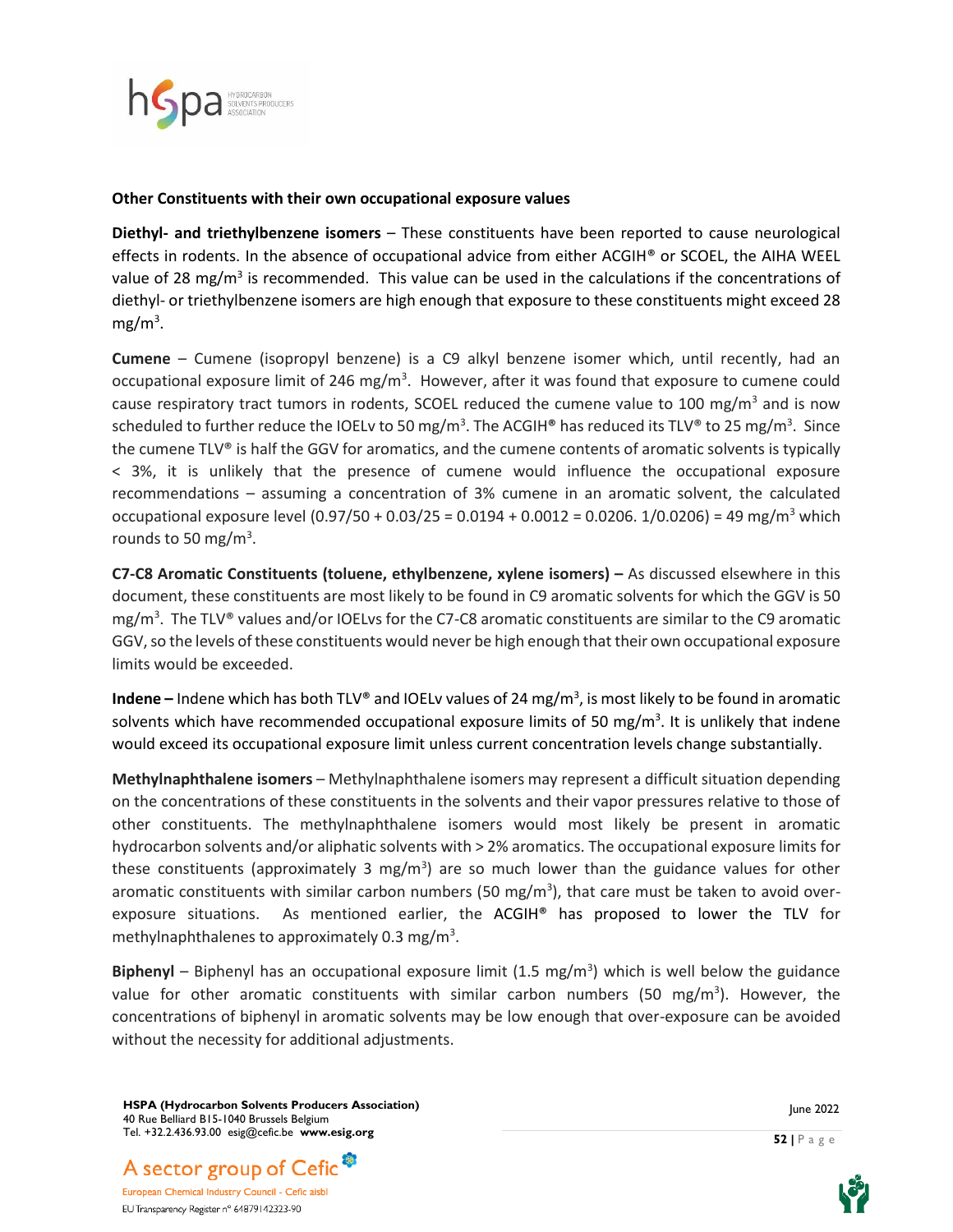

#### **Appendix C. Evidence that the effects of constituents of hydrocarbon solvents are additive.**

As discussed above, most hydrocarbon solvents are composed of numerous isomers in relatively low concentrations. Additionally, with a few exceptions discussed in Appendix B, hydrocarbon solvent constituents produce common systemic effects through common mechanisms, indicating that the effects are additive and can be combined into generic groups as was done to develop the recommendations for the GGV values. The assumption of additivity is supported empirically by the absence of evidence of evidence for synergistic effects among hydrocarbon solvent, and, in a broader sense, among components of mixtures generally when constituents are at or below effect levels (Boobis *et al*., 2011). This section provides several examples of data from studies of complex hydrocarbon solvents, showing that, indeed, the outcomes of these studies are consistent with the types and amounts of their various components and the effects that these components produce.

As summarized above, some systemic effects have been observed in repeated dose studies: specifically, excepting n-hexane the normal paraffins do not produce any effects; isoparaffinic and cycloparaffinic hydrocarbons can produce male rat kidney effects with no effect levels  $\leq$  approximately 100 mg/kg and liver enlargement with no effect levels < 300 mg/kg; aromatic constituents can also can also cause liver (and kidney) enlargement at levels similar to those of the isoparaffinic and cycloparaffinic constituents, but are weak inducers of kidney effects in male rats. Increased organ weights without pathological changes are regarded as adaptive and α2u-mediated male rat kidney effects are not relevant to humans, but these changes are commonly observed in repeated dose studies in rats, are dose-responsive, and provide quantitative data. Otherwise, hydrocarbon solvents and their constituents are not developmental or reproductive toxicants, and, excepting n-hexane, hydrocarbon solvents do not produce chronic neurotoxicity. Hydrocarbon solvents and their constituents are not genotoxic and are not expected to be carcinogenic via genotoxic mechanisms although some aromatic constituents such as naphthalene may induce tumors through processes involving repeated irritation. However, as discussed above, the relevance of these tumors to humans is questionable (Rhomberg *et al*., 2010; Bailey *et al*., 2016). In short, for all practical purposes, the systemic effects of hydrocarbon solvents are liver enlargement and male rat kidney effects, which are additive but not relevant to humans.

As an illustration of the way in which data on hydrocarbon solvent composition can be used to predict liver enlargement and male rat kidney effects, two examples are compared, a C9-C11 aliphatic solvent containing 19% aromatics (Carrillo *et al*., 2014) and a corresponding "de-aromatized" aliphatic solvent in which the aromatic constituents had been converted to cycloparaffins by hydrogenation (Adenuga *et al*. 2014). The C9-C11 aliphatic solvent contained 56% n- and iso- paraffins, 25% cycloparaffins, and 19% aromatics. Since the specific concentrations of n- and iso-paraffins were not provided, it was assumed for purposes of this example that they were equally distributed. Thus, it was assumed that the sample contained 28% n-paraffins, 28% iso-paraffins, 25% cycloparaffins and 19% aromatics. The isoparaffins, cycloparaffins and aromatic constituents (approximately 70% of the total) can produce liver enlargement

**HSPA (Hydrocarbon Solvents Producers Association)** 40 Rue Belliard B15-1040 Brussels Belgium Tel. +32.2.436.93.00 esig@cefic.be **www.esig.org**

A sector group of Cefic<sup>®</sup> European Chemical Industry Council - Cefic aisbl

EU Transparency Register n° 64879142323-90

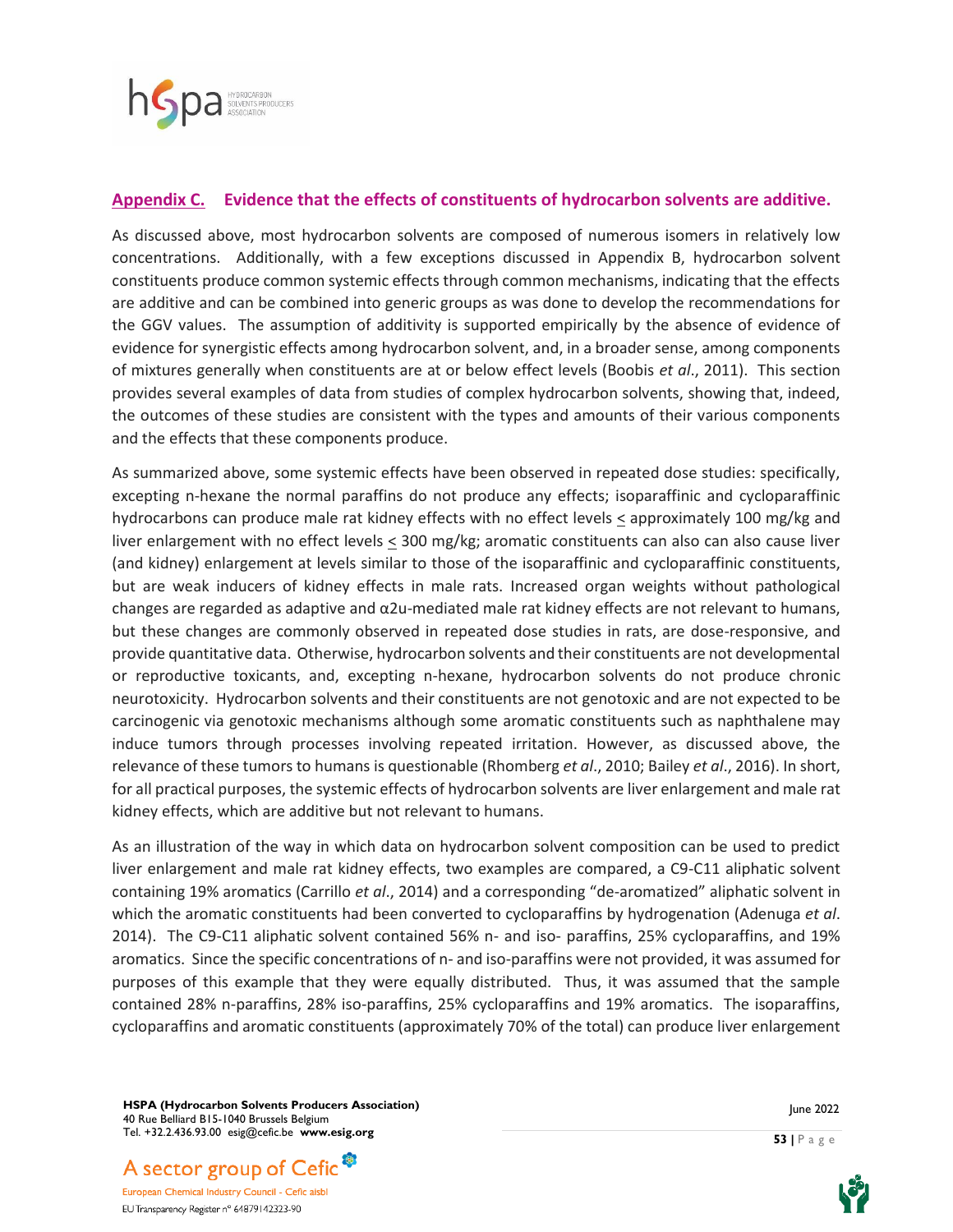

at similar levels, and the iso-paraffins and cycloparaffins (53% total) can also produce male rat kidney effects.

The C9-C11 aliphatic solvent with 19% aromatics was tested by inhalation at exposure levels of 2000, 4000, or 7500 mg/m<sup>3</sup> , 6 hours/day, 5 days/week for 13 weeks. Using the relationship from Dahl *et al*. (1988), the corresponding systemic doses were approximately 180, 360, 700 mg/kg of which the fractions corresponding to the total concentrations of aromatics, isoparaffins and cycloparaffins (and capable of causing liver enlargement) were 130, 260, and 500 mg/kg; and the fractions corresponding to the total concentrations of isoparaffins and cycloparaffins (and capable of causing male rat kidney effects) were 95, 190 and 371. From these data it would be predicted that liver weights would be significantly increased in the high dose group and that male rat kidney effects would be present at all doses. In the event, absolute liver weights were increased at all levels but were only statistically significant in the mid and high exposure groups and only when expressed as relative weights. Absolute liver weights were not increased in any of the exposure groups. Kidney effects were seen in male rats at all levels. In summary, the agreement between predicted and observed outcomes is reasonable given the uncertainties in the dose estimates and would probably have been better if the relative amounts of normal and isoparaffinic hydrocarbon solvent constituents had been established.

The de-aromatized aliphatic solvent was a C10-C13 aliphatic solvent containing 42% n- and iso-paraffins and 58% cycloparaffins. The test material was administered by gavage in daily doses of 100, 500, or 1000 mg/kg/day (corresponding to systemic doses of approximately 75, 375 or 750 mg/kg). If it is assumed that the n- and isoparaffinic constituents are equally divided, this means that 80% of the constituents could cause liver enlargement and male rat kidney effects, equivalent to systemic doses of 60, 300, or 600 mg/kg. According to the publication (Adenuga *et al*., 2014), liver weights were increased in the mid- and high dose groups but were only significantly different when expressed on a relative basis, and significant elevations in kidney weights in male rats, along with increased pathological evidence of  $\alpha$ 2u-globulin were also observed in the mid- and high dose groups. The low dose group was a no-effect level for all effects.

In short, despite the uncertainties in these analyses, the outcomes of the repeated dose studies are consistent with expectation based on their compositions and the types of effects that have been associated with the molecules with which they are composed. These observations provide empirical evidence that the RCP approach and the recommended group guidance values provide a basis for setting occupational exposure levels for complex hydrocarbon solvents that is both practical and consistent with toxicological information.

#### **References**

- **EXECUTE:** Adenuga, D. et al. (2014). The sub-chronic oral toxicity of dearomatized hydrocarbon solvents in Sprague-Dawley rats. Regulatory Toxicology and Pharmacology 70:659-672.
- Albro, P. and Fishbein, L. (1970). Absorption of aliphatic hydrocarbons by rats. Biochem Biophys Acta 219:437-446.

**HSPA (Hydrocarbon Solvents Producers Association)** 40 Rue Belliard B15-1040 Brussels Belgium Tel. +32.2.436.93.00 esig@cefic.be **www.esig.org**

June 2022

**54 |** P a g e